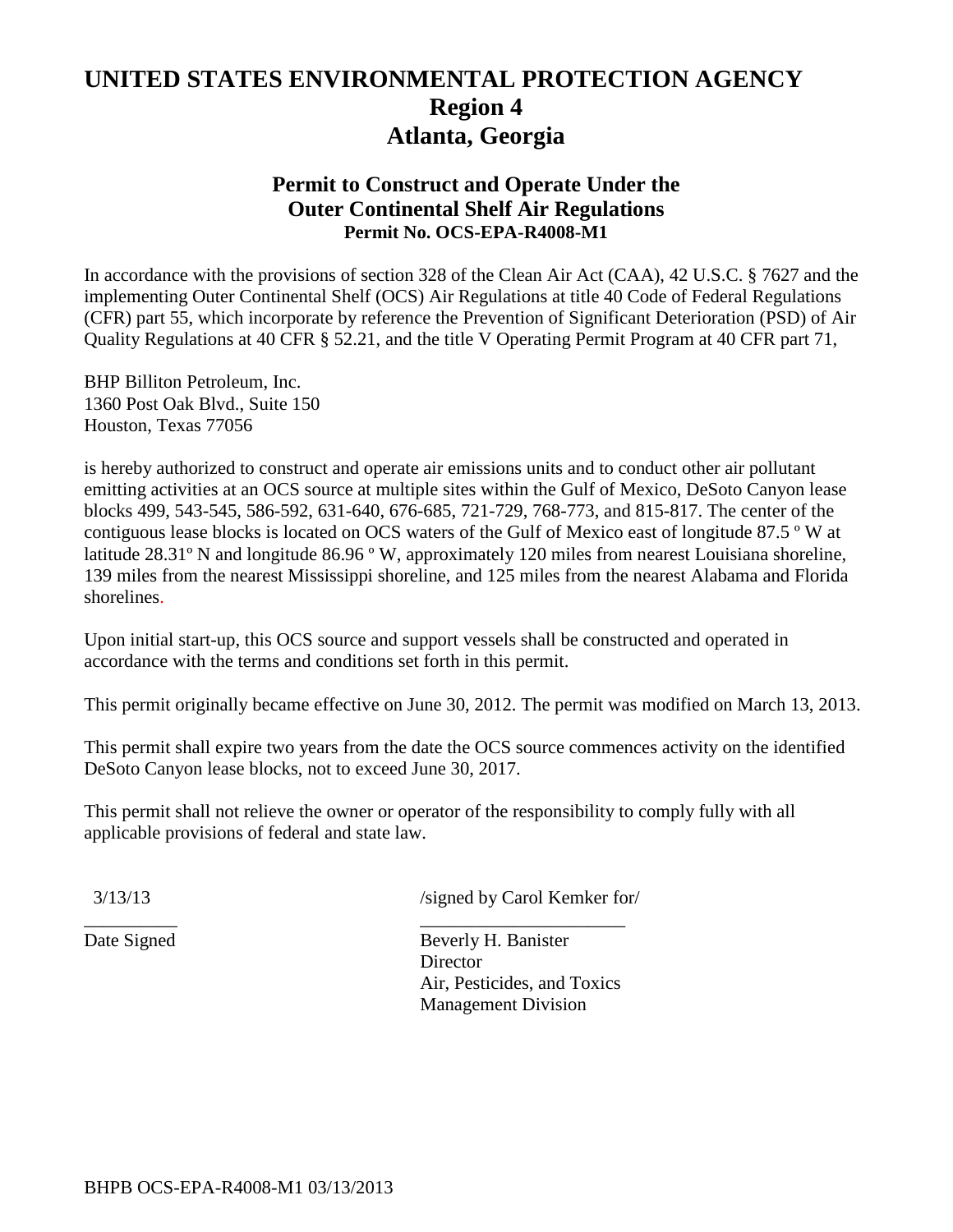## **1 AUTHORITY**

The United States Environmental Protection Agency (EPA) issues this permit pursuant to section 328 of the CAA, 42 U.S.C. § 7627, and the implementing OCS Air Regulations at 40 CFR part 55, which incorporate by reference the PSD Regulations at 40 CFR § 52.21 and the title V Operating Permit Program at 40 CFR part 71. This permit is based upon application materials submitted to EPA by BHP Billiton Petroleum, Inc. (BHPB), dated October 14, 2010, February 9, 2011, September 30, 2011, October 14, 2011, December 21, 2011, January 18, 2012, supplemental submittals in the administrative record for this permit action, and upon the technical analysis performed by EPA.

## **2 APPLICANT**

BHP Billiton Petroleum, Inc. 1360 Post Oak Blvd., Suite 150 Houston, Texas 77056

## **3 PROJECT LOCATION**

BHPB's project is located in the OCS waters of the Gulf of Mexico, DeSoto Canyon area, within lease blocks 499, 543-545, 586-592, 631-640, 676-685, 721-729, 768-773, and 815-817. These contiguous lease blocks are found approximately within latitude 28.15° to 28.50° N and longitude 86.68° to 87.27° W, east of longitude 87.5° W. The center of the lease block area is located at 28.31° N and longitude 86.96° W, approximately 120 miles from the nearest Louisiana shoreline, 139 miles from the nearest Mississippi shoreline, and 125 miles from the nearest Alabama and Florida shorelines.

## **4 PROJECT DESCRIPTION**

BHPB's project, known as the Sake Prospect Drilling Project (Sake Project), is an oil and natural gas exploration drilling campaign for a period of up to two years using a mobile offshore drilling unit (MODU) and associated support vessels described in this section. BHPB will use either the Transocean ultra-deepwater drillship *C.R. Luigs* MODU (Operating Scenario 1) or the Transocean semisubmersible *Development Driller 1* (*DD1*) MODU (Operating Scenario 2). Under either operating scenario, BHPB will conduct drilling activities in multiple locations within the DeSoto Canyon lease block locations listed in Section 3, Project Location, of this permit. This permit does not authorize the establishment of any permanent production facilities.

Air pollutant emissions generated from the Sake Project include carbon monoxide (CO), nitrogen dioxide (NO2); particulate matter (PM) which includes PM with an aerodynamic diameter less than 10 microns ( $PM_{10}$ ) and with an aerodynamic diameter less than 2.5 microns ( $PM_{2.5}$ ); and sulfur dioxide (SO2) (known as criteria pollutants), as well as other regulated air pollutants, including oxides of nitrogen ( $NO<sub>X</sub>$ ), volatile organic compounds ( $VOC$ ), and greenhouse gases ( $GHGs$ ). VOC and  $NO<sub>X</sub>$  are the measured precursors for the criteria pollutant ozone, and  $NO<sub>X</sub>$  and  $SO<sub>2</sub>$  are measured precursors for the criteria pollutant  $PM_{2.5}$ . Based on emissions estimates and applicable permitting thresholds, both operating scenarios are subject to the PSD and title V programs and have significant emissions of NOX, CO,  $PM_{10}$ ,  $PM_{2.5}$ , VOC, and GHGs. The project emissions of VOC and NO<sub>X</sub> are measured precursors for the criteria pollutant ozone and  $NO<sub>X</sub>$  is a measured precursor for  $PM<sub>2.5</sub>$ . In addition, both the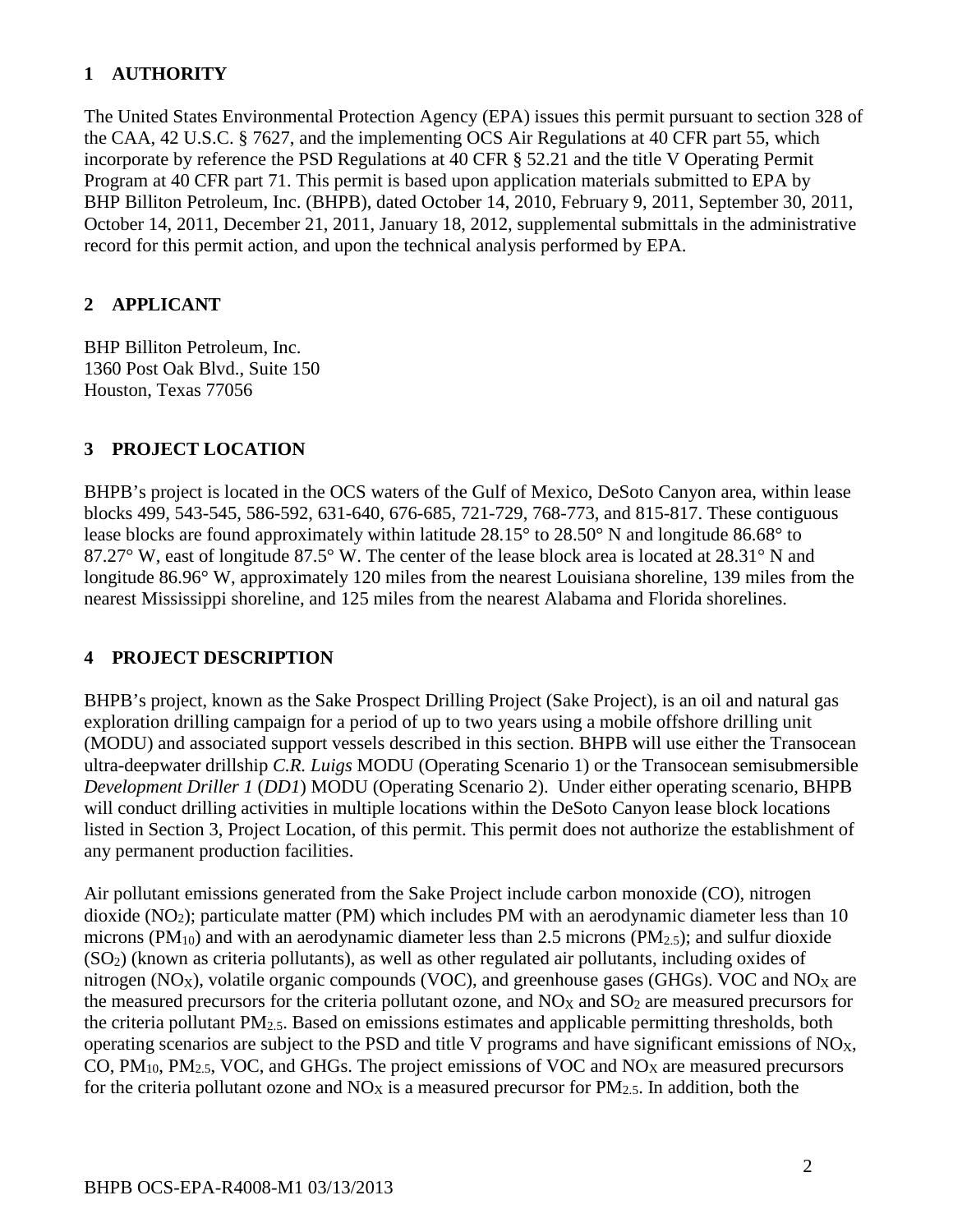*C.R. Luigs* and *DD1* MODUs are area sources of hazardous air pollutants pursuant to 40 CFR 63 subpart ZZZZ.

The *C.R. Luigs* emission units consist of eight main power plant diesel engines to provide power and propulsion, four crane diesel engines, one emergency diesel generator, and a black start compressor diesel engine. The cementing operations use two cementing unit diesel engines and a portable cementing nitrogen pump diesel engine. The wireline operations are intermittent and use up to four small portable diesel engines. The four life boats and the one fast rescue craft are powered by diesel engines. In addition, there is one mud degassing unit and two dust collectors for mud and cement. There are 29 tanks to store diesel fuel, one tank for hydraulic oil, one tank for base oil, and two tanks to store Jet A helifuel. A list of all emission units is in Table 1.

The *DD1* emission units consist of eight main power plant generator diesel engines to provide power and propulsion and one emergency diesel generator. The cementing operations use two cementing unit diesel engines, a batch mixer diesel engine, and a portable cementing nitrogen pump engine. The wireline operations are intermittent and use up to four small portable diesel engines. The four life boats and the one fast rescue craft are powered by diesel engines. In addition, there is one mud degassing unit and two dust collectors for mud and cement. There are 21 tanks to store diesel fuel, one base oil tank, and four tanks to store Jet A helifuel. Also present onboard are emission units associated with such emission-emitting activities as flaring, painting, welding and seismic operations. A list of all emission units is in Table 2.

Support vessels operating within 25 miles of either operating scenario will include offshore supply, work boats, and crew boats that run marine diesel engines.

## THIS SPACE INTENTIONALLY BLANK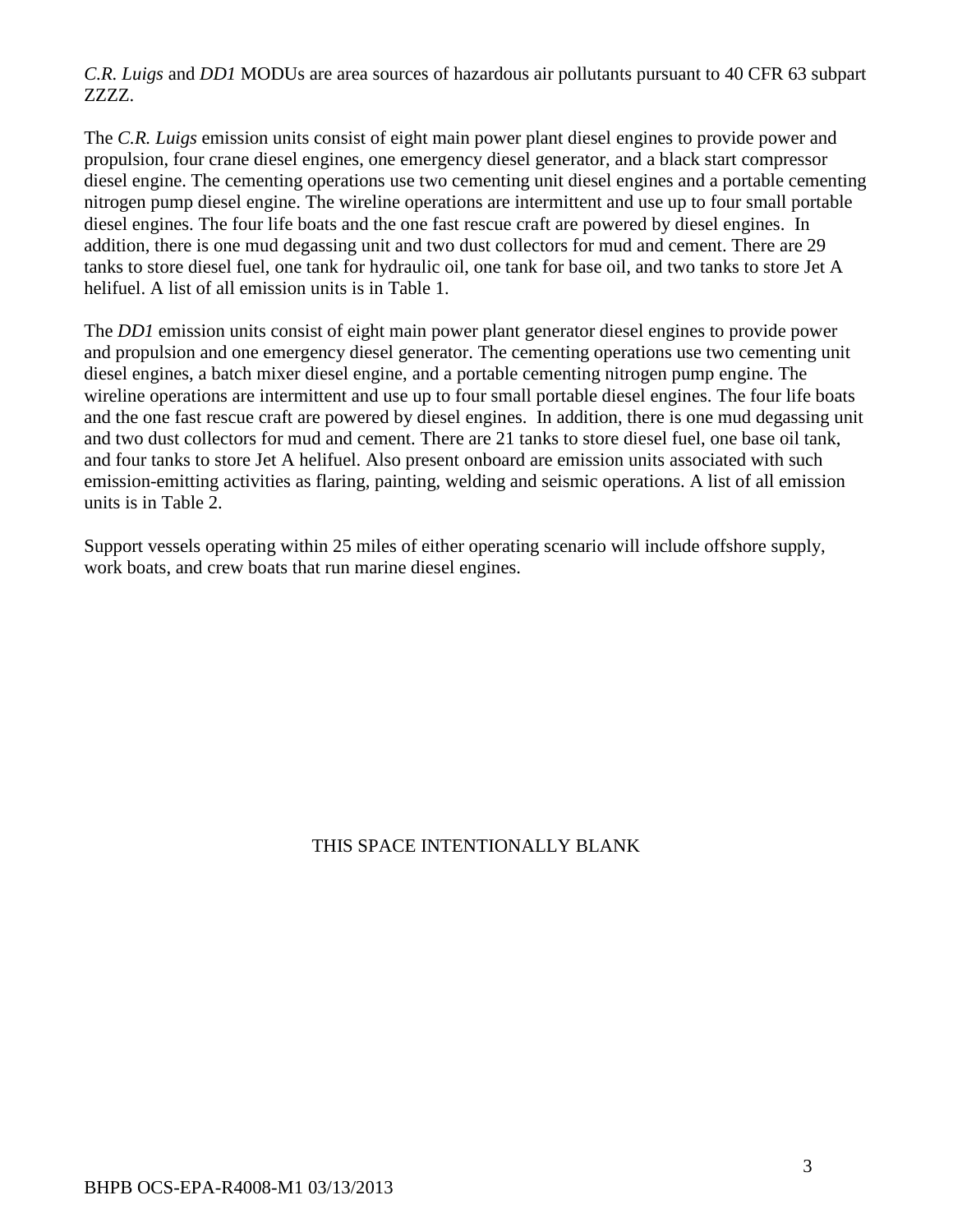*The information provided in Tables 1-3 is for description and identification purposes and does not establish operating limits.*

| <b>Emissions</b><br><b>Unit ID</b> | <b>Engine Description</b>                                                                   | Manufacturer              | <b>Model</b>             | <b>Rating</b> <sup>a</sup><br>$(hp)^*$ | <b>Mfg</b><br>Year                            |
|------------------------------------|---------------------------------------------------------------------------------------------|---------------------------|--------------------------|----------------------------------------|-----------------------------------------------|
| EU-001L-008L                       | Main Power Plant Diesel Engines 1-8                                                         | MAN B&W                   | 9L32/40-47               | 5,875                                  | 1998                                          |
| EU-009L                            | Port Fwd Crane Diesel Engine                                                                | Caterpillar               | 3406                     | 305                                    | 1998                                          |
| <b>EU-010L</b>                     | Port Aft Crane Diesel Engine                                                                | Caterpillar               | 3406                     | 305                                    | 1998                                          |
| EU-011L                            | Stb Fwd Crane Diesel Engine                                                                 | Caterpillar               | 3406                     | 305                                    | 1998                                          |
| EU-012L                            | Stb Aft Crane Diesel Engine                                                                 | Caterpillar               | 3406                     | 305                                    | 1998                                          |
| $EU-013L$                          | Mud and Cement Mixing Dust Collectors                                                       | <b>Metroplex Products</b> | CF400R-129               | NA                                     | --                                            |
| <b>EU-014L</b>                     | <b>Mud Degassing Operations</b>                                                             | $\sim$ $\sim$             | $\mathbf{u}$             | <b>NA</b>                              | --                                            |
| $EU-015L$                          | <b>Emergency Generator Diesel Engine</b>                                                    | Caterpillar               | D3516A                   | 2,064                                  | 1998                                          |
| EU-016L-17L                        | Cement Units 1-2 Diesel Engines                                                             | Caterpillar               | 3412 CDITA               | 860                                    | 2001                                          |
| <b>EU-018L</b>                     | Cementing Nitrogen Pump Diesel Engine <sup>b</sup>                                          | Caterpillar or<br>similar | 3406 CDITA<br>or similar | 490                                    | 2000                                          |
| <b>EU-019L</b>                     | POSU-CA Primary Wireline Unit Diesel<br>Engine Hydraulic Generator Combination <sup>b</sup> | Caterpillar or<br>similar | C-7 DITA or<br>similar   | 300                                    | 2009                                          |
| <b>EU-020L</b>                     | Wireline Unit Alt #2 Diesel Engine <sup>b</sup>                                             | Caterpillar or<br>similar | C-7 DITA or<br>similar   | 300                                    | 2008                                          |
| <b>EU-022L</b>                     | Wireline Unit Power Plant GSU-W<br>Generatorb                                               | Various                   | Various                  | 160                                    | Various                                       |
| EU-023L                            | Wireline Unit Hydraulic Diesel Generator<br><b>DHPSb</b>                                    | Various                   | Various                  | 160                                    | Various                                       |
| <b>EU-024L</b>                     | Fast Rescue Craft Diesel Engine                                                             | <b>Steyr Motors</b>       | M0144M38                 | 142                                    | 2008                                          |
| EU-025L-028L                       | Lifeboat Diesel Engines 1-4                                                                 | <b>Bukh</b>               | DV36-39                  | $\overline{39}$                        | 1998                                          |
| EU-029L-050L                       | <b>Various Diesel Fuel Tanks</b>                                                            | $\sim$ $\sim$             | $\overline{\phantom{a}}$ | $\overline{NA}$                        | $-1$                                          |
| EU-051L                            | Hydraulic Fluid Tank                                                                        | $\overline{a}$            | $\overline{a}$           | NA                                     | --                                            |
| EU-052L                            | <b>Base Oil Tank</b>                                                                        | $\overline{\phantom{a}}$  | $\overline{a}$           | NA                                     | $\overline{\phantom{m}}$                      |
| EU-053L-059L                       | Cement and Wireline Unit Diesel Fuel Tanks                                                  | $\overline{a}$            | $-$                      | $\overline{NA}$                        | $\overline{a}$                                |
| <b>EU-060L</b>                     | Workboat Diesel Engines <sup>c</sup> (See Table 3)                                          | Various                   | Various                  | 10,632                                 | Various                                       |
| EU-061L                            | Fast Crew Boat Diesel Engines <sup>c</sup> (See Table 3)                                    | Various                   | Various                  | 4,800                                  | Various                                       |
| EU-062L-089L                       | Support Vessel Tanks Diesel and Lube Oil                                                    | $- -$                     | --                       | $\overline{NA}$                        | $\mathord{\hspace{1pt}\text{--}\hspace{1pt}}$ |
| EU-090L-091L                       | Helifuel Tanks 1-2 Jet A                                                                    | 44                        | 44                       | NA                                     | --                                            |
| EU-092L                            | <b>Black Start Air Compressor</b>                                                           | Hatz                      | E673L5                   | 6                                      | 1998                                          |

**Table 1 –** *C.R. Luigs* **Emissions Units (Operating Scenario 1)**

<sup>a</sup> Permit conditions may limit operation to less than rated capacity.

<sup>b</sup> These units are portable and brought on the MODU as needed by a third party supplier. The exact engine available for use during the project has not been identified at the time of application. The replacement engine will meet an equivalent or a higher EPA Tier standard.

<sup>c</sup> Ratings represent the total horsepower of all engines that could be operated on an individual support vessel.

\* Horsepower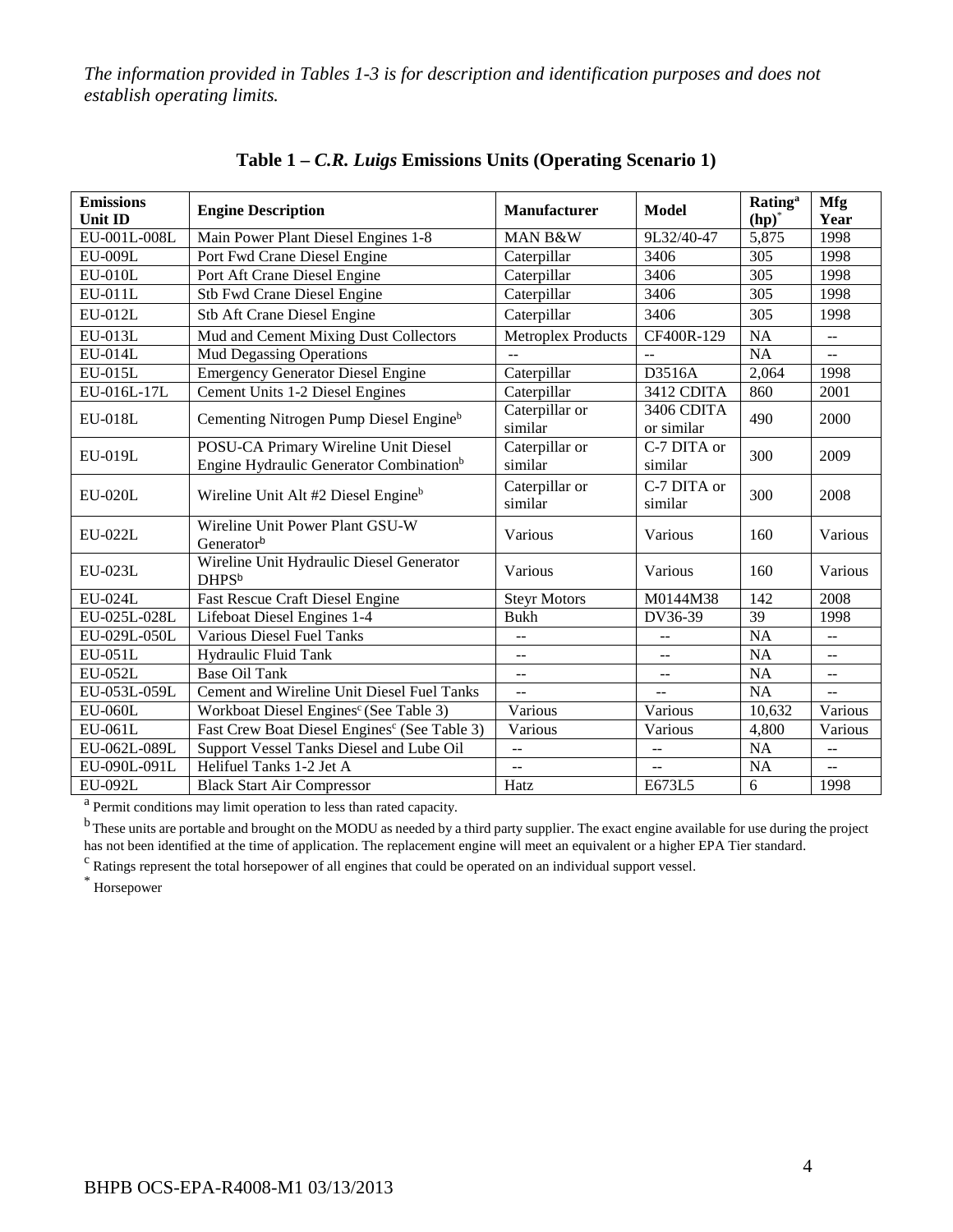| <b>Emissions</b><br>Unit ID | <b>Engine Description</b>                                                                   | Manufacturer              | <b>Model</b>                              | <b>Rating</b> <sup>a</sup><br>$(hp)^*$ | Mfg<br>Year |
|-----------------------------|---------------------------------------------------------------------------------------------|---------------------------|-------------------------------------------|----------------------------------------|-------------|
| EU-001D-<br>008D            | Main Power Plant Diesel Engines 1-8                                                         | Caterpillar               | 3612 DITA                                 | 5,096                                  | 2002        |
| <b>EU-009D</b>              | Mud and Cement Mixing Dust Collectors                                                       | <b>Hydralift Procon</b>   |                                           |                                        |             |
| <b>EU-010D</b>              | <b>Mud Degassing Operations</b>                                                             | <b>NA</b>                 | <b>NA</b>                                 | <b>NA</b>                              | $-$         |
| $EU-011D$                   | <b>Emergency Generator Diesel Engine</b>                                                    | Caterpillar               | 3516                                      | 2,229                                  | 2002        |
| EU-012-013D                 | Cement Unit 1-2 Diesel Engine                                                               | Caterpillar               | 3412                                      | 860                                    | 2001        |
| EU-014D                     | Cementing Nitrogen Pump Diesel Engine <sup>b</sup>                                          | Caterpillar or<br>similar | 3406 or<br>similar                        | 490                                    | 2000        |
| EU-015D                     | Cement Batch Mixer Diesel Engine                                                            | Caterpillar               | $\overline{3}126$                         | 250                                    | 2004        |
| EU-016D                     | POSU-CA Primary Wireline Unit Diesel Engine<br>Hydraulic Generator Combination <sup>b</sup> | Caterpillar or<br>similar | C-7 DITA or<br>similar                    | 300                                    | 2009        |
| EU-017D                     | Wireline Unit Alt #2 Diesel Engine <sup>b</sup>                                             | Caterpillar or<br>similar | C-7 DITA or<br>similar                    | 300                                    | 2008        |
| EU-019D                     | Wireline Unit Power Plant GSU-W Generator <sup>b</sup>                                      | Various                   | Various                                   | 160                                    | Various     |
| $EU-020D$                   | Wireline Unit Hydraulic Diesel Generator<br>DHPS <sup>b</sup>                               | Various                   | Various                                   | 160                                    | Various     |
| EU-021D                     | Fast Rescue Craft Diesel Engine                                                             | <b>Steyr Motors</b>       | M0144M38                                  | 142                                    | 2008        |
| EU-022D-<br>025D            | Lifeboat Diesel Engines 1-4                                                                 | <b>Steyr Motors</b>       | M0144M38                                  | 110                                    | 2002        |
| EU-026D-<br>032D            | <b>Various Diesel Fuel Tanks</b>                                                            | $-$                       | $-$                                       | <b>NA</b>                              | 2002        |
| <b>EU-033D</b>              | <b>Base Oil Tank</b>                                                                        | $\overline{a}$            | $-$                                       | <b>NA</b>                              | 2002        |
| EU-034D-<br>047D            | Various Diesel Fuel Tanks                                                                   | $\overline{a}$            | $\overline{a}$                            | <b>NA</b>                              | $-$         |
| <b>EU-048D</b>              | Workboat Diesel Engines <sup>c</sup> (See Table 3)                                          | Various                   | Various                                   | 10,632                                 | Various     |
| <b>EU-049D</b>              | Fast Crew Boat Diesel Engines <sup>c</sup> (See Table 3)                                    | Various                   | Various                                   | 4,800                                  | Various     |
| EU-050D-<br>077D            | Support Vessel Tanks Diesel and Lube Oil                                                    | $\overline{a}$            | --                                        | NA                                     | $-$         |
| EU-078D-<br>081D            | Helifuel Tanks 1-4 Jet A                                                                    | <b>Sure Tank LTD</b>      | ST-1430                                   | <b>NA</b>                              | 2005        |
| EU-082                      | <b>Flaring Operations</b>                                                                   | $\overline{a}$            | $\overline{a}$                            | <b>NA</b>                              | --          |
| EU-083                      | <b>Welding Operations</b>                                                                   | $\overline{a}$            | ÷-                                        | <b>NA</b>                              | --          |
| EU-084                      | <b>Painting Operations</b>                                                                  |                           | --                                        | <b>NA</b>                              | $-$         |
| EU-085-<br>087              | Seismic Operations Engines                                                                  | Various                   | QSX15G9-<br>NR <sub>2</sub> or<br>similar | 415                                    | 2006        |

**Table 2 –** *DD1* **Emissions Units (Operating Scenario 2)**

<sup>a</sup> Permit conditions may limit operation to less than rated capacity.

<sup>b</sup> These units are portable and brought on the MODU as needed by a third party supplier. The exact engine available for use during the project has not been identified at the time of application. The replacement engine will be equivalent or a higher EPA Tier standard.

<sup>c</sup> Ratings represent the total horsepower of all engines that could be operated on an individual support vessel.

\* Horsepower

## **Table 3 – Support Vessels**

| <b>Vessel Description</b>  | <b>Representative Vessel</b> <sup>a</sup> | <b>Operating Scenario</b>  |
|----------------------------|-------------------------------------------|----------------------------|
| <b>Crew Boats</b>          | <i>Allie</i> or similar                   | Operating Scenario 1 and 2 |
| Offshore Supply/Work Boats | <i>Fast Skipper</i> or similar            | Operating Scenario 1 and 2 |

<sup>a</sup> Specific crew, supply, and work boats available for use during the drilling project had not been identified at the time of application. The representative vessel is the worst case vessel in the potential vessel fleet and used to calculate potential emissions.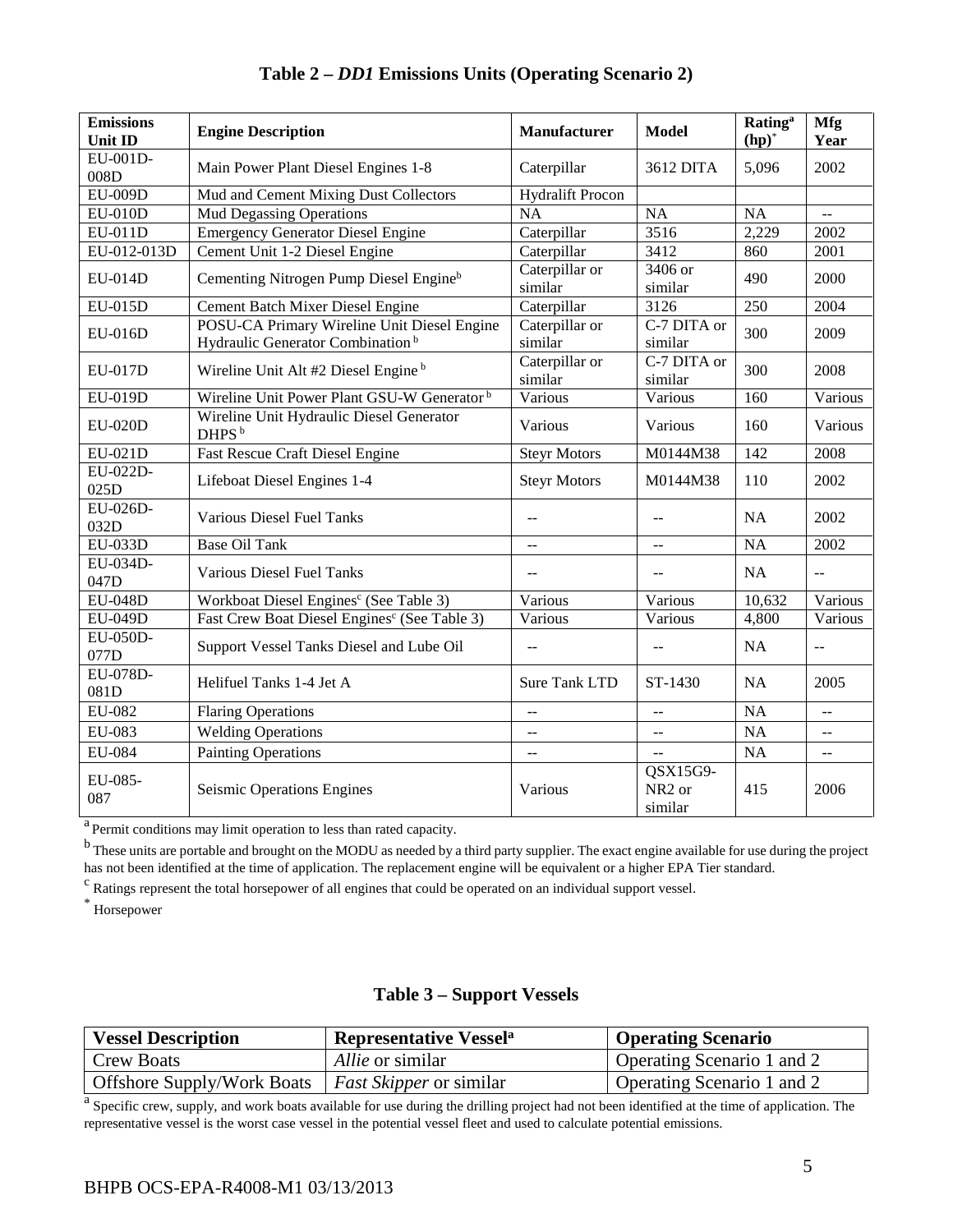## **5 GENERAL CONDITIONS**

#### **5.1 Compliance**

5.1.1 The permittee shall comply with all requirements of 40 CFR part 71, 40 CFR § 52.21, 40 CFR part 55 and this permit. Failure to do so shall be considered a violation of section 111(e) of the CAA. All enforcement provisions of the CAA, including, but not limited to, the provisions of sections 113, 114, 120, 303 and 304 of the CAA, shall apply to the OCS source and permittee**.**

[40 CFR § 55.8, 55.9(a) and (b)]

5.1.2 The permittee must comply with all conditions of this permit. All terms and conditions of this permit are enforceable by EPA and citizens under the CAA. Any permit noncompliance constitutes a violation of the CAA and is grounds for enforcement action; for permit termination, revocation and reissuance, or modification; or for denial of a permit renewal application.

[40 CFR § 55.8, 71.6(a)(6)(i)]

5.1.3 It shall not be a defense for a permittee in an enforcement action that it would have been necessary to halt or reduce the permitted activity in order to maintain compliance with the conditions of this permit.

[40 CFR § 71.6(a)(6)(ii)]

#### **5.2 Permit Shield**

Compliance with the terms and conditions of this permit shall be deemed compliance with the applicable requirements that are included and are specifically identified in this permit. Nothing in this permit shall alter or affect the following:

- The provisions of CAA section 303 (emergency orders), including the authority of the Administrator under that section;
- The liability of an owner or operator of a source for any violation of applicable requirements prior to or at the time of permit issuance; or
- The ability of EPA to obtain information from a source pursuant to CAA section 114.

[40 CFR § 71.6(f)(1)]

#### **5.3 Other Credible Evidence**

For the purpose of submitting compliance certifications in accordance with Condition 5.21 of this permit, or establishing whether or not a person has violated or is in violation of any requirement of this permit, nothing shall preclude the use, including the exclusive use, of any credible evidence or information, relevant to whether a source would have been in compliance with applicable requirements if the appropriate performance or compliance test or procedure had been performed.

[CAA §§ 113(a) and (e)(1), 40 CFR §§ 60.11(g) and 61.12]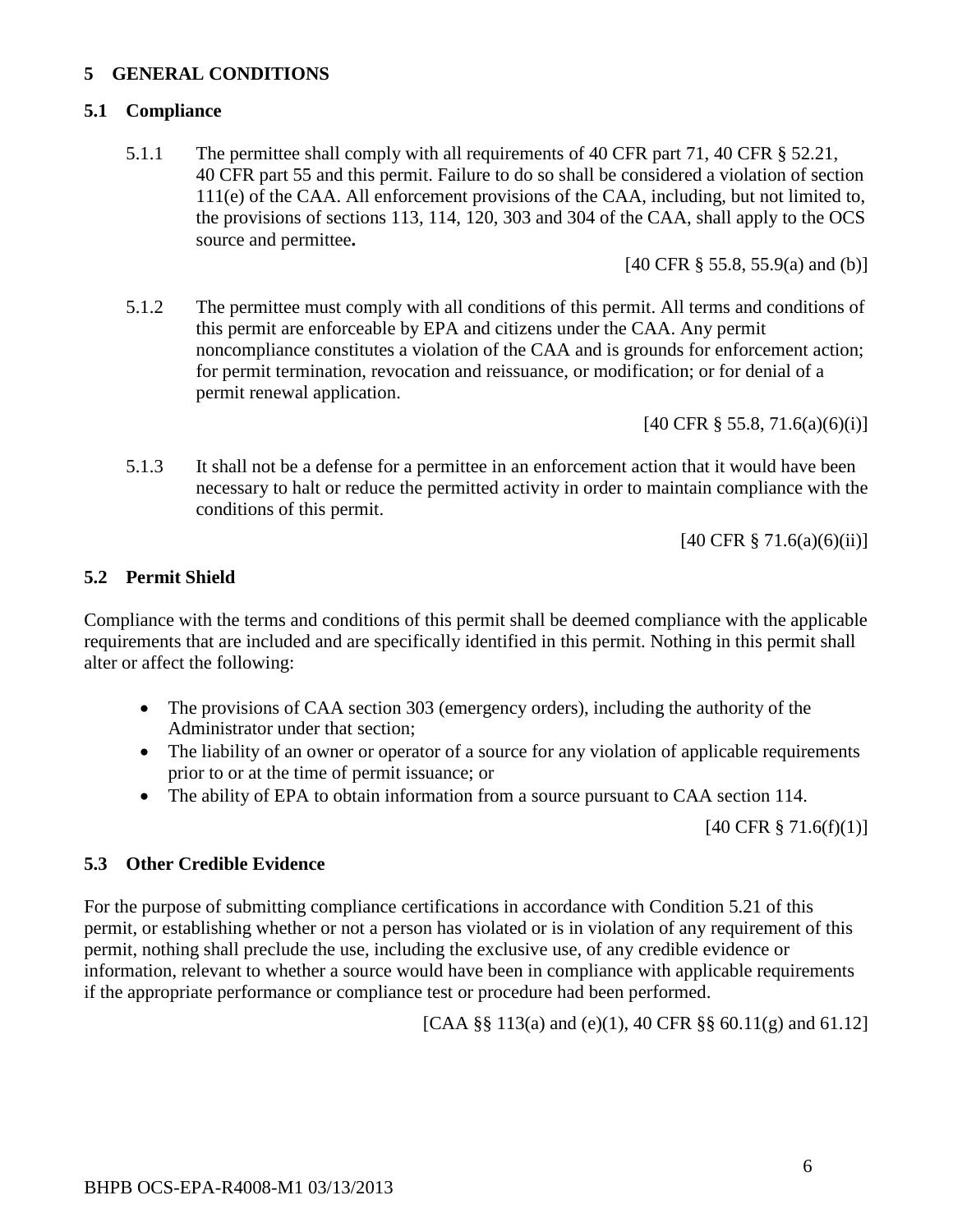#### **5.4 Construction and Operation**

- 5.4.1 As approved and conditioned by this permit, all construction and operation, including equipment operations and maintenance of the OCS source and support vessels shall be in accordance with the data, specifications, drawings, exhibits, and assumptions included with the application and supporting materials submitted by the permittee, which resulted in this permit (application materials). This permit is valid only for the specific processes and operations applied for and indicated in the application materials. Any unauthorized deviation from the application materials, or from any term or condition of this permit may constitute grounds for revocation or enforcement action by EPA.
- 5.4.2 The permittee shall properly operate and maintain the OCS source and support vessels, including all systems of treatment and control (and related appurtenances) that are installed and used by the permittee to achieve compliance with the terms and conditions of this permit. This provision includes the operation of backup or auxiliary facilities or similar systems when necessary to minimize or prevent emissions in achieving compliance with the terms and conditions of the permit.

[40 CFR § 52.21(r)(1)]

#### **5.5 Compliance and Other Requirements**

This permit does not relieve the permittee of the responsibility to comply fully with applicable provisions of any other requirements under federal law.

 $[40 \text{ CFR } \S 55.6(a)(4)(iii)]$ 

#### **5.6 Notification to Owners, Operators and Contractors**

The permittee must notify all other owners or operators, contractors, and the subsequent owners or operators associated with emissions from the OCS source and support vessels of the terms and conditions of this permit.

[40 CFR § 55.6(a)(4)(iv)]

#### **5.7 Expiration of Approval to Construct and Permit Renewal**

5.7.1 This approval to construct shall become invalid if: construction is not commenced within 18 months after the effective date of this permit, construction is discontinued for a period of 18 months or more, or construction is not completed within a reasonable time. EPA may extend the 18-month period upon a satisfactory showing that an extension is justified.

[40 CFR § 52.21(r)(2)]

5.7.2 The permittee's authority to construct and operate shall expire two years from the date the OCS Source commences activity on the DeSoto Canyon lease blocks specified in Section 3.0, Project Location. The EPA may extend the two years upon a satisfactory showing that the extension is justified, and under the condition that project emissions do not exceed those specified in this permit.

[40 CFR § 52.21(i)(3)]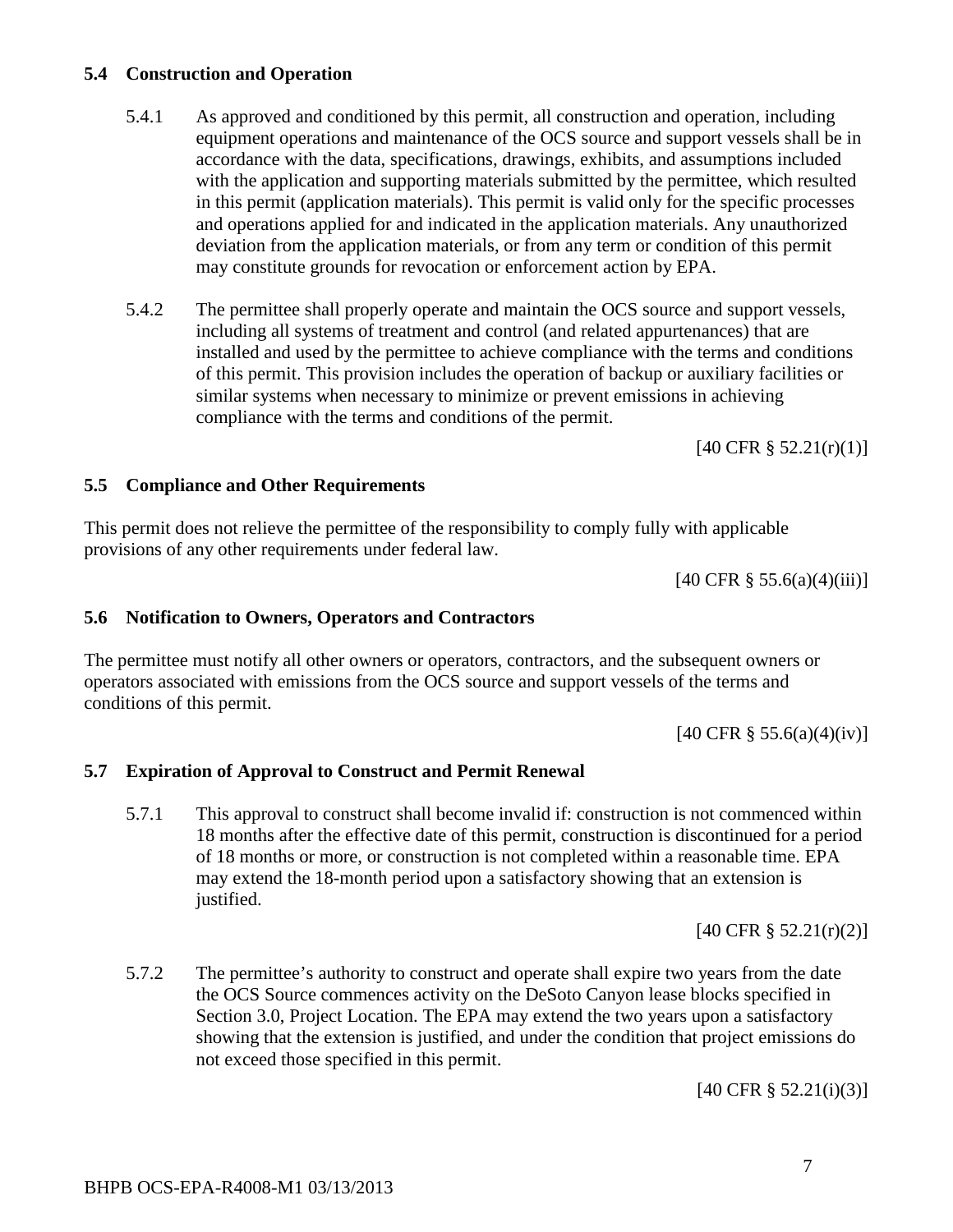5.7.3 If the permittee's authority to construct and operate has not expired pursuant to condition 5.7.2, then the permit expires on June 30, 2017. Expiration of this permit terminates the permittee's right to operate unless a timely and complete permit renewal application has been submitted at least 6 months, but not more than 18 months, prior to the date of expiration of this permit. If the permittee submits a timely and complete renewal application, and EPA does not take final action on the renewal application before the end of the term of this permit, the permittee's failure to have a permit is not a violation of 40 CFR part 71 until the permitting authority takes final action on the renewal application. Such protection will cease to apply if, subsequent to EPA's determination that the renewal application is complete, the permittee fails to submit by the deadline specified in writing by EPA any additional information identified as being needed to process the application. This condition does not supersede the limitation on the permittee's authority to construct and operate set forth in condition 5.7.2.

[40 CFR §§ 71.5(a)(1)(iii), 71.7(b) and  $71.7(c)(1)(ii)$ ]

5.7.4 If the permittee submits a timely and complete permit application for renewal, consistent with 40 CFR sections  $71.5(a)(1)(iii)$  and  $71.5(a)(2)$ , but EPA does not take final action on the renewal application before the end of the term of this permit, then all the terms and conditions of this permit, including any permit shield granted pursuant to 40 CFR § 71.6(f), shall remain in effect until EPA takes final action on the renewal application.

[40 CFR §§ 71.7(c)(3) and 71.7(b)]

5.7.5 Renewal of this permit is subject to the same procedural requirements that apply to initial permit issuance, including those for public participation and affected State review.

[40 CFR part 71.7(c)(1)(i)]

5.7.6 The application to EPA for renewal shall include all information required pursuant to 40 CFR § 71.5(c), as well as the current permit number, a description of permit revisions and off-permit changes that occurred during the permit term and were not incorporated into the permit during the permit term, any applicable requirements that were promulgated and not incorporated into the permit during the permit term, and other information required by the application form.

[40 CFR §§ 71.5(a)(2) and 71.5(c)(5)]

## **5.8 Property Rights**

This permit does not convey any property rights of any sort, or any exclusive privilege.

[40 CFR §71.6(a)(6)(iv)]

#### **5.9 Inspections**

The permittee, by accepting this permit, specifically agrees to allow authorized EPA personnel, upon presentation of credentials or other documents as may be required by law and at reasonable times, access to the premises where the permitted activity is located or conducted or where any records are required to be kept under the terms and conditions of this permit to: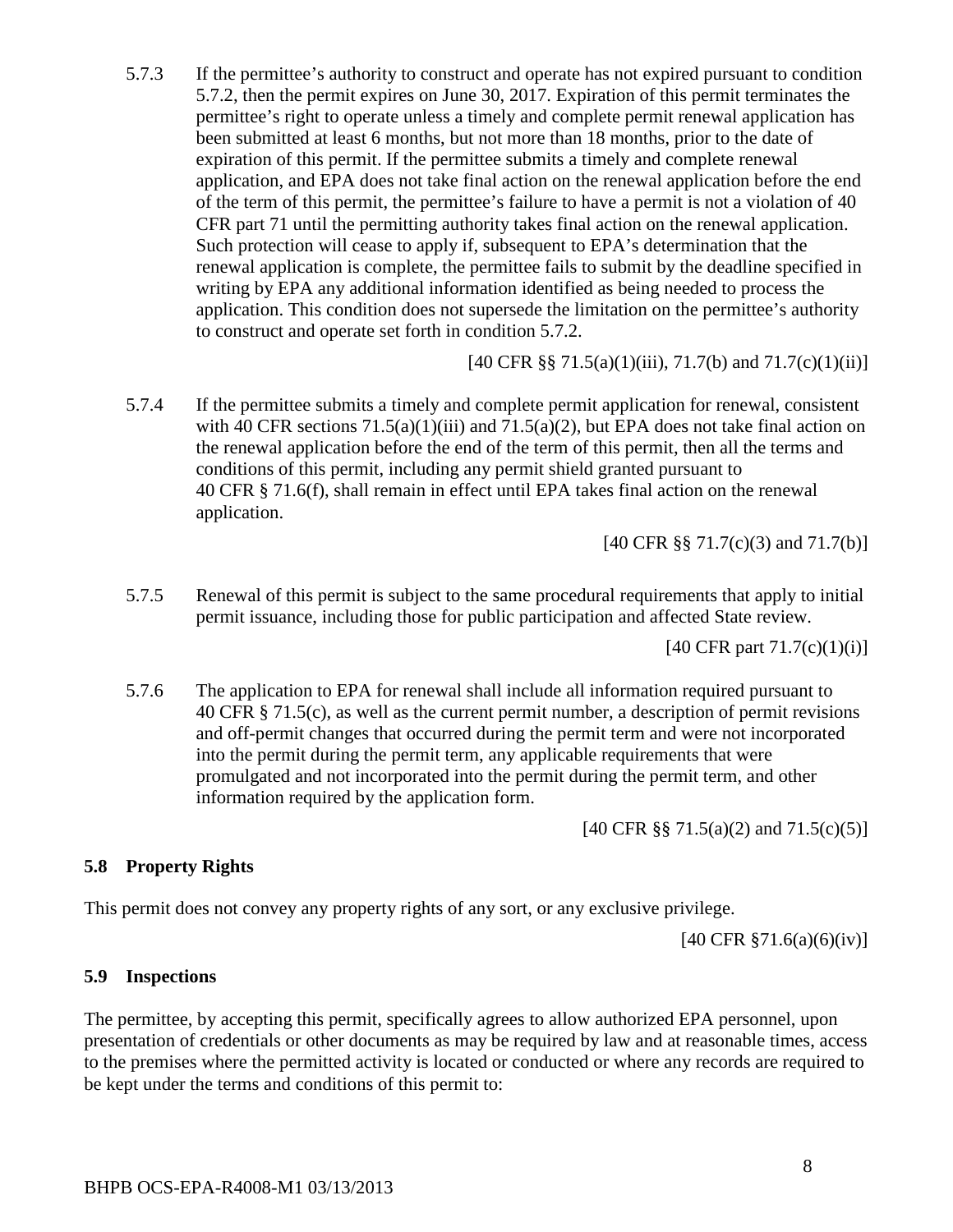- 5.9.1 Have access to and copy any records that must be kept under conditions of the permit, including but not limited to, information relating to the OCS source, support vessels, monitoring data, or compliance or noncompliance with the permit;
- 5.9.2 Inspect the OCS source, support vessels, equipment, practices, or operation regulated or required under this permit; and
- 5.9.3 Sample or monitor any substances or parameters at any location reasonably necessary to assure compliance with this permit or EPA rules.

Reasonable time may depend on the nature of the concern being investigated.

[40 CFR §§ 71.6(c)(2) and 55.8]

#### **5.10 Emergency Provisions**

In addition to any emergency or upset provision contained in any applicable requirement, the permittee may seek to establish that noncompliance with a technology-based emission limitation under this permit was due to an emergency. An emergency constitutes an affirmative defense to an action brought for noncompliance with such technology-based emissions limitation. The permittee shall demonstrate the affirmative defense of emergency through properly signed, contemporaneous operating logs, or other relevant evidence that:

- An emergency occurred and that the permittee can identify the cause(s) of the emergency;
- The permitted facility was at the time being properly operated;
- During the period of the emergency the permittee took all reasonable steps to minimize levels of emissions that exceeded the emissions standards, or other requirements in this permit; and
- The permittee submitted notice of the emergency to EPA within 2 working days of the time when emission limitations were exceeded due to the emergency. This notice must contain a description of the emergency, any steps taken to mitigate emissions, and corrective actions taken. This notice fulfills the requirements of Condition 5.17.2 of this permit, concerning prompt notification of deviations.

[40 CFR §§ 71.6(g)(2), (3) and (5)]

#### **5.11 Burden of Proof for Emergencies**

In any enforcement proceeding, the permittee attempting to establish the occurrence of an emergency has the burden of proof.

 $[40 \text{ CFR } \frac{8}{9} \, 71.6 \, \text{(g)} \, \text{(4)}]$ 

#### **5.12 Emergency Defined**

An "emergency" means any situation arising from sudden and reasonably unforeseeable events beyond the control of the source, including acts of God, which situation requires immediate corrective action to restore normal operation, and that causes the source to exceed a technology-based emission limitation under the permit due to unavoidable increases in emissions attributable to the emergency. An emergency shall not include noncompliance to the extent caused by improperly designed equipment, lack of preventive maintenance, careless or improper operation, or operator error.

[40 CFR § 71.6(g)(1)]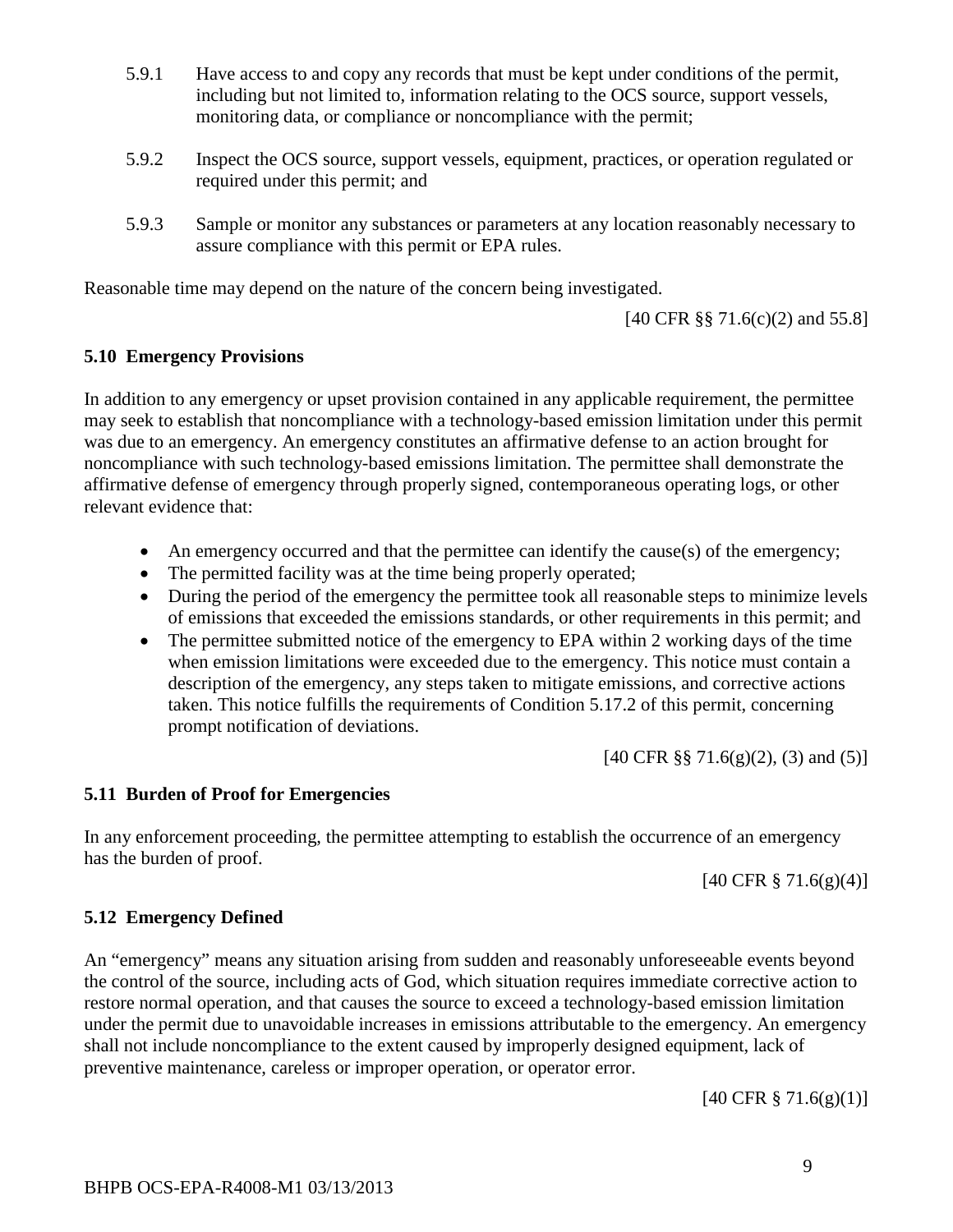#### **5.13 Certification Requirement**

Any document required to be submitted under this permit shall be certified by a responsible official as to truth, accuracy and completeness. Such certifications shall state that based on information and belief formed after reasonable inquiry, the statements and information in the document are true, accurate, and complete.

[40 CFR §§ 71.5(d), 71.6(c)(1) and 71.9(h)(2)]

## **5.14 Permit Actions**

This permit may be modified, revoked, reopened, and reissued, or terminated for cause. The filing of a request by the permittee for a permit modification, revocation and reissuance, or termination, or of a notification of planned changes or anticipated noncompliance does not stay any permit condition.

 $[40 \text{ CFR } \frac{8}{9} \, 71.6(a)(6)(iii)]$ 

#### **5.15 Reopening for Cause**

The permit shall be reopened by EPA and the permit revised prior to expiration under any of the circumstances described in 40 CFR § 71.7(f).

[40 CFR § 71.7(f)]

#### **5.16 Recordkeeping Requirements**

In accepting this permit, the permittee understands and agrees that all information relating to this permitted source which is submitted to EPA may be used by EPA as evidence in any enforcement case involving the permitted source arising under federal statutes, EPA rules, or rules enforceable by EPA.

- 5.16.1 This permit or a copy thereof shall be kept at the work site of the permitted activity.
- 5.16.2 The permittee shall furnish all records required by this permit.
- 5.16.3 During enforcement actions, the retention period for all records will be extended automatically unless otherwise stipulated by EPA.
- 5.16.4 The permittee shall hold at the corporate offices of BHP Billiton Petroleum, Inc., located at 1360 Post Oak Blvd., Suite 150, Houston, Texas 77056, records of all monitoring information required by the permit, copies of all reports required by this permit, and records of all data used to complete the application for this permit. These materials shall be retained at least five years from the date of the sample, measurement, report, or application unless otherwise specified.

[40 CFR §§ 71.6(a)(3)(ii)(B) and 55.8]

- 5.16.5 Records of monitoring information shall include:
	- The date, emission unit or other place as defined in this permit, and time of sampling or measurements;
	- The results of such analyses and operating conditions as existing at the time of sample or measurement;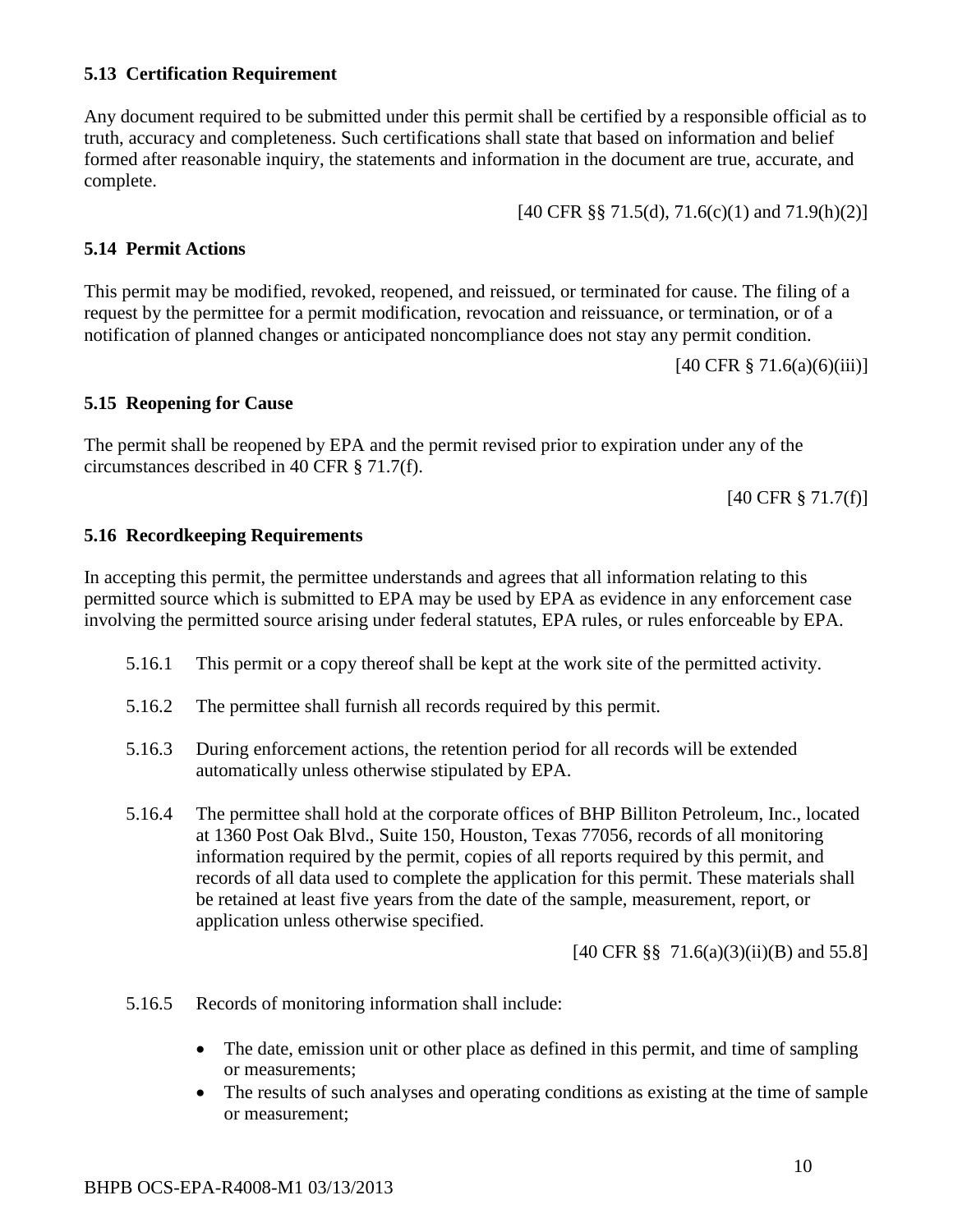- The date(s) the analyses were performed;
- The person who performed the sampling or measurements; and
- The analytical techniques or methods used.

[40 CFR § 71.6(a)(3)(ii)(A)]

5.16.6 When requested by EPA, the permittee shall furnish any information required by law which is needed to determine compliance with the permit. If the permittee becomes aware that relevant facts were not submitted or were incorrect in the permit application or in any report to EPA, such facts or information shall be corrected promptly.

[40 CFR §§ 71.5(b) and 55.8]

All notifications, reporting or other communications relating to this permit shall be submitted to:

Chief Air & EPCRA Enforcement Branch Air, Pesticides and Toxics Management Division U.S. EPA Region 4 61 Forsyth Street, SW Atlanta, GA 30303

In addition, electronic copies of the above-referenced notifications and communications shall be submitted to the following individuals at their corresponding email address:

| Name                  | Email                  | Phone        |
|-----------------------|------------------------|--------------|
| David Lloyd           | lloyd.david@epa.gov    | 404-562-9216 |
| <b>Jason Dressler</b> | dressler.jason@epa.gov | 404-562-9208 |
| Kelly Fortin          | fortin.kelly@epa.gov   | 404-562-9117 |

5.16.7 The permittee shall furnish to EPA, within a reasonable time, any information that EPA may request in writing to determine whether cause exists for modifying, revoking, and reissuing, or terminating the permit, or to determine compliance with the permit. Upon request, the permittee shall also furnish to EPA copies of records that are required to be kept pursuant to the terms of the permit, including information claimed to be confidential. Information claimed to be confidential must be accompanied by a claim of confidentiality according to the provisions of 40 CFR part 2, subpart B.

[40 CFR §§ 71.6(a)(6)(v),71.5(a)(3) and 55.8]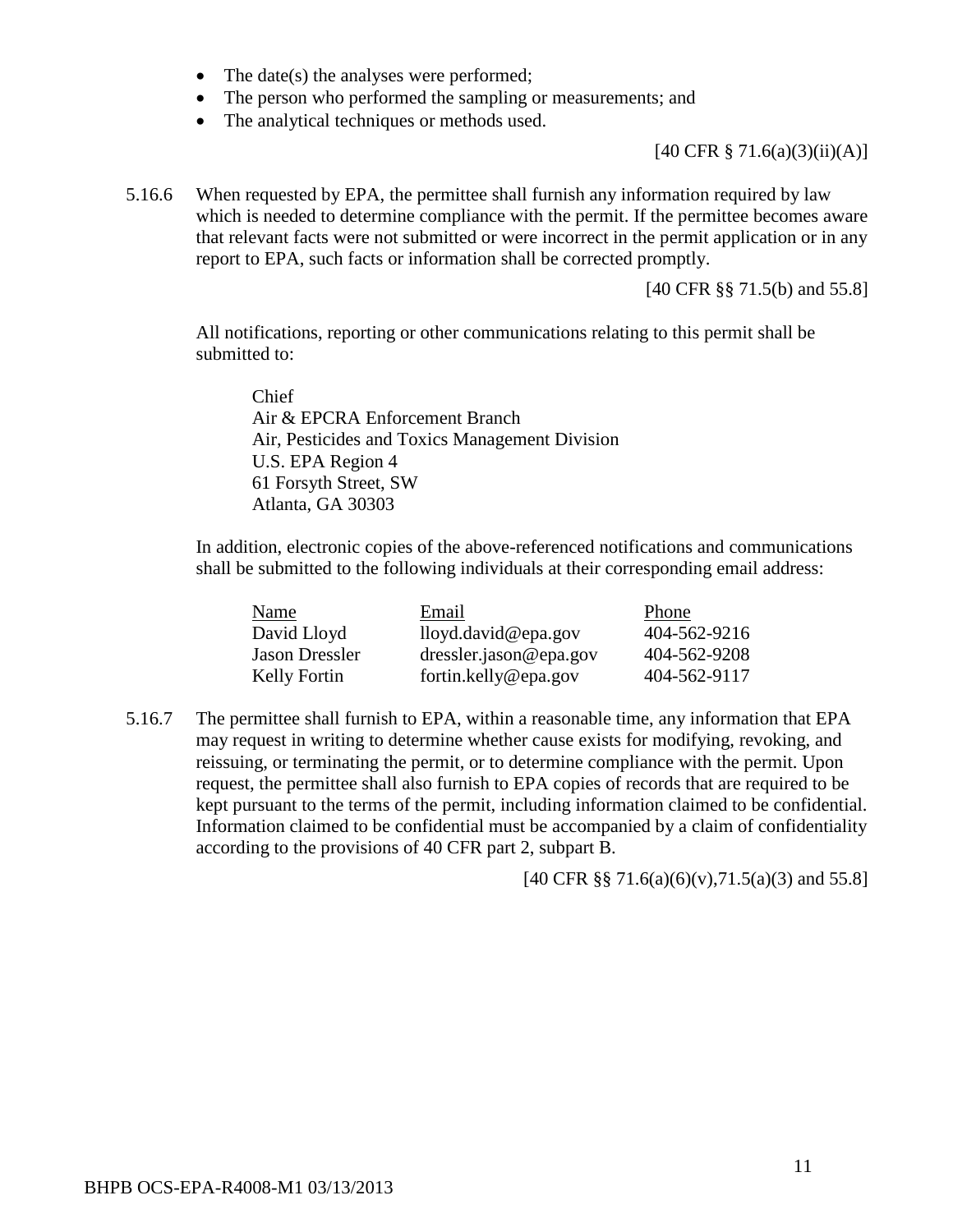#### **5.17 General Reporting Requirements**

5.17.1 The permittee shall submit to EPA reports of any required monitoring for each six month reporting period from July 1 to December 31 and from January 1 to June 30, except that the first reporting period shall begin on the effective date of this permit and end on either June 30 or December 31, whichever occurs first. All reports shall be submitted to EPA and shall be postmarked by the 30th day following the end of the reporting period. All instances of deviations from permit requirements must be clearly identified in such reports. All required reports must be certified by a responsible official consistent with Condition 5.13.

[40 CFR §§ 71.6(a)(3)(iii)(A) and 55.8]

5.17.2 The permittee shall promptly report to EPA, by telephone or facsimile, deviations from permit conditions, including those attributable to upset conditions as defined in this permit, the probable cause of such deviations, and any corrective actions or preventive measures taken. The report shall be made using the following numbers:

Telephone: (404) 562-9194 Facsimile: (404) 562-9019 Attn: Air Permits Part 71 Deviation Report

[40 CFR § 71.6(a)(3)(iii)(B)]

- 5.17.3 For the purposes of Condition 5.17.2 of the permit, prompt is defined as follows:
	- 5.17.3.1 Any definition of prompt or a specific time frame for reporting deviations provided in an underlying applicable requirement as identified in this permit.
	- 5.17.3.2 Where the underlying applicable requirement fails to address the time frame for reporting deviations, reports of deviations will be submitted based on the following schedule:
		- For emissions of a hazardous air pollutant or a toxic air pollutant (as identified in the applicable regulation) that continue for more than an hour in excess of permit requirements, the report must be made within 24 hours of the occurrence;
		- For emissions of any regulated pollutant excluding those referenced in the preceding bullet, that continue for more than 2 hours in excess of permit requirements, the report must be made within 48 hours of the occurrence; or
		- For all other deviations from permit requirements, the report shall be submitted with the semi-annual monitoring report required in Condition 5.17.1.

 $[40 \text{ CFR } \S$  71.6(a)(3)(iii)(B)]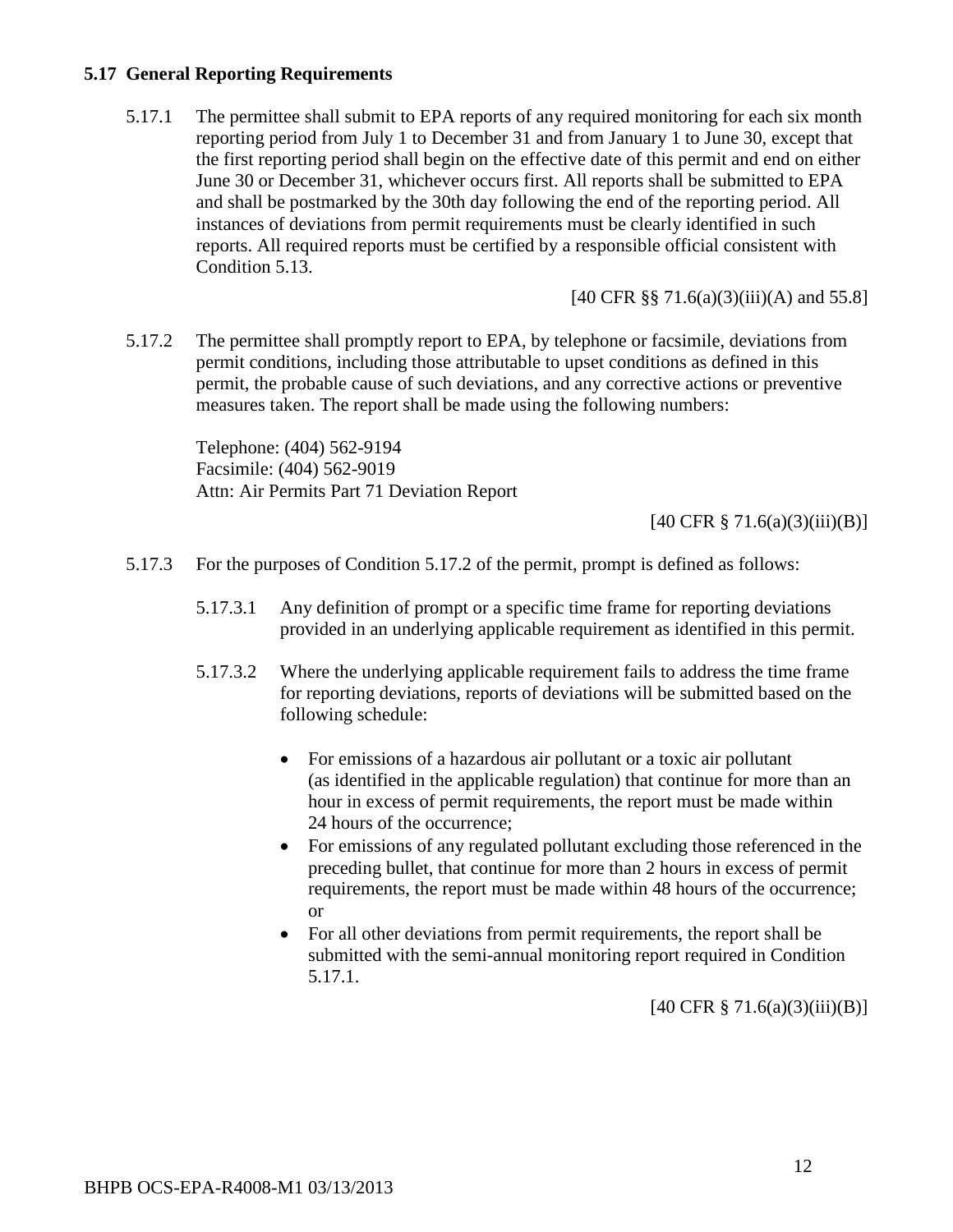- 5.17.4 Within 10 working days of the occurrence of a deviation that requires 24-hr or 48-hr notification as provided in Condition 5.17.3.2 above, the permittee shall also submit a written notice, which shall include a narrative description of the deviation and updated information as listed below to EPA, certified consistent with Condition 5.13 of this permit. When reporting excess emissions or permit deviations, including those that are required to be submitted for the first time with the semi-annual monitoring report, the permittee must report in writing the following information:
	- OCS Source (Facility) Name;
	- OCS Air Permit Number;
	- Company Name;
	- Date/Time when the deviation was discovered;
	- Date/Time when the event began (24-hour clock);
	- Date/Time when the event ended (24-hour clock);
	- Duration of the event: (hours: minutes) or days (total number of hours, minutes or days, if intermittent then include only the duration of the deviation);
	- If the deviation was intermittent or continuous;
	- Brief description of what happened and the cause, including information regarding the operating conditions during the deviation;
	- Identification of the emission unit(s) or source(s) involved in the event using the same identification number(s) and name(s) as in the permit;
	- Identification of each emission limit potentially exceeded during the event and the level of exceedance, if applicable;
	- Whether the deviation was unavoidable;
	- Describe corrective action taken and action taken to prevent future recurrence;
	- If not corrected, the anticipated time the deviation is expected to continue and steps being taken to reduce, eliminate, and prevent recurrence of the deviation; and
	- Certification: Based on information and belief formed after reasonable inquiry, certify that the statements and information reported are true, accurate, and complete.

 $[40 \text{ CFR } \S \S 71.6(a)(3)(i)(B) \text{ and } (iii)(B)]$ 

- 5.17.5 For the purposes of Conditions 5.17.1 through 5.17.5, deviation means any situation in which the permittee fails to meet a permit term or condition. A deviation is not always a violation. A deviation can be determined by observation or through review of data obtained from any testing, monitoring, or recordkeeping required by this permit. For a situation lasting more than 24 hours, each 24-hour period is considered a separate deviation. Included in the meaning of deviation are any of the following:
	- A situation where emissions exceed an emission limitation or standard;
	- A situation where process or emissions control device parameter values indicate that an emission limitation or standard has not been met;
	- A situation in which observations or data collected demonstrate noncompliance with an emission limitation or standard or any work practice or operating condition required by the permit (including indicators of compliance revealed through parameter monitoring); and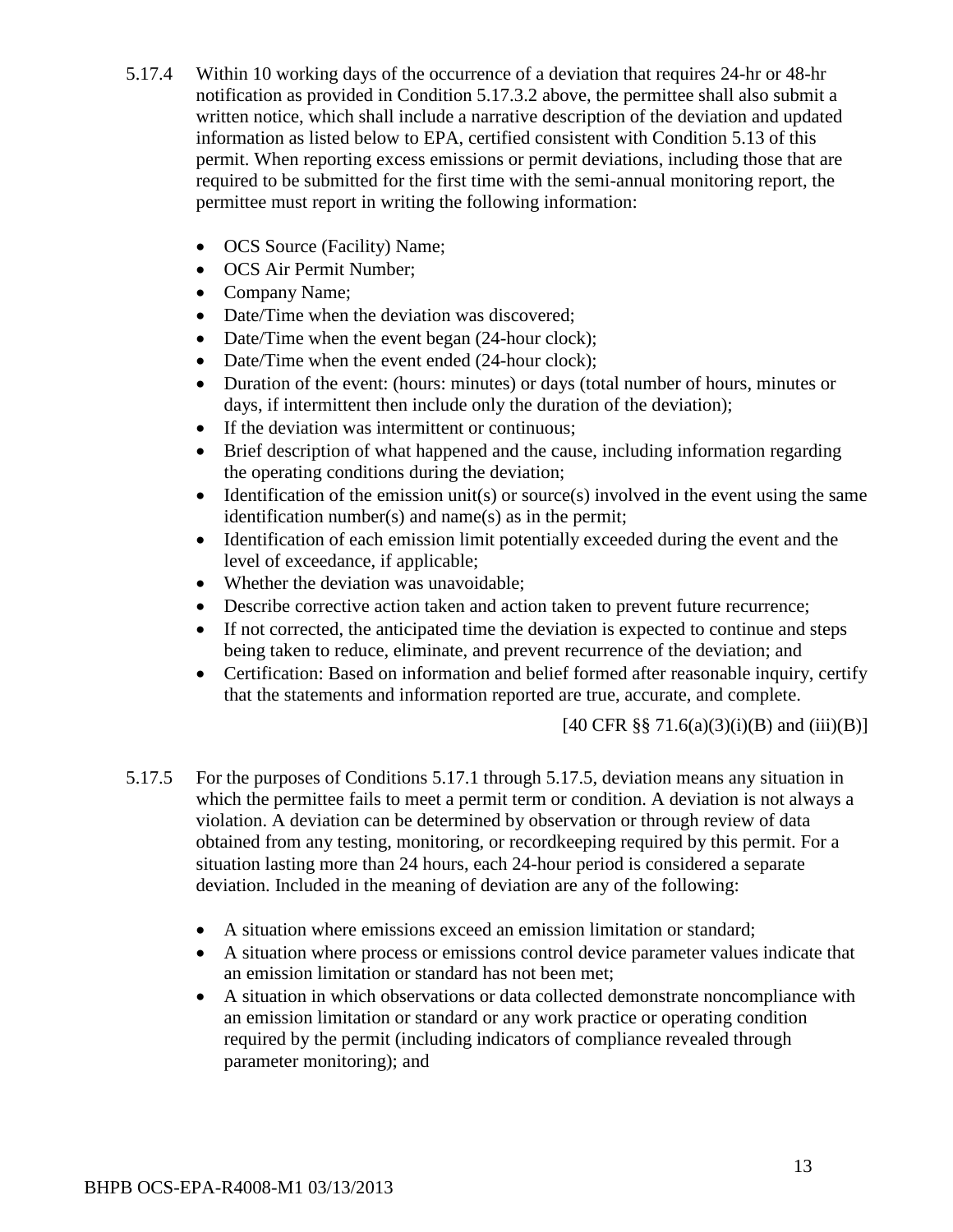• A situation in which any testing, monitoring, recordkeeping or reporting required by this permit is not performed or not performed as required.

 $[40 \text{ CFR } \frac{8}{3} \, 71.6(a)(3)(iii)(C)]$ 

5.17.6 If requested by EPA, the permittee shall provide a more detailed written report as requested to follow up on an excess emissions/deviation report.

 $[40 \text{ CFR } \frac{8}{9} \, 71.6(a)(3)(iii)(B)]$ 

### **5.18 Off Permit Changes**

The permittee is allowed to make certain changes without a permit revision, provided that the following requirements are met:

- Each change is not addressed or prohibited by this permit;
- Each change shall meet all applicable requirements and shall not violate any existing permit term or condition;
- Changes under this provision may not include changes subject to any requirement under any provision of title I of the Clean Air Act;
- The permittee shall provide contemporaneous written notice to EPA of each change, except for changes that qualify as insignificant activities under 40 CFR  $\S$  71.5(c)(11). The written notice shall describe each change, the date of the change, any change in emissions, pollutants emitted and any applicable requirements that would apply as a result of the change;
- The permit shield in Condition 5.2 does not apply to changes made under this provision; and
- The permittee shall keep a record describing all changes that result in emissions of any regulated air pollutant subject to any applicable requirement not otherwise regulated under this permit, and the emissions resulting from those changes.

[40 CFR §71.6(a)(12)]

## **5.19 Operational Flexibility**

The permittee is allowed to make a limited class of changes under section 502(b)(10) of the CAA within this permitted facility without applying for a permit revision, provided the changes do not exceed the emissions allowable under this permit (whether expressed therein as a rate of emissions or in terms of total emissions) and are not title I modifications. This class of changes does not include changes that would violate applicable requirements or changes that would contravene federally enforceable permit terms and conditions that are monitoring (including test methods), recordkeeping, reporting, or compliance certification requirements.

[40 CFR § 71.2 and 71.6(a)(13)(i)]

5.19.1 The permittee is required to send a notice to EPA at least 7 days in advance of any change made under this provision. The notice must describe the change, when it will occur and any change in emissions, and identify any permit terms or conditions made inapplicable as a result of the change. The permittee shall attach each notice to its copy this permit.

[40 CFR § 71.6(a)(13)(i)(A)]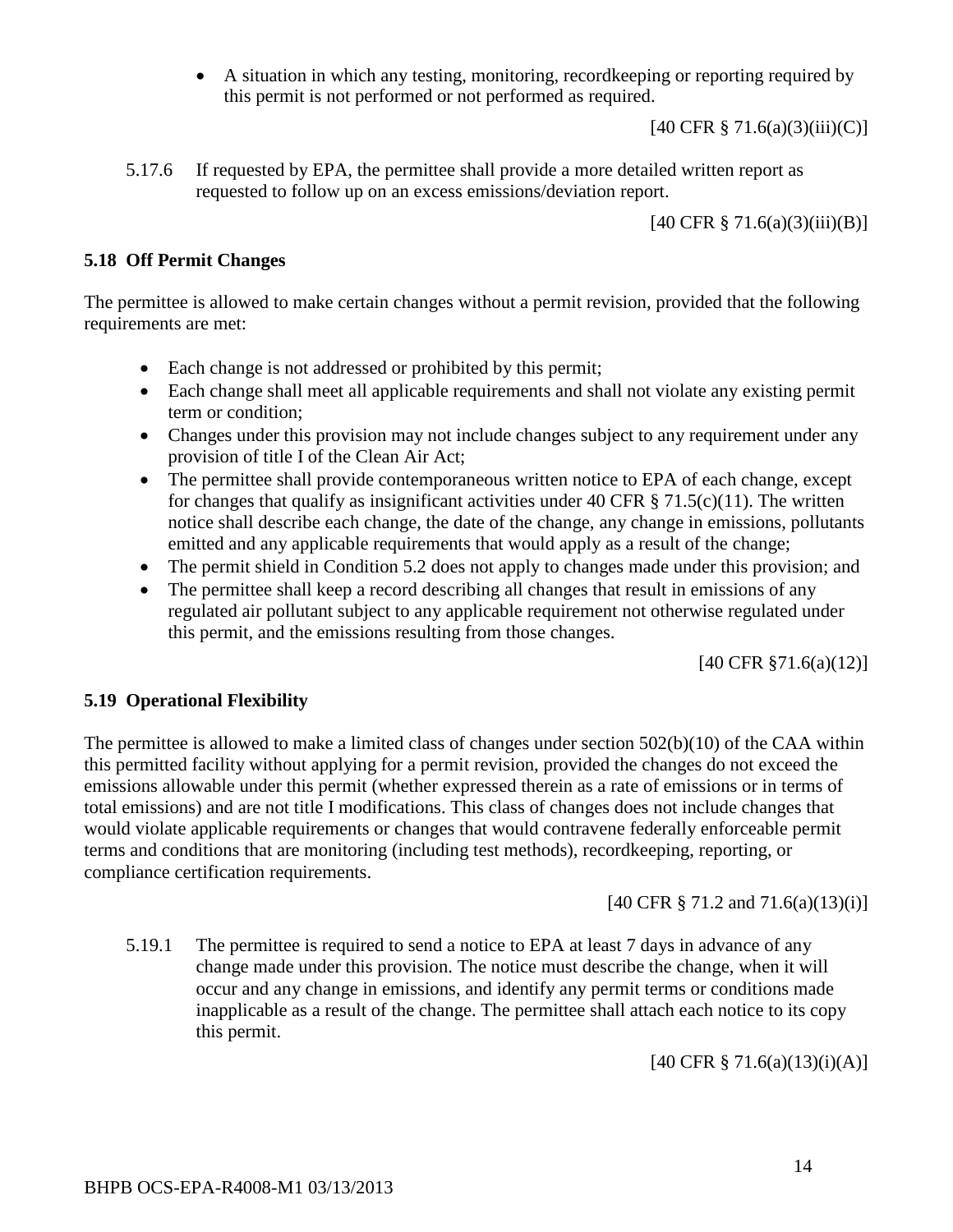5.19.2 Any permit shield provided under 40 CFR § 71.6(f) and Condition 5.2 of this permit does not apply to changes made under this provision.

[40 CFR § 71.6(a)(13)(i)(B)]

## **5.20 Combined Operating Scenarios**

In the event that more than one MODU is constructed or operated during any compliance period, such as a 12-month rolling average, any applicable condition of this permit, including but not limited to emission limits, fuel consumption limits, operating limits, and fee calculations, shall be prorated based on the duration of the operation of each MODU during the compliance period. In no case does this condition allow for the simultaneous operation of more than one MODU under the terms of this permit.

[40 CFR § 55.6]

## **5.21 Annual Compliance Certification**

The permittee shall submit to EPA a certification of compliance with permit terms and conditions, including emission limitations, standards, or work practices, postmarked by February 28 of each year and covering the previous calendar year except that the first certification shall cover the period from the effective date of this permit through December 31. The compliance certification shall be certified as to truth, accuracy and completeness by a responsible official consistent with Condition 5.13 of this permit. The certification shall include the following:

- The identification of each permit term or condition that is the basis of the certification;
- The identification of the method(s) or other means used by the permittee for determining the compliance status with each term and condition during the certification period. Such methods and other means shall include, at a minimum, the methods and means required in this permit. If necessary, the permittee also shall identify any other material information that must be included in the certification to comply with section  $113(c)(2)$  of the CAA, which prohibits knowingly making a false certification or omitting material information;
- The status of compliance with each term and condition of the permit for the period covered by the certification, including whether compliance during the period was continuous or intermittent. The certification shall be based on the method or means designated above. The certification shall identify each deviation and take it into account in the compliance certification; and
- A summary of NO<sub>X</sub>, CO, PM/PM<sub>10</sub>/PM<sub>2.5</sub>, SO<sub>2</sub>, VOC, GHG and HAP emissions in tons per year emitted by each emissions unit regulated under this permit during the duration of the reporting period based on recorded data, such as actual fuel usage and actual hours of operation.

[40 CFR §71.6(c)(5), 55.6(a)(4) and 55.8]

#### **5.22 Compliance Schedule**

For applicable requirements with which the source is in compliance, the permittee will continue to comply with such requirements. For applicable requirements that will become effective during the permit term, the permittee shall meet such requirements on a timely basis.

[40 CFR §§ 71.6(c)(3) and  $71.5(c)(8)(iii)(A)$  and (B)]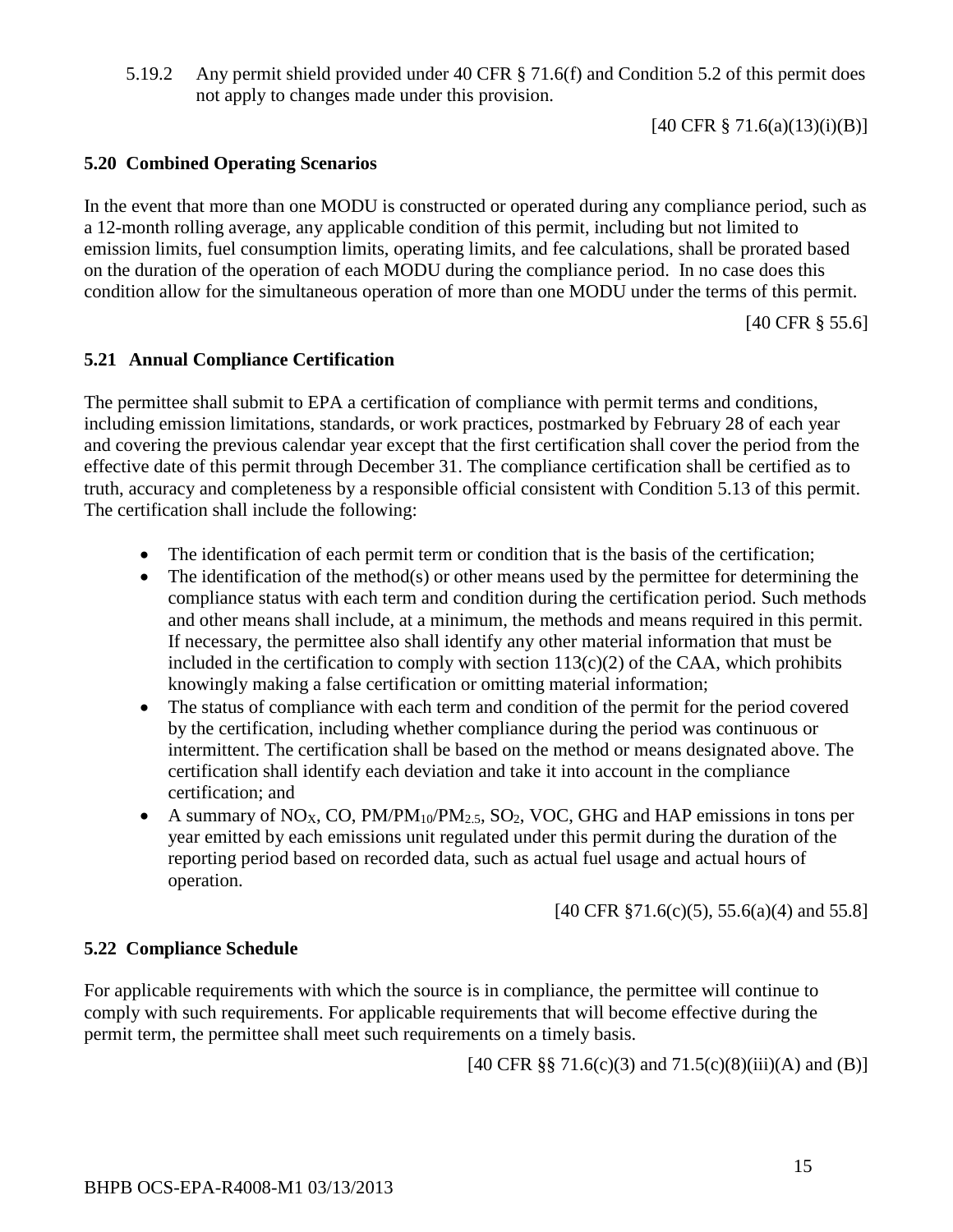#### **5.23 Safe Shutdown**

As provided in 40 CFR § 55.9(c), if this OCS source is ordered to cease operation of any piece of equipment due to enforcement action taken by EPA, the shutdown will be coordinated by EPA with the DOI Bureau of Safety and Environmental Enforcement, the United States Coast Guard, the permittee, and the operator to assure that the shutdown will proceed in a safe manner. No shutdown action will occur until after EPA's consultation with these agencies, but in no case will initiation of the shutdown be delayed by more than 24 hours after EPA consults with these agencies. The initiation of the shutdown process will not preclude well procedures necessary to ensure safety.

[40 CFR § 55.9(c)]

#### **5.24 Transfer of Ownership**

In the event of any changes in control or ownership of the OCS source, this permit shall be binding on all subsequent owners and operators. Permittee shall notify the succeeding owner and operator of the existence of this permit and its conditions by letter, a copy of which shall be forwarded to EPA Region 4.

 $[40 \text{ CFR } \S 55.6(a)(4)(iv)]$ 

#### **5.25 Severability**

The provisions of this permit are severable, and, in the event of any challenge to any portion of this permit or if any provision of the permit is held invalid, the remainder of this permit shall remain valid and in force.

[40 CFR §71.6(a)(5)]

#### **5.26 General Testing Requirements**

- 5.26.1 In addition to the specific testing requirements contained in the emission unit sections of this permit, the permittee shall comply with the generally applicable testing requirements in Conditions 5.26.2 through 5.26.10 whenever conducting a performance test required by this permit unless specifically stated otherwise in this permit.
- 5.26.2 The permittee shall provide EPA at least 30 days prior notice of any performance test, except as otherwise specified in this permit, to afford EPA the opportunity to have an observer present. If after 30 days notice for an initially scheduled performance test, there is a delay in conducting the scheduled performance test, the permittee shall notify EPA as soon as possible of any delay in the original test date, either by providing at least 7 days prior notice of the rescheduled date of the performance test, or by arranging a rescheduled date with EPA by mutual agreement.
- 5.26.3 The permittee shall submit to EPA a source test plan 30 days prior to any required testing. The source test plan shall include and address the following elements:
	- Purpose and scope of testing;
	- Source description, including a description of the operating scenarios and mode of operation during testing and including fuel sampling and analysis procedures;
	- Schedule/dates of testing;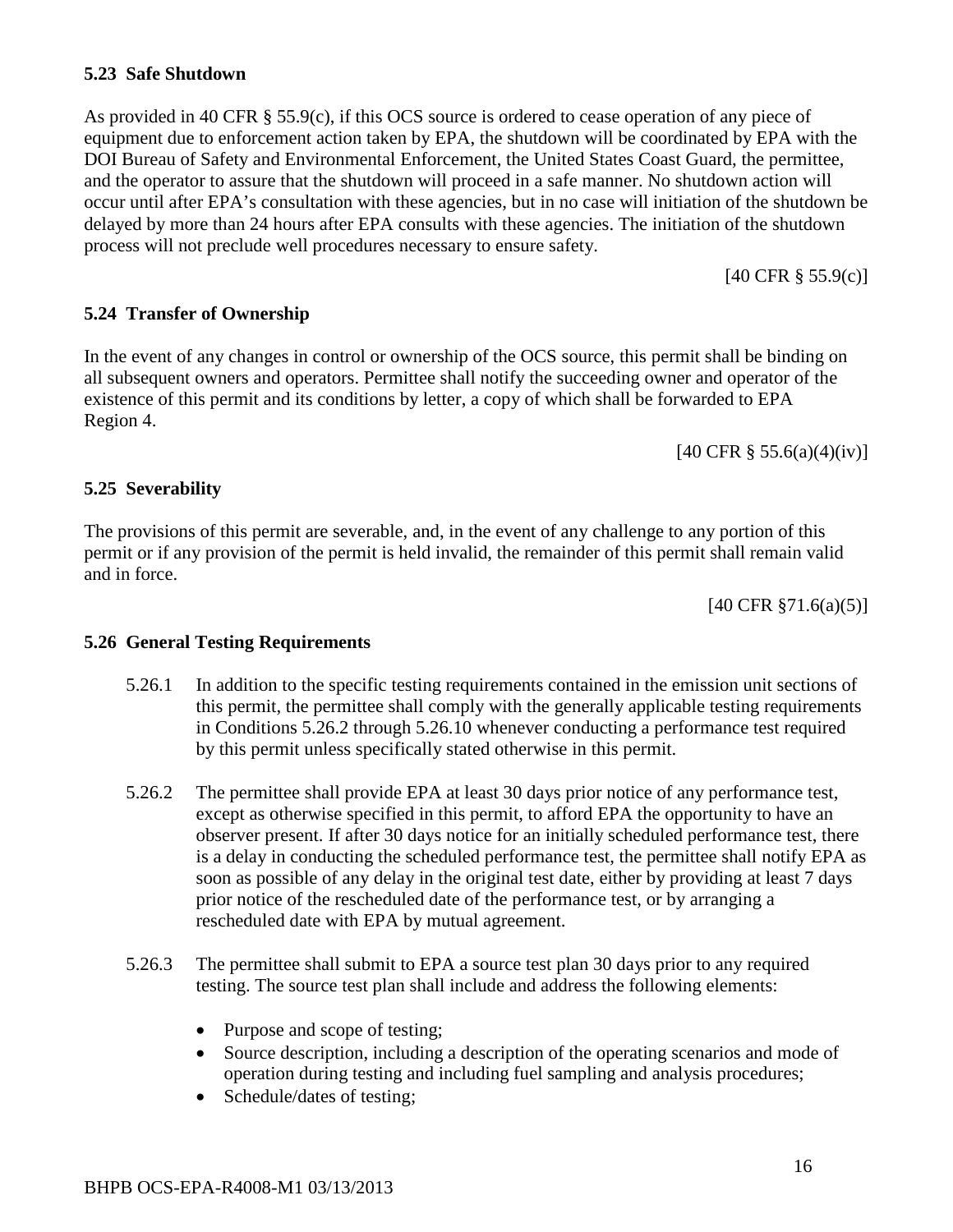- Process data to be collected during the test and reported with the results, including source-specific data identified in the emission unit sections of this permit;
- Sampling and analysis procedures, specifically requesting approval for any proposed alternatives to the reference test methods, and addressing minimum test length (*e.g.*, one hour, 8 hours, 24 hours, etc.) and minimum sample volume;
- Sampling location description and compliance with the reference test methods;
- Analysis procedures and laboratory identification;
- Quality assurance plan;
- Calibration procedures and frequency;
- Sample recovery and field documentation;
- Chain of custody procedures;
- Quality assurance/quality control project flow chart;
- Data processing and reporting;
- Description of data handling and quality control procedures; and
- Report content and timing.
- 5.26.4 Only regular operating staff may adjust the processes or emission control devices during or within two (2) hours prior to the start of a source test. Any operating adjustments made during a source test that do not result in representative testing conditions may render the source test invalid.
- 5.26.5 For the duration of each test run (unless otherwise specified), the permittee shall record the following information:
	- All data which is required to be monitored during the test in the emission unit sections of this permit; and
	- All continuous monitoring system data that is required to be routinely monitored in the emission unit sections of this permit for the emission unit being tested.
- 5.26.6 Each source test shall follow the reference test methods specified by this permit and consist of at least 3 valid test runs conducted under normal operating conditions.
- 5.26.7 If the reference test method yields measured pollutant concentration values at an oxygen concentration other than specified in the emission standard, the permittee shall correct the measured pollutant concentration to the oxygen concentration specified in the emission standard by using the following equation:

$$
PC_X = PC_m \times \frac{(21-X)}{(21-Y)}
$$

Where:

 $PC<sub>X</sub>$  = Pollutant concentration at X percent;

 $PC<sub>m</sub>$  = Pollutant concentration as measured;

 $X =$  the oxygen concentration specified in the standard; and

 $Y =$  the measured average volumetric oxygen concentration.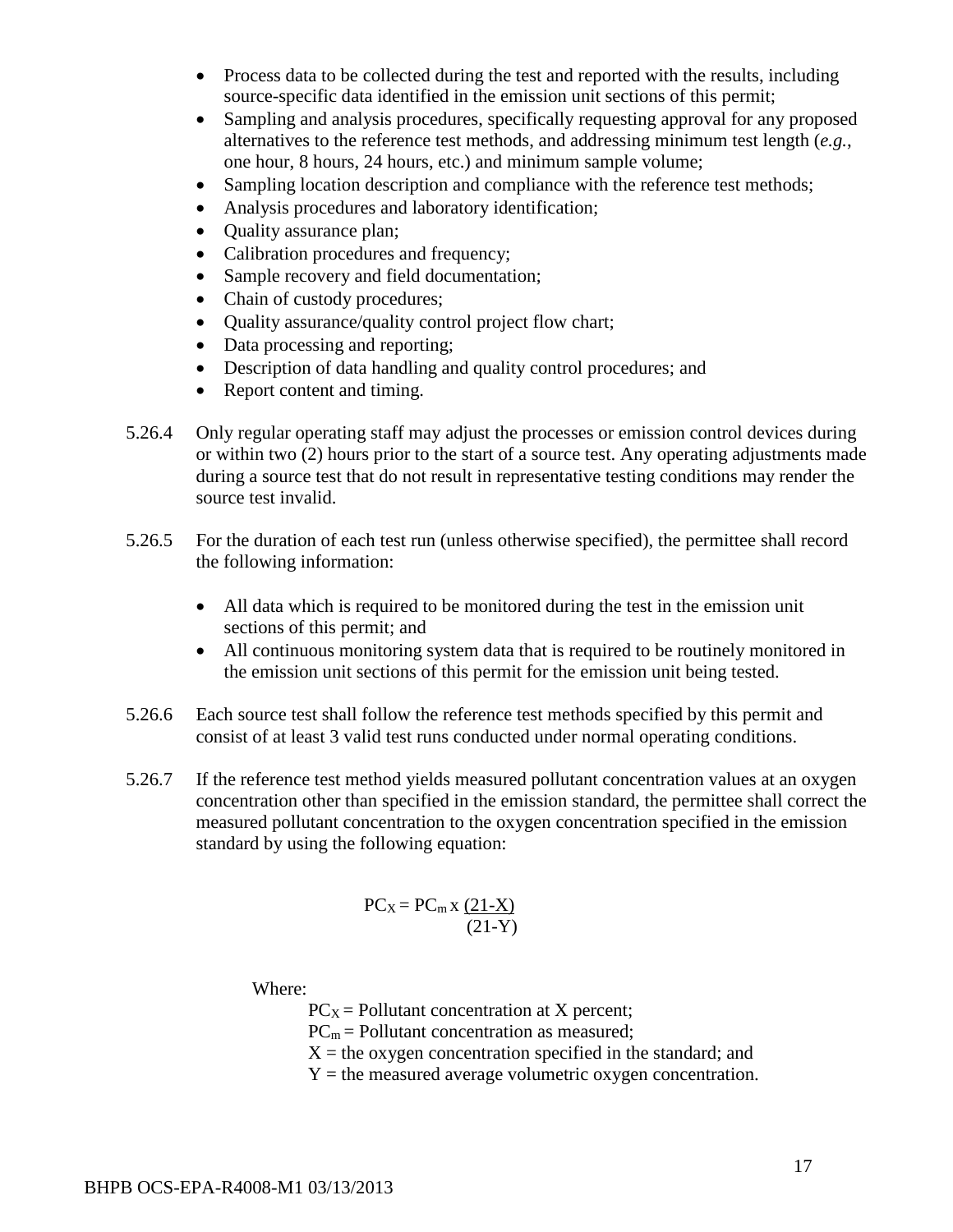- 5.26.8 Facilities for performing and observing the emission testing shall be provided that meet the requirements of 40 CFR § 60.8(e) and Reference Method 1 (40 CFR § 60, Appendix A).
- 5.26.9 Emission test reports shall be submitted to EPA within 45 days of completing any emission test required by this permit along with items required to be recorded in Condition 5.26.5 above.
- 5.26.10 Source test emission data shall be reported as the arithmetic average of all valid test runs and in the terms of any applicable emission limit, unless otherwise specified in the emission unit sections of this permit.

[40 CFR §§ 71.6(a)(3) and 71.6(c)(1)]

#### **5.27 Fee Payment**

- 5.27.1 No later than April 1 of the subsequent year, the permittee shall submit the following to EPA:
	- Full payment of the annual permit fee, as specified in Conditions 5.27.2 through 5.27.11;
	- An updated fee calculation worksheet form and a photocopy of each fee payment check (or other confirmation of actual fee paid), as specified in Conditions 5.27.4 through 5.27.8; and
	- An annual emissions report of actual emissions, as specified in Condition 5.27.6, for the preceding calendar year.

[40 CFR §§ 71.9(a) and (h)]

5.27.2 The fee payment shall be in United States currency and shall be paid by money order, bank draft, certified check, corporate check, or electronic funds transfer payable to the order of the U.S. Environmental Protection Agency.

 $[40 \text{ CFR } \frac{8}{9} \, 71.9 \times (k)(1)]$ 

5.27.3 The permittee shall send fee payment and a completed fee filing form to either of the addresses listed below.

If sent by Regular Mail through U.S. Postal Service (USPS), send to:

U.S. Environmental Protection Agency FOIA and Miscellaneous Payments Cincinnati Finance Center PO Box 979078 St. Louis, MO 63197-9000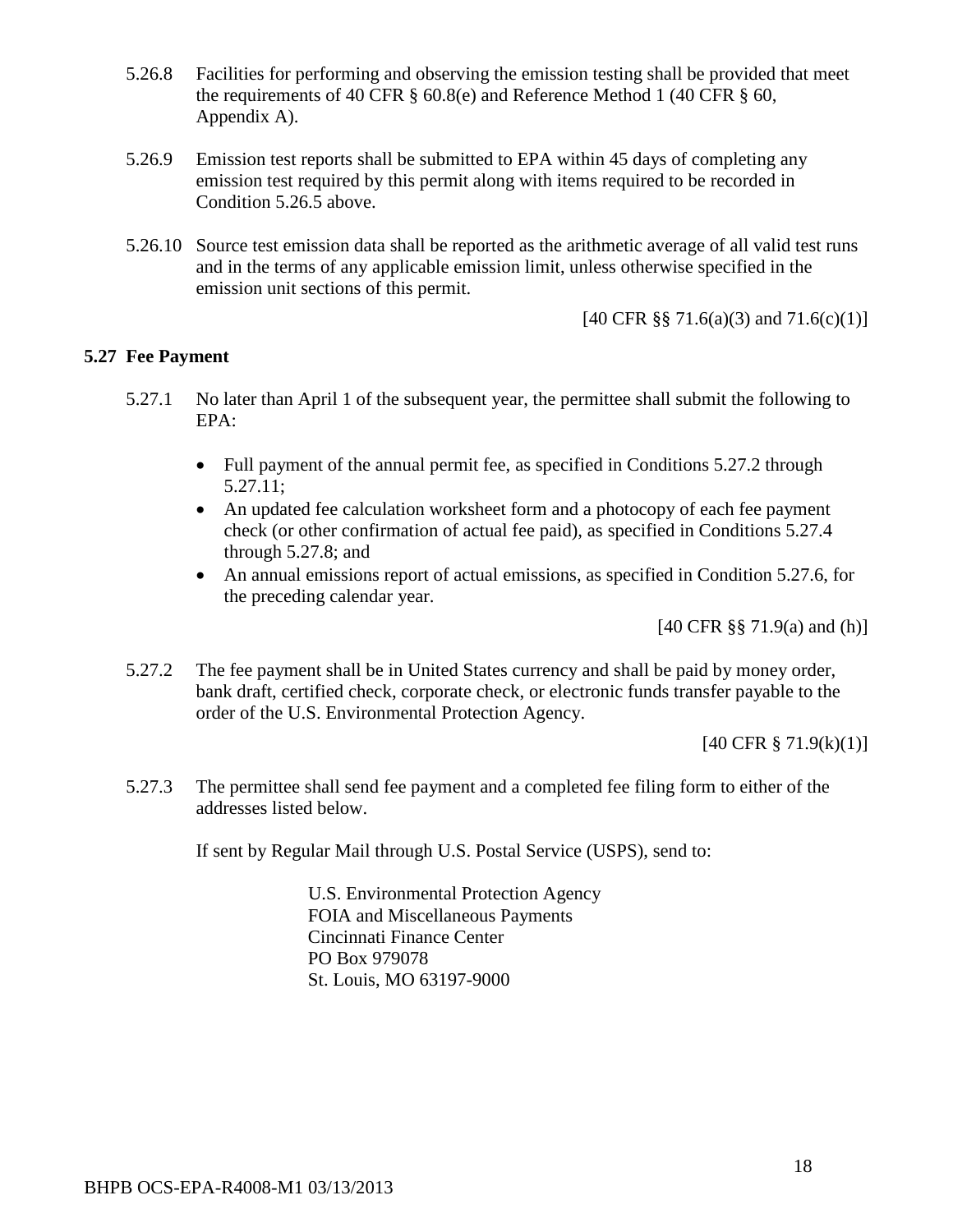If sent by Express Delivery (or when a physical address is required), send to:

U.S. Bank Government Lockbox 979078 US EPA FOIA & Misc. Payments 1005 Convention Plaza Mail Station SL-MO-C2GL St. Louis, MO 63101 Contact: Natalie Pearson (314-418-4087)

[40 CFR § 71.9(k)(2)]

5.27.4 The permittee shall send an updated fee calculation worksheet form and a photocopy of each fee payment check (or other confirmation of actual fee paid), submitted annually by the date specified in Condition 5.27.1, to:

> Chief Air Permits Section Air, Pesticides and Toxics Management Division U.S. EPA Region 4 61 Forsyth Street, SW Atlanta, GA 30303

> > [40 CFR § 71.9(h)(1)]

5.27.5 The annual emissions fee shall be calculated by multiplying the total tons of actual emissions of all "regulated pollutants (for fee calculation)," emitted from the source by the presumptive emission fee (in dollars/ton) in effect at the time of calculation. The presumptive emission fee is revised each calendar year and is available from EPA prior to the start of each calendar year.

[40 CFR § 71.9(c)(1)]

5.27.5.1 "Actual emissions" means the actual rate of emissions in tons per year (TPY) of any "regulated pollutant (for fee calculation)," as defined in 40 CFR § 71.2, emitted from a part 71 source over the preceding calendar year. Actual emissions shall be calculated using each emissions unit's actual operating hours, production rates, in-place control equipment, and types of materials processed, stored, or combusted during the preceding calendar year.

[40 CFR § 71.9(c)(6)]

5.27.5.2 Actual emissions shall be computed using methods required by the permit for determining compliance, such as monitoring or source testing data.

[40 CFR § 71.9(h)(3)]

5.27.5.3 If actual emissions cannot be determined using the compliance methods in the permit, the permittee shall use other federally recognized procedures.

[40 CFR § 71.9(e)(2)]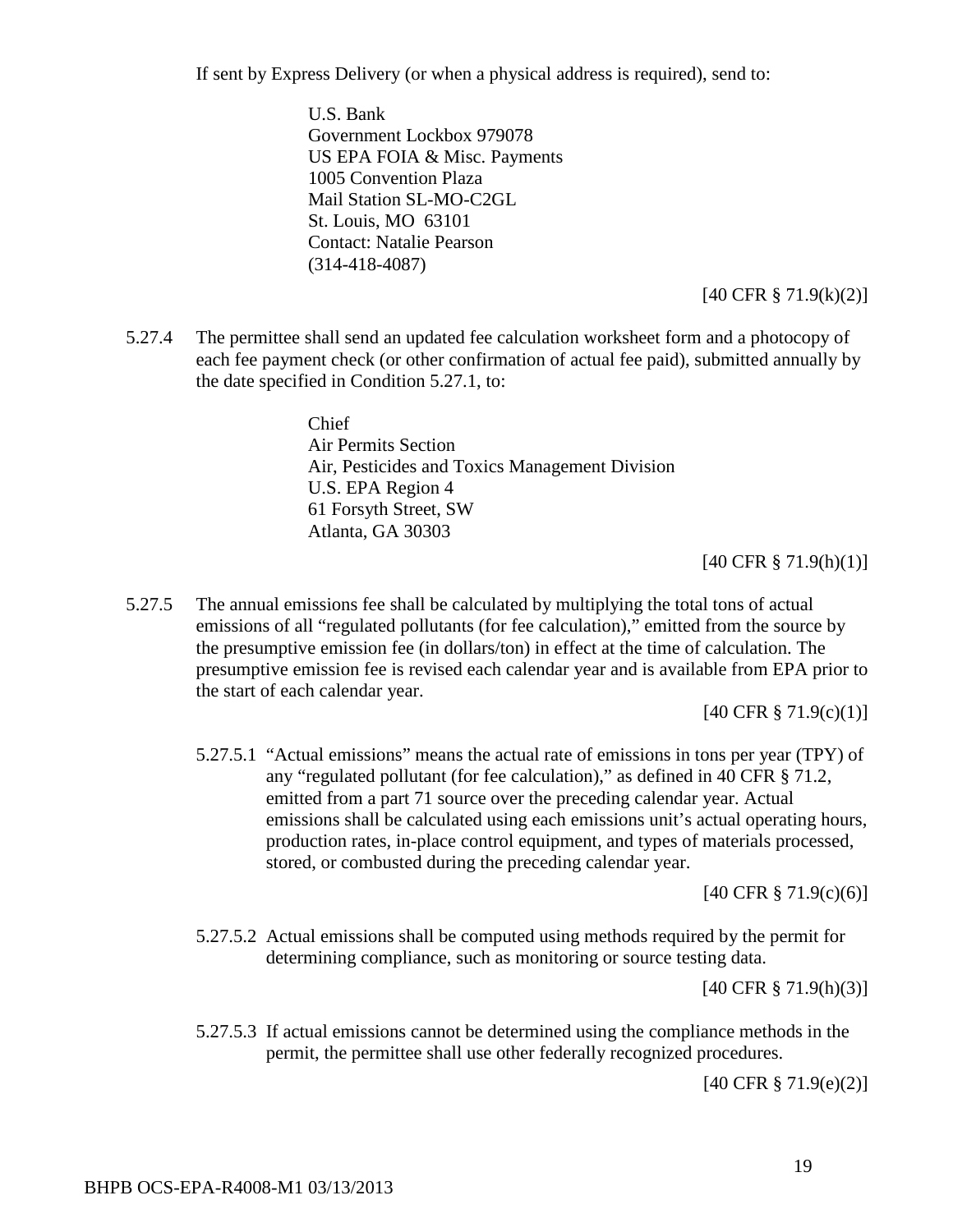- 5.27.5.4 The permittee shall exclude the following emissions from the calculation of fees:
	- The amount of actual emissions of each regulated pollutant (for fee calculation) that the source emits in excess of 4,000 tons per year;
	- Actual emissions of any regulated pollutant (for fee calculation) already included in the fee calculation; and
	- The insignificant quantities of actual emissions not required to be listed or calculated in a permit application pursuant to 40 CFR  $\S$  71.5(c)(11).

 $[40 \text{ CFR } \frac{88}{3} \cdot 71.9(c)(5)(i)$  through (iii)]

5.27.6 The permittee shall submit an annual emissions report of its actual emissions for the preceding calendar year. The annual emissions report shall be certified by a responsible official and shall be submitted each year to EPA by the date specified in Condition 5.27.1. The annual emissions report shall be submitted to EPA at the address listed in Condition 5.27.3 of this permit.

[40 CFR §§ 71.9(h)(1) and (2)]

5.27.7 Fee calculation worksheets shall be certified as to truth, accuracy, and completeness by a responsible official in accordance with Condition 5.13 of this permit.

[40 CFR § 71.9(h)(2)]

5.27.8 The permittee shall retain in accordance with the provisions of Conditions 5.16.4 and 5.16.5 of this permit, all worksheets and other materials used to determine fee payments. Records shall be retained for five years following the year in which the emissions data is submitted.

[40 CFR § 71.9(i)]

5.27.9 Failure of the permittee to pay fees in a timely manner shall subject the permittee to assessment of penalties and interest.

[40 CFR § 71.9(l)]

5.27.10 The permittee, when notified by EPA of additional amounts due, shall remit full payment within 30 days of receipt of an invoice from EPA.

[40 CFR § 71.9(j)(2)]

5.27.11 If the permittee thinks an EPA assessed fee is in error and wishes to challenge such fee, the permittee shall provide a written explanation of the alleged error to EPA along with full payment of the EPA assessed fee.

[40 CFR § 71.9(j)(3)]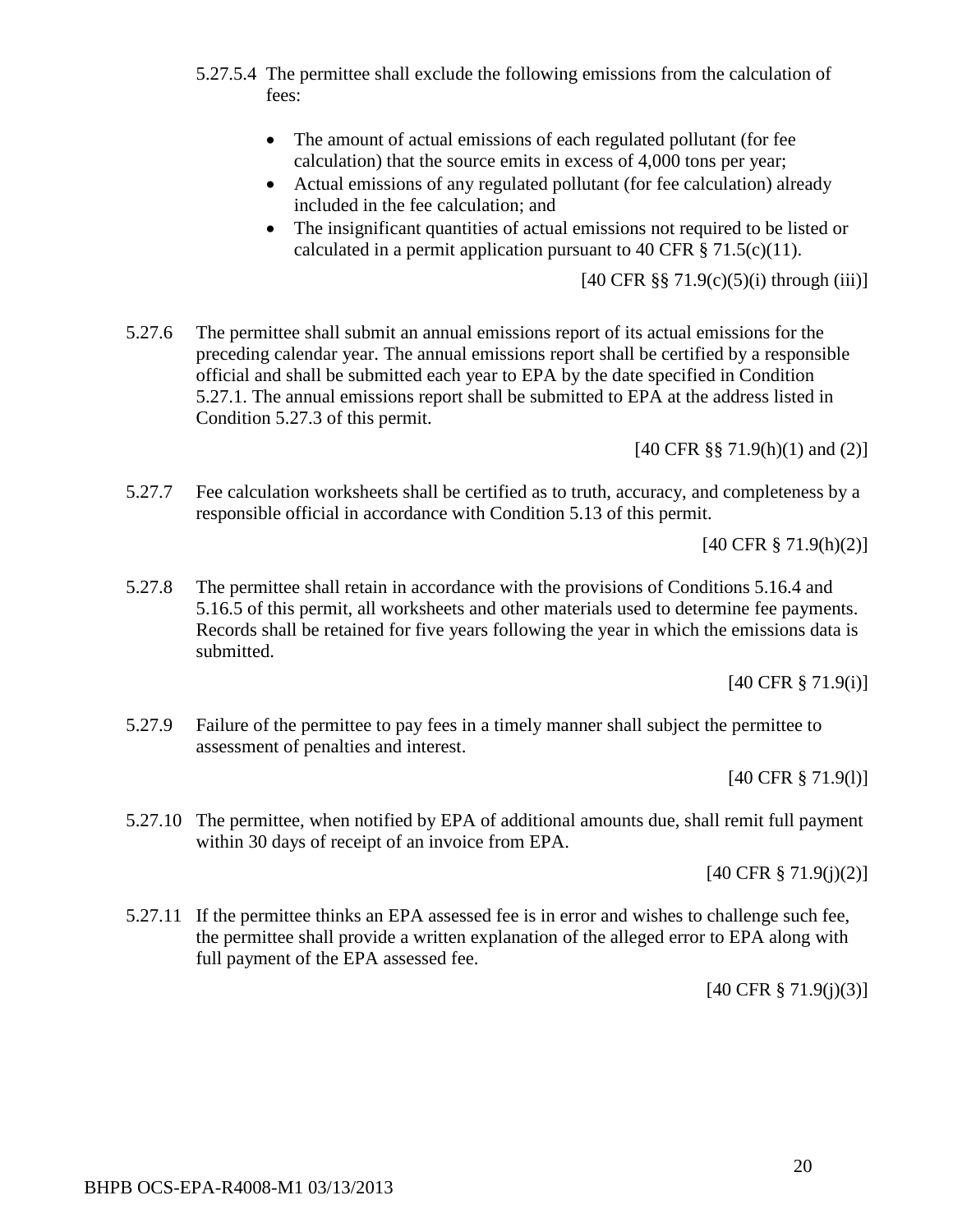### **6 SPECIFIC CONDITIONS**

#### **6.1 Drill Site Notification**

At least 10 days prior to entering the drill site, the permittee shall notify EPA in writing in accordance with Condition 5.16.7 of this permit, of the following information:

- 6.1.1 The location of the proposed drill site, using coordinates in the following formats:
	- Latitude and longitude; and
	- Universal Transverse Mercator grid system.
- 6.1.2 The proposed date that the MODU will enter the lease block and commence construction or operation and the probable duration of operation at that location; and
- 6.1.3 Not less than 24 hours prior to commencing construction or operation, of any changes to the information provided by the permittee in Conditions 6.1.1 and 6.1.2.

[40 CFR §§ 71.6(a)(6)(v), 52.21 and 55.8]

#### **6.2 Drilling Limitations**

- 6.2.1 The permittee shall not operate the *C.R. Luigs* drillship and the *DD1* drilling unit concurrently within the lease blocks specified in section 3 of this permit.
- 6.2.2 The total combined hours of operation of the *C.R. Luigs* and the *DD1* MODUs shall not exceed 6,570 hours per year on a rolling 12-month basis.
- 6.2.3 Compliance with this operating limit will be assured by maintaining a record of operating hours and summing such hours on a rolling 12- month basis.

[40 CFR § 55.6(a)]

#### **6.3 Support Vessel Identification**

The permittee shall maintain records, in accordance with Condition 5.16, of the engine specifications and number of hours operated within 25 miles of a MODU for any support vessel used in place of the *Allie* (work boat) or the *Fast Skipper* (crew boat). These records, as well as engine emission factors and calculated mass emissions in tons per year of regulated pollutant, shall be submitted as part of the Annual Compliance Certification in accordance with Condition 5.21.

[40 CFR § 55.8]

#### **6.4 Source-wide SO2 Emission Limit**

The permittee shall not combust any diesel fuel with a sulfur content greater than 15 parts per million (ppm) by weight, as determined by Condition 6.4.1, in any diesel fueled emission unit on *C.R. Luigs*, *DD1*, or any support vessel.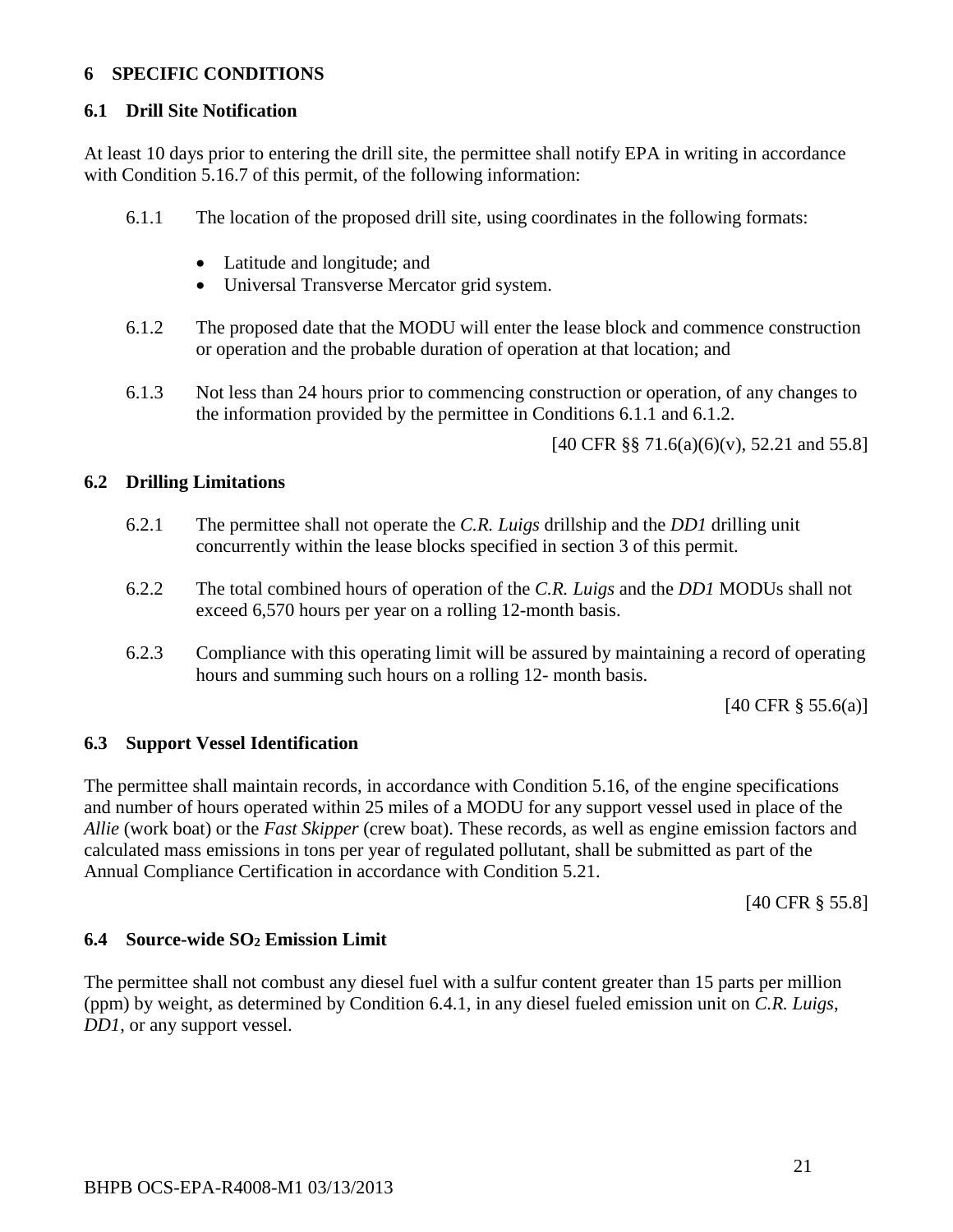- 6.4.1 The permittee shall obtain a certification of sulfur content for each shipment of fuel from the fuel supplier (the certification must indicate the sulfur content was determined by an approved EPA method), or the permittee shall obtain representative fuel samples using one of the methods in 40 CFR 80.330 and shall determine the sulfur content of the fuel using one of the methods in 40 CFR 80.580.
- 6.4.2 Monitoring, Recordkeeping and Reporting
	- 6.4.2.1 Prior to mobilizing the selected MODU for activities covered by this permit, the permittee shall determine and record the sulfur content of the diesel fuel on the MODU and the support vessels using the procedures in Condition 6.4.1.
	- 6.4.2.2 Thereafter, the permittee shall determine and record the sulfur content of the diesel fuel on the MODU and the support vessels using the procedures in Condition 6.4.1 upon receiving each fuel shipment.
- 6.4.3 The permittee shall provide the results of all fuel sample analyses required by Conditions 6.4.1 and 6.4.2 with the Compliance Certification Report required by Condition 5.21.

[40 CFR §§ 52.21, 71.6(a)(3) and (c)(1), and 55.8]

#### **6.5** *C.R. Luigs* **Emission and Operating Limits**

- 6.5.1 Source Identification: EU-001L through -008L, main power plant engines equipped with positive crankcase ventilation, turbocharger and aftercooler, and high-pressure fuel injection with aftercooler.
	- 6.5.1.1 The permittee shall not discharge or cause the discharge of emissions into the atmosphere from each engine in excess of:
		- 6.5.1.1.1 NO<sub>X</sub> BACT Limit: 18.1 g/kW-hr (12.1 g/kW-hr, corrected to 95%) NO) on a rolling 24-hour average basis.
		- 6.5.1.1.2 CO BACT Limit: 2.42 g/kW-hr on a rolling 24-hour average basis.
		- 6.5.1.1.3 VOC BACT Limit: 6.42 x  $10^{-4}$  lb/hp-hr (0.39 g/kW-hr) on a rolling 24-hour average basis.
		- 6.5.1.1.4 PM BACT Limit: 7.00 x  $10^{-4}$  lb/hp-hr (0.43 g/kW-hr) on a rolling 24-hour average basis.
		- 6.5.1.1.5 PM<sub>10</sub> BACT Limit: 4.01 x 10<sup>-4</sup> lb/hp-hr (0.24 g/kW-hr) on a rolling 24-hour average basis.
		- 6.5.1.1.6 PM<sub>2.5</sub> BACT Limit: 3.89 x 10<sup>-4</sup> lb/hp-hr (0.24 g/kW-hr) on a rolling 24-hour average basis.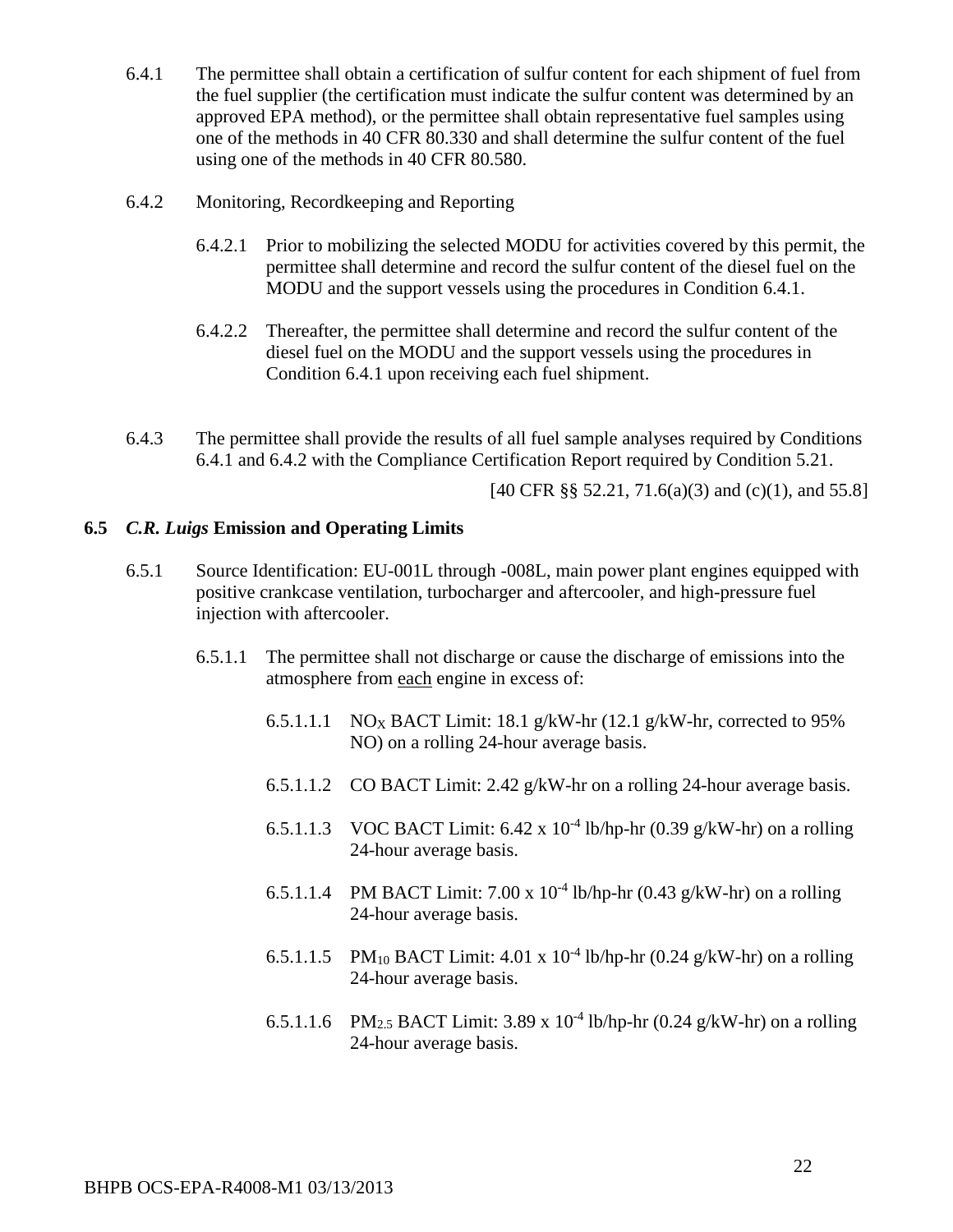- 6.5.1.1.7 GHG BACT Limits: 1.16 lb/hp-hr (705 g/kW-hr) of  $CO<sub>2</sub>e$  on a rolling 24-hour average basis and 78,005 tons per year of  $CO<sub>2</sub>e$  on a rolling 12-month basis.
- 6.5.1.2 BACT Work Practice Standards:
	- 6.5.1.2.1 Use of ultra low sulfur diesel;
	- 6.5.1.2.2 Good combustion practices based on the current manufacturer's specifications for these engines; and
	- 6.5.1.2.3 Additional enhanced work practice standards as detailed in the application received (by EPA) on October 20, 2010; and application addendums received on February 11, 2011; October 27, 2011; and December 22, 2011, respectively. The application is provided in the administrative record and defines a detailed engine performance management system and the Diesel Engines with Turbochargers (DEWT) monitoring system designed by Transocean. A parametric monitoring system equivalent to DEWT may be used with prior EPA approval.
- 6.5.1.3 Compliance Demonstration Method for units EU-01L through -08L: The permittee shall monitor emissions by the use of an EPA-approved continuous emissions monitoring system, an EPA-approved stack testing emissions monitoring system, or, with prior written approval by EPA, an alternative parametric monitoring method pursuant to Condition 6.9.
- 6.5.1.4 Monitoring, recordkeeping and reporting shall be conducted in accordance with Conditions 6.9 and 6.18.
- 6.5.2 Source Identification: EU-009L through -012L, crane engines equipped with positive crankcase ventilation, turbocharger and aftercooler, and high-pressure fuel injection with aftercooler.
	- 6.5.2.1 The permittee shall not discharge or cause the discharge of emissions into the atmosphere from the engines combined in excess of:
		- 6.5.2.1.1 NO<sub>X</sub> BACT Emission Limit: 82.83 tons per year on a 12-month rolling total basis.
		- 6.5.2.1.2 CO BACT Emission Limit: 17.85 tons per year on a 12-month rolling total basis.
		- 6.5.2.1.3 VOC BACT Emission Limit: 6.72 tons per year on a 12-month rolling total basis.
		- 6.5.2.1.4 PM/PM<sub>10</sub>/PM<sub>2.5</sub> BACT Emission Limit: 5.88 tons per year on a 12month rolling total basis.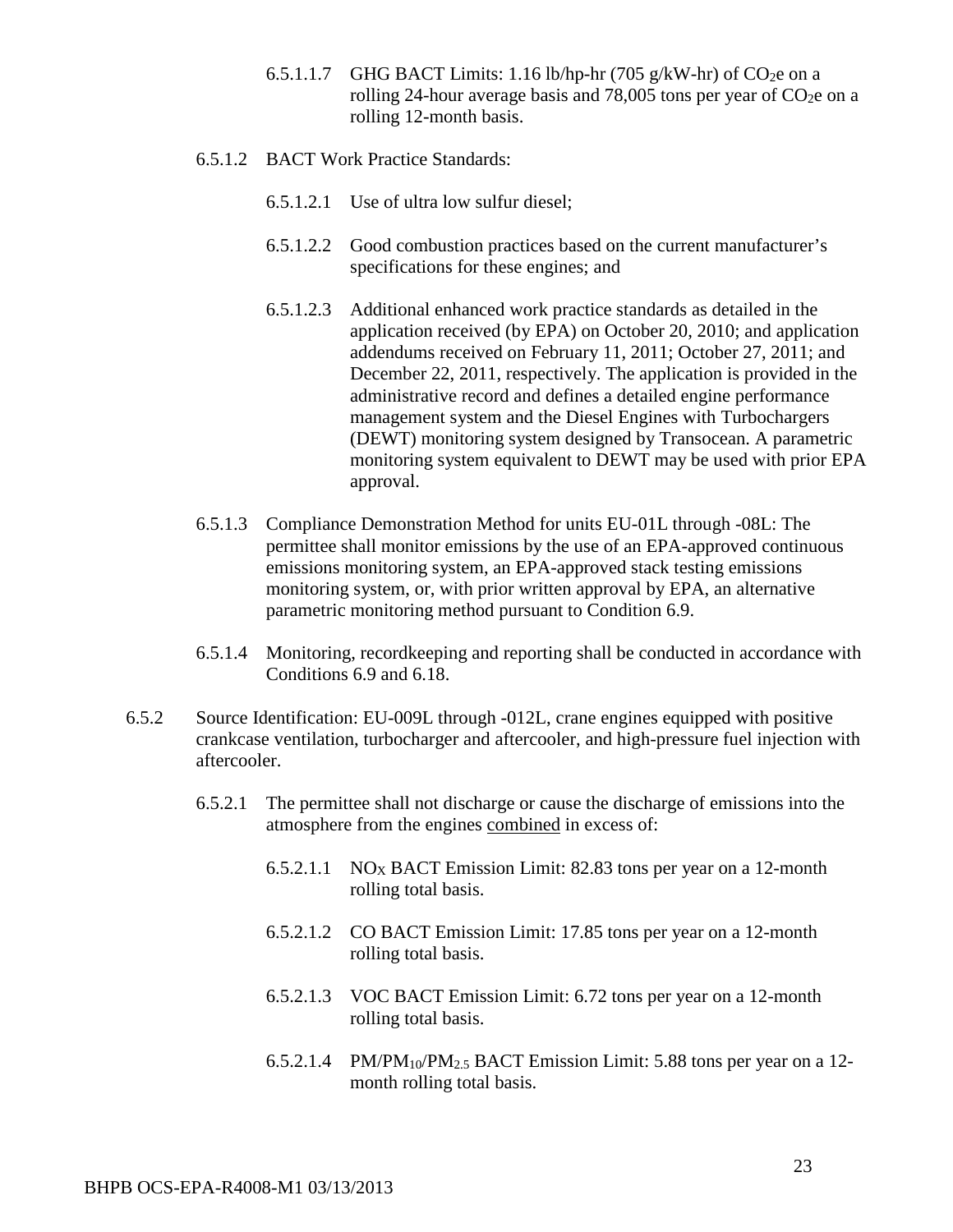- 6.5.2.1.5 GHG BACT Emission Limit: 3,083 tons per year of  $CO<sub>2</sub>e$  on a 12month rolling total basis.
- 6.5.2.2 BACT Work Practice Standards:
	- 6.5.2.2.1 Use of ultra low sulfur diesel fuel, and
	- 6.5.2.2.2 Good combustion practices based on the current manufacturer's specifications for these engines.
- 6.5.2.3 Operating Limit: These units shall be operated no more than 17,520 hours per year combined on a 12-month rolling total basis.
- 6.5.2.4 Compliance with this operating limit will be assured by maintaining a record of hours of operation and summing such hours on a rolling 12-month basis.
- 6.5.2.5 Monitoring, recordkeeping and reporting shall be conducted in accordance with Conditions 6.10 and 6.18.
- 6.5.3 Source Identification: EU-013L, mud and cement mixing, equipped with dust collectors.
	- 6.5.3.1 PM/PM<sub>10</sub>/PM<sub>2.5</sub> BACT Emission Limit: 1.08 tons per year on a 12-month rolling total basis.
	- 6.5.3.2 BACT Work Practice Standard: Proper maintenance and operation of the dust collectors in accordance with manufacturer specifications to ensure a control efficiency of 99.95%.
	- 6.5.3.3 Monitoring, recordkeeping and reporting shall be conducted in accordance with Conditions 6.13 and 6.18.
- 6.5.4 Source Identification: EU-014L, mud degassing operations.
	- 6.5.4.1 VOC BACT Emission Limit: 19.39 tons per year on a 12-month rolling total basis.
	- 6.5.4.2 GHG BACT Emission Limit: 982.7 tons per year of  $CO<sub>2</sub>e$  on a 12-month rolling total basis.
	- 6.5.4.3 The permittee shall determine the water-based mud/oil-based mud ratio to ensure it does not exceed 2:5 based on a 12-month rolling average.
	- 6.5.4.4 Monitoring, recordkeeping and reporting shall be conducted in accordance with Conditions 6.14 and 6.18.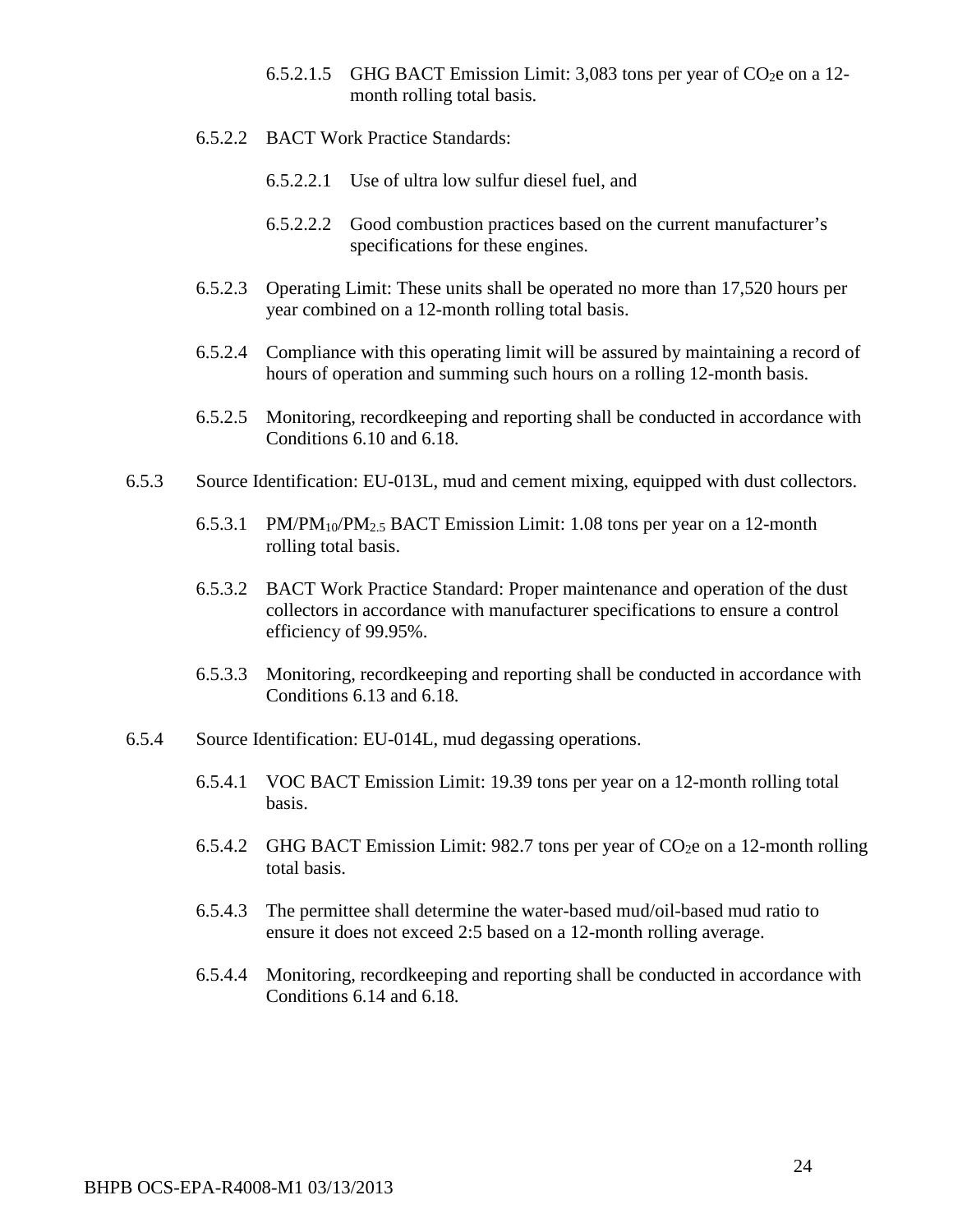- 6.5.5 Source Identification: EU-015L, emergency generator engine, equipped with positive crankcase ventilation, turbocharger and aftercooler, and high-pressure fuel injection with aftercooler.
	- 6.5.5.1 NOX BACT Emission Limit: 1.49 tons per year on a 12-month rolling total basis.
	- 6.5.5.2 CO BACT Emission Limit: 0.34 tons per year on a 12-month rolling total basis.
	- 6.5.5.3 VOC BACT Emission Limit: 0.04 tons per year on a 12-month rolling total basis.
	- 6.5.5.4 PM BACT Emission Limit: 0.04 tons per year on a 12-month rolling total basis.
	- 6.5.5.5 PM10/PM2.5 BACT Emission Limit: 0.02 tons per year on a 12-month rolling total basis.
	- 6.5.5.6 GHG BACT Emission Limit: 72.06 tons per year of  $CO<sub>2</sub>e$  on a 12-month rolling total basis.
	- 6.5.5.7 BACT Work Practice Standards:
		- 6.5.5.7.1 Use of ultra low sulfur diesel fuel, and
		- 6.5.5.7.2 Good combustion practices based on the current manufacturer's specifications for this engine.
	- 6.5.5.8 Operating Limit: This unit shall be operated no more than 60 hours per year on a 12-month rolling total basis.
	- 6.5.5.9 Compliance with this operating limit will be assured by maintaining a record of hours of operation and summing such hours on a rolling 12-month basis.
	- 6.5.5.10 Monitoring, recordkeeping and reporting shall be conducted in accordance with Conditions 6.10 and 6.18.
- 6.5.6 Source Identification: EU-092L, black start air compressor.
	- 6.5.6.1 BACT Work Practice Standards:
		- 6.5.6.1.1 Use of ultra low sulfur diesel fuel, and
		- 6.5.6.1.2 Good combustion practices based on the current manufacturer's specifications for this engine.
	- 6.5.6.2 Operating Limit: This unit shall be operated no more than 25 hours per year on a 12-month rolling total basis.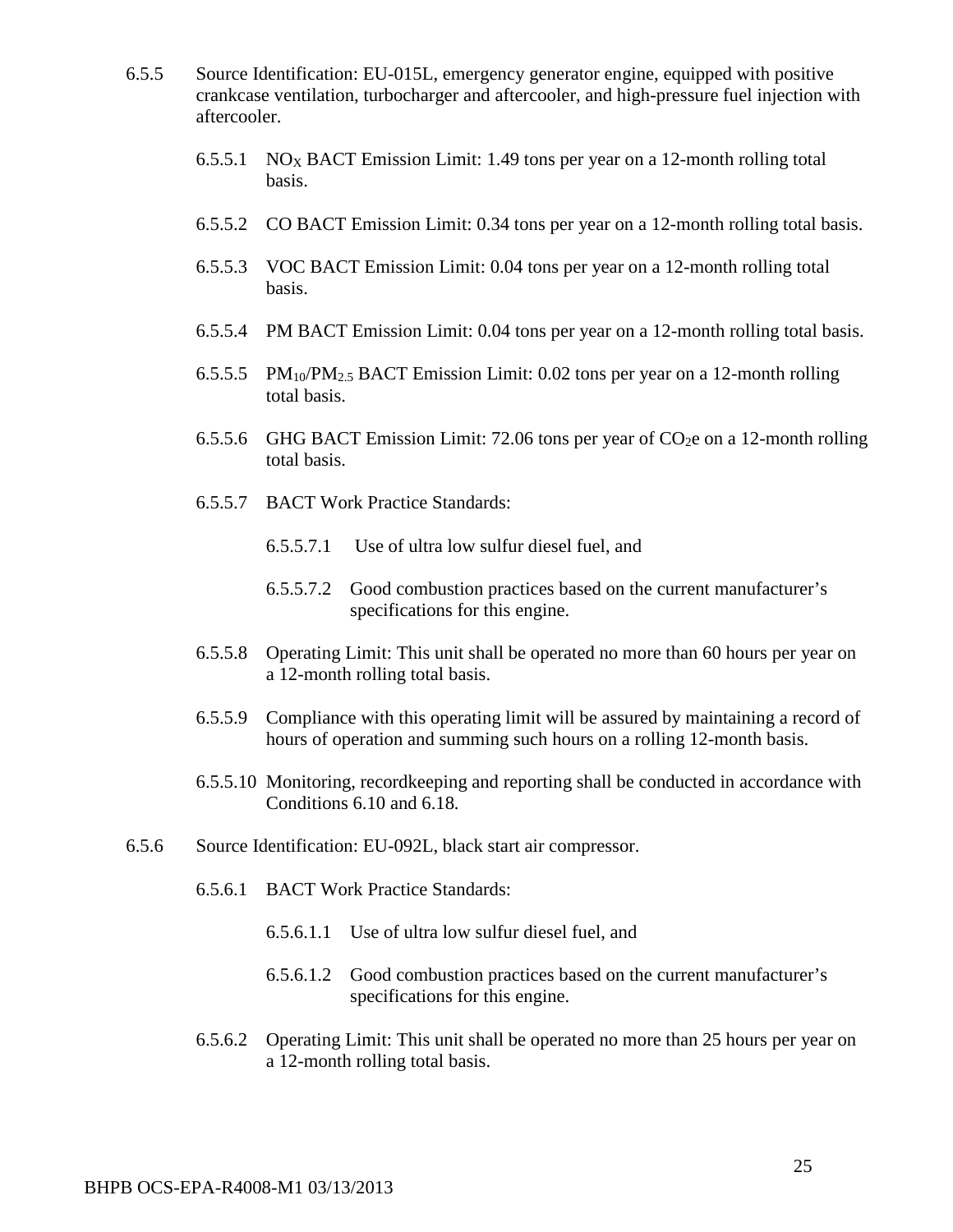- 6.5.6.3 Compliance with this operating limit will be assured by maintaining a record of hours of operation and summing such hours on a rolling 12-month basis.
- 6.5.6.4 Monitoring, recordkeeping and reporting shall be conducted in accordance with Conditions 6.10 and 6.18.
- 6.5.7 Source Identification: EU-016L through -018L, cementing engines and cementing nitrogen pump engine, equipped with closed crankcase ventilation, turbocharger (without aftercooler), and high-pressure fuel injection with aftercooler.
	- 6.5.7.1 The permittee shall not discharge or cause the discharge of emissions into the atmosphere from the engines combined in excess of:
		- 6.5.7.1.1 NO<sub>X</sub> BACT Emission Limit: 8.69 tons per year on a 12-month rolling total basis.
		- 6.5.7.1.2 CO BACT Emission Limit: 3.30 tons per year on a 12-month rolling total basis.
		- 6.5.7.1.3 VOC BACT Emission Limit: 0.38 tons per year on a 12-month rolling total basis.
		- 6.5.7.1.4 PM BACT Emission Limit: 0.38 tons per year on a 12-month rolling total basis.
		- 6.5.7.1.5 PM10 BACT Emission Limit: 0.23 tons per year on a 12-month rolling total basis.
		- 6.5.7.1.6 PM2.5 BACT Emission Limit: 0.22 tons per year on a 12-month rolling total basis.
		- 6.5.7.1.7 GHG BACT Emission Limit: 628.9 tons per year of  $CO<sub>2</sub>e$  on a 12month rolling total basis.
	- 6.5.7.2 BACT Work Practice Standards:
		- 6.5.7.2.1 Use of certified EPA Tier 1 (or better) Marine engines for EU-016L and -017L and Tier 1 (or better) Nonroad engine for EU-018L;
		- 6.5.7.2.2 Use of ultra low sulfur diesel fuel; and
		- 6.5.7.2.3 Good combustion practices based on the current manufacturer's specifications for these engines.
	- 6.5.7.3 Operating Limit: Units EU-016L and -017L shall be operated no more than 1200 hours per year combined on a 12-month rolling total basis.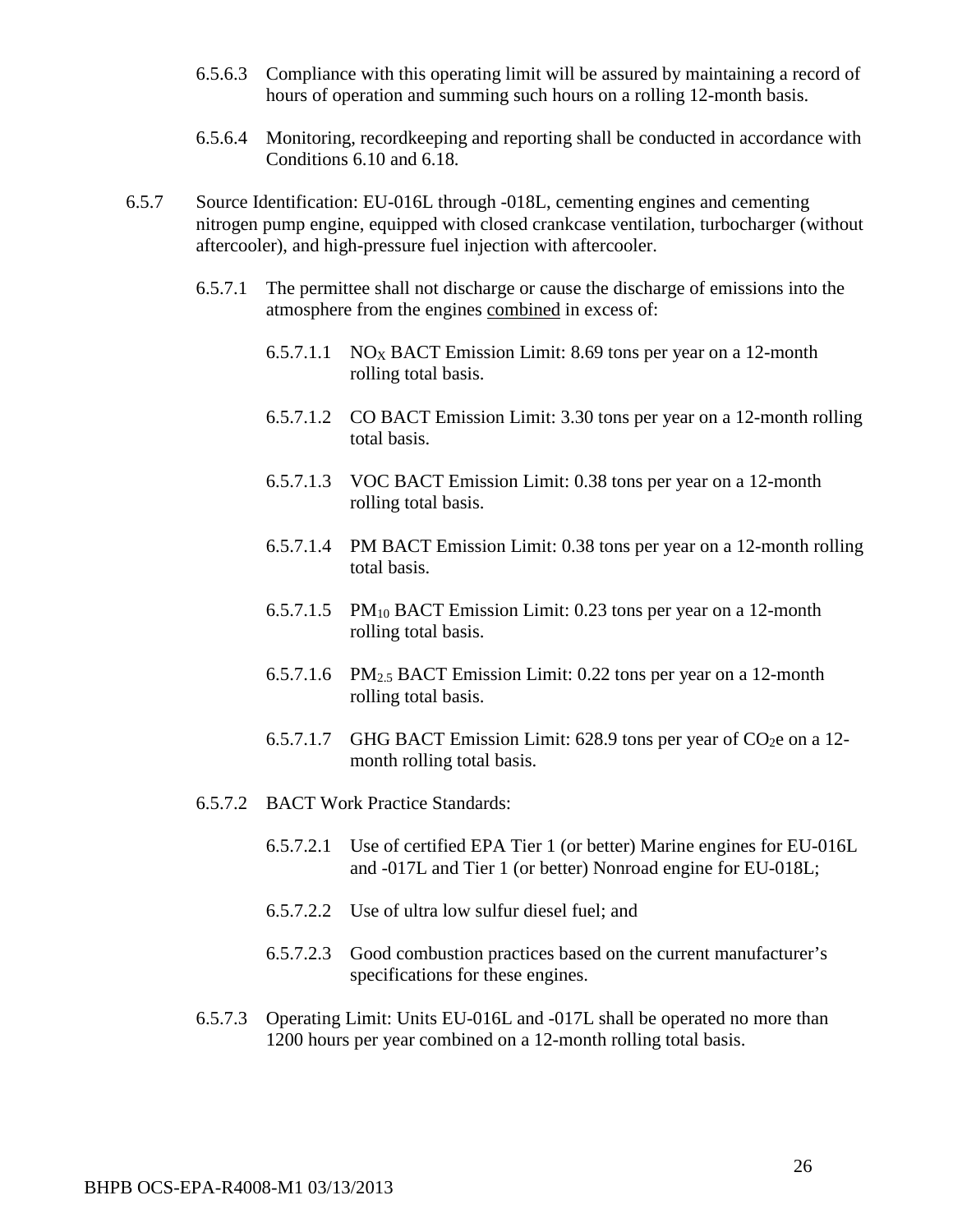- 6.5.7.4 Operating Limit: Unit EU-018L shall be operated no more than 100 hours per year on a 12-month rolling total basis.
- 6.5.7.5 Compliance with these operating limits will be assured by maintaining a record of hours of operation and summing such hours on a rolling 12-month basis.
- 6.5.7.6 Monitoring, recordkeeping and reporting shall be conducted in accordance with Conditions 6.10 and 6.18.
- 6.5.8 Source Identification: EU-019L, -020L, -022L, and -023L; wireline unit engines (including primary, alternative #2, and power plant generator, and hydraulic generator), equipped with turbocharger and aftercooler (EU-019L and -020L only), and highpressure fuel injection with aftercooler.
	- 6.5.8.1 The permittee shall not discharge or cause the discharge of emissions into the atmosphere from the engines combined in excess of:
		- 6.5.8.1.1 NO<sub>X</sub> BACT Emission Limit: 8.92 tons per year on a 12-month rolling total basis.
		- 6.5.8.1.2 CO BACT Emission Limit: 2.90 tons per year on a 12-month rolling total basis.
		- 6.5.8.1.3 VOC BACT Emission Limit: 1.17 tons per year on a 12-month rolling total basis.
		- 6.5.8.1.4 PM/PM10/PM2.5 BACT Emission Limit: 0.60 tons per year on a 12 month rolling total basis.
		- 6.5.8.1.5 GHG BACT Emission Limit: 536.6 tons per year of  $CO<sub>2</sub>e$  on a 12month rolling total basis.
	- 6.5.8.2 BACT Work Practice Standards:
		- 6.5.8.2.1 Use of certified EPA Tier 2 Nonroad (or better) engines for EU-022L and -023L and Tier 3 Nonroad (or better) engines for EU-019L and -020L;
		- 6.5.8.2.2 Use of ultra low sulfur diesel fuel; and
		- 6.5.8.2.3 Good combustion practices based on the current manufacturer's specifications for these engines.
	- 6.5.8.3 Operating Limit: Units EU-019L and -020L shall be operated no more than 1,500 hours per year combined on a 12-month rolling total basis.
	- 6.5.8.4 Operating Limit: Unit EU-022L shall be operated no more than 1,700 hours per year on a 12-month rolling total basis.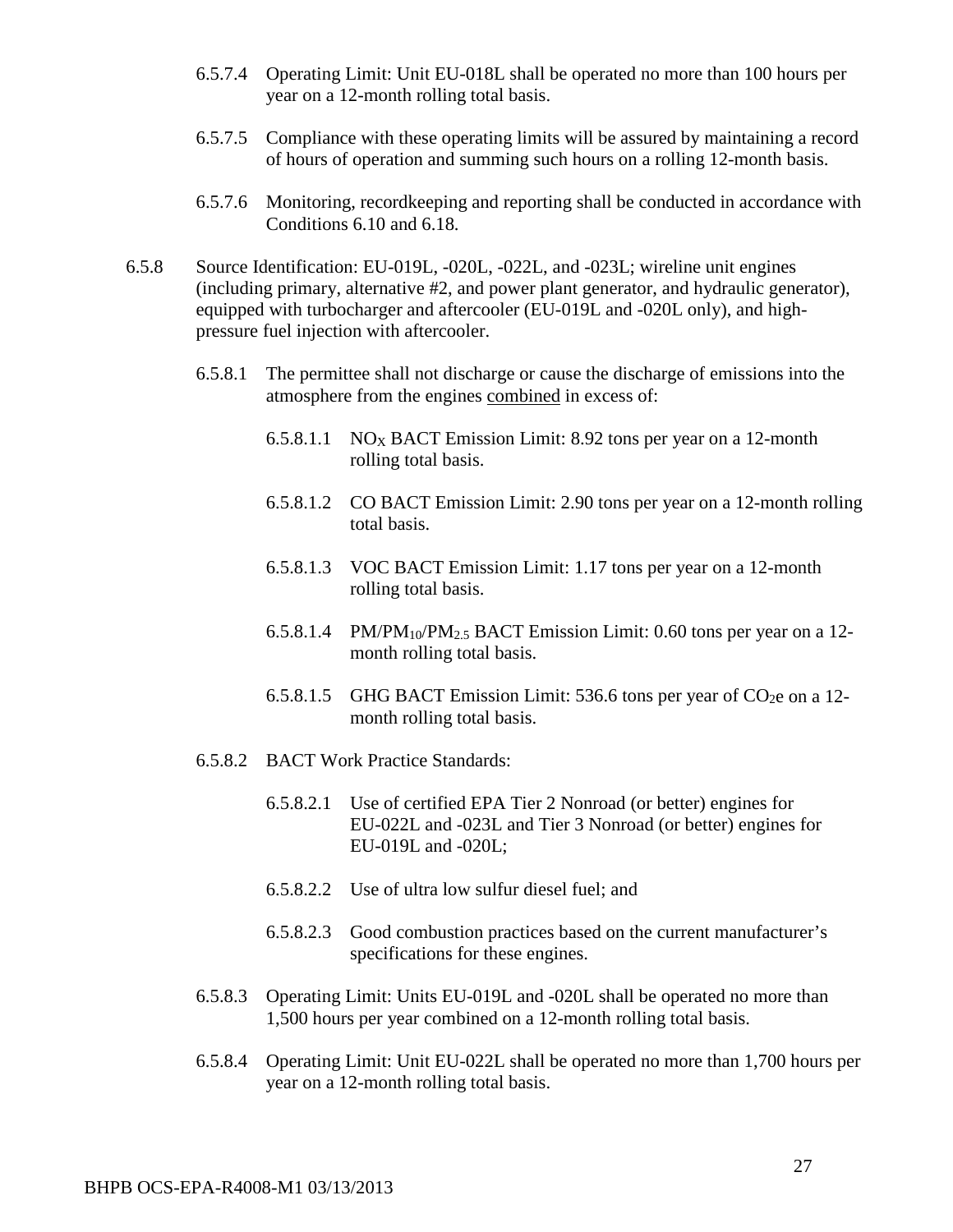- 6.5.8.5 Operating Limit: Unit EU-023L shall be operated no more than 1,300 hours per year on a 12-month rolling total basis.
- 6.5.8.6 Compliance with these operating limits will be assured by maintaining a record of hours of operation and summing such hours on a rolling 12-month basis.
- 6.5.8.7 Monitoring, recordkeeping and reporting shall be conducted in accordance with Conditions 6.10 and 6.15.
- 6.5.9 Source Identification: EU-024L, fast rescue craft engine, equipped with turbocharger (without aftercooler).
	- 6.5.9.1 Work Practice Standards:
		- 6.5.9.1.1 Use of ultra low sulfur diesel fuel, and
		- 6.5.9.1.2 Good combustion practices based on the current manufacturer's specifications for this engine.
	- 6.5.9.2 Operating Limit: This unit shall be operated no more than 25 hours per year on a 12-month rolling total basis.
	- 6.5.9.3 Compliance with this operating limit will be assured by maintaining a record of hours of operation and summing such hours on a rolling 12-month basis.
	- 6.5.9.4 Monitoring, recordkeeping and reporting shall be conducted in accordance with Conditions 6.10 and 6.18.
- 6.5.10 Source Identification: EU-025L through -028L, life boat engines.
	- 6.5.10.1 Work Practice Standards:
		- 6.5.10.1.1 Use of ultra low sulfur diesel fuel, and
		- 6.5.10.1.2 Good combustion practices based on the current manufacturer's specifications for these engines.
	- 6.5.10.2 Operating Limit: These units shall be operated no more than 25 hours per year each on a 12-month rolling total basis.
	- 6.5.10.3 Compliance with this operating limit will be assured by maintaining a record of hours of operation and summing such hours on a rolling 12-month basis.
	- 6.5.10.4 Monitoring, recordkeeping and reporting shall be conducted in accordance with Conditions 6.10 and 6.18.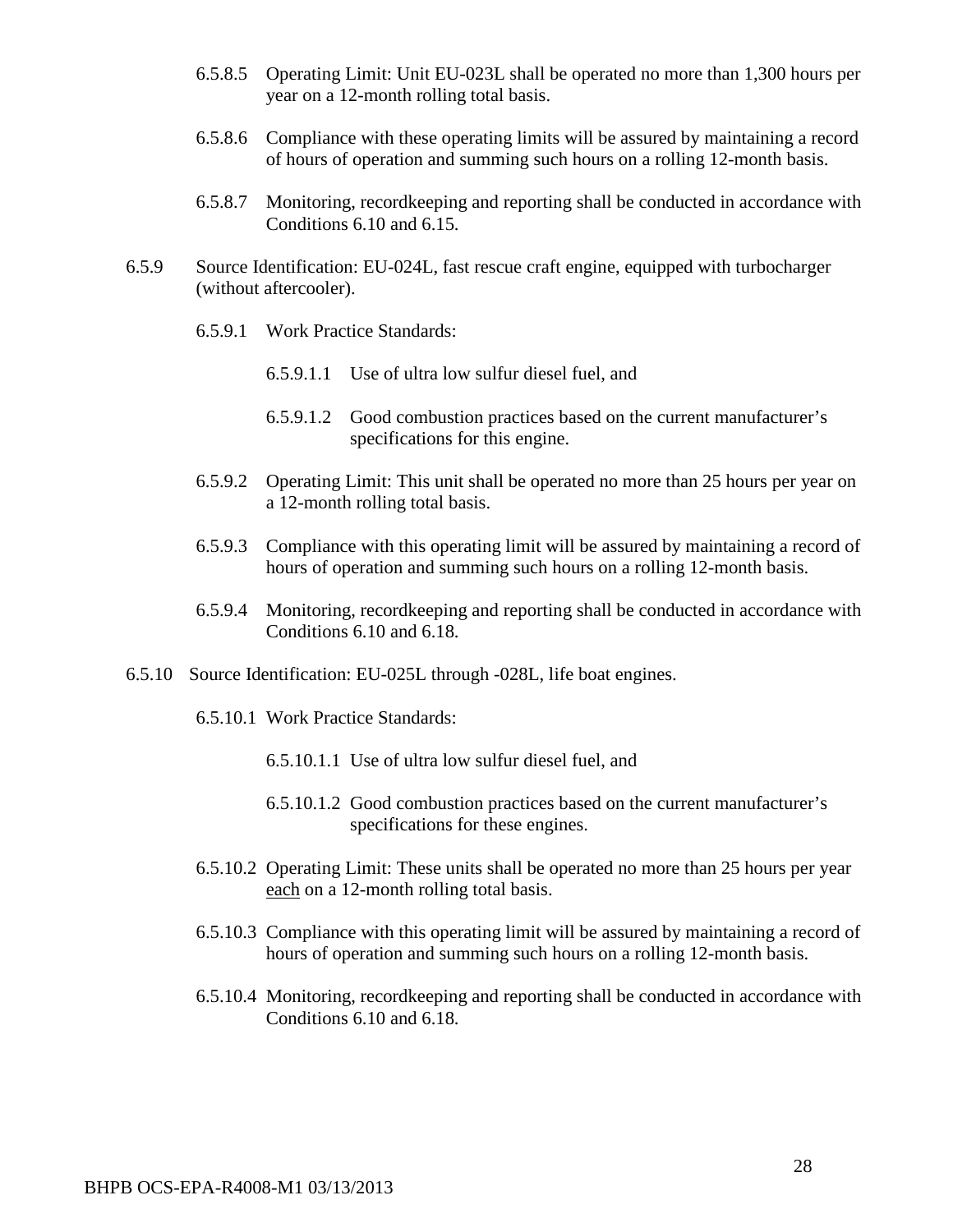- 6.5.11 Source Identification: EU-029L through -059L and EU-090L through -091L, storage tanks.
	- 6.5.11.1 The permittee shall not discharge or cause the discharge of emissions into the atmosphere from the storage tanks combined in excess of:
		- 6.5.11.1.1 VOC BACT Emission Limit: 0.57 tons per year on a 12-month rolling total basis.
	- 6.5.11.2 BACT Work Practice Standard: Use of good maintenance practices.
	- 6.5.11.3 Monitoring, recordkeeping and reporting shall be conducted in accordance with Conditions 6.11 and 6.18.

[40 CFR §§ 52.21, 71.6(a)(1), (a)(3) and (c)(1) and 55.8]

#### **6.6** *DD1* **Emission and Operating Limits**

- 6.6.1 Source Identification: EU-001D through -008D, main power plant engines equipped with positive crankcase ventilation, turbocharger and aftercooler, and high-pressure fuel injection with aftercooler.
	- 6.6.1.1 The permittee shall not discharge or cause the discharge of emissions into the atmosphere from each engine in excess of:
		- 6.6.1.1.1 NO<sub>X</sub> BACT Limit: 12.1 g/kW-hr  $(8.10 \text{ g/kW-hr})$ , corrected to 95% NO) on a rolling 24-hour average basis.
		- 6.6.1.1.2 CO BACT Limit: 1.98 g/kW-hr on a rolling 24-hour average basis.
		- 6.6.1.1.3 VOC BACT Limit: 6.42 x  $10^{-4}$  lb/hp-hr (0.39 g/kW-hr) on a rolling 24-hour average basis.
		- 6.6.1.1.4 PM BACT Limit: 7.00 x  $10^{-4}$  lb/hp-hr (0.43 g/kW-hr) on a rolling 24-hour average basis.
		- 6.6.1.1.5 PM<sub>10</sub> BACT Limit: 4.01 x 10<sup>-4</sup> lb/hp-hr (0.24 g/kW-hr) on a rolling 24-hour average basis.
		- 6.6.1.1.6 PM<sub>2.5</sub> BACT Limit: 3.89 x 10<sup>-4</sup> lb/hp-hr (0.24 g/kW-hr) on a rolling 24-hour average basis.
		- 6.6.1.1.7 GHG BACT Limit: 1.16 lb/hp-hr (705 g/kW-hr) of CO<sub>2</sub>e on a rolling 24-hour average basis and 79,921 tons per year of  $CO<sub>2</sub>e$  on a rolling 12-month basis.
	- 6.6.1.2 BACT Work Practice Standards:
		- 6.6.1.2.1 Use of ultra low sulfur diesel, and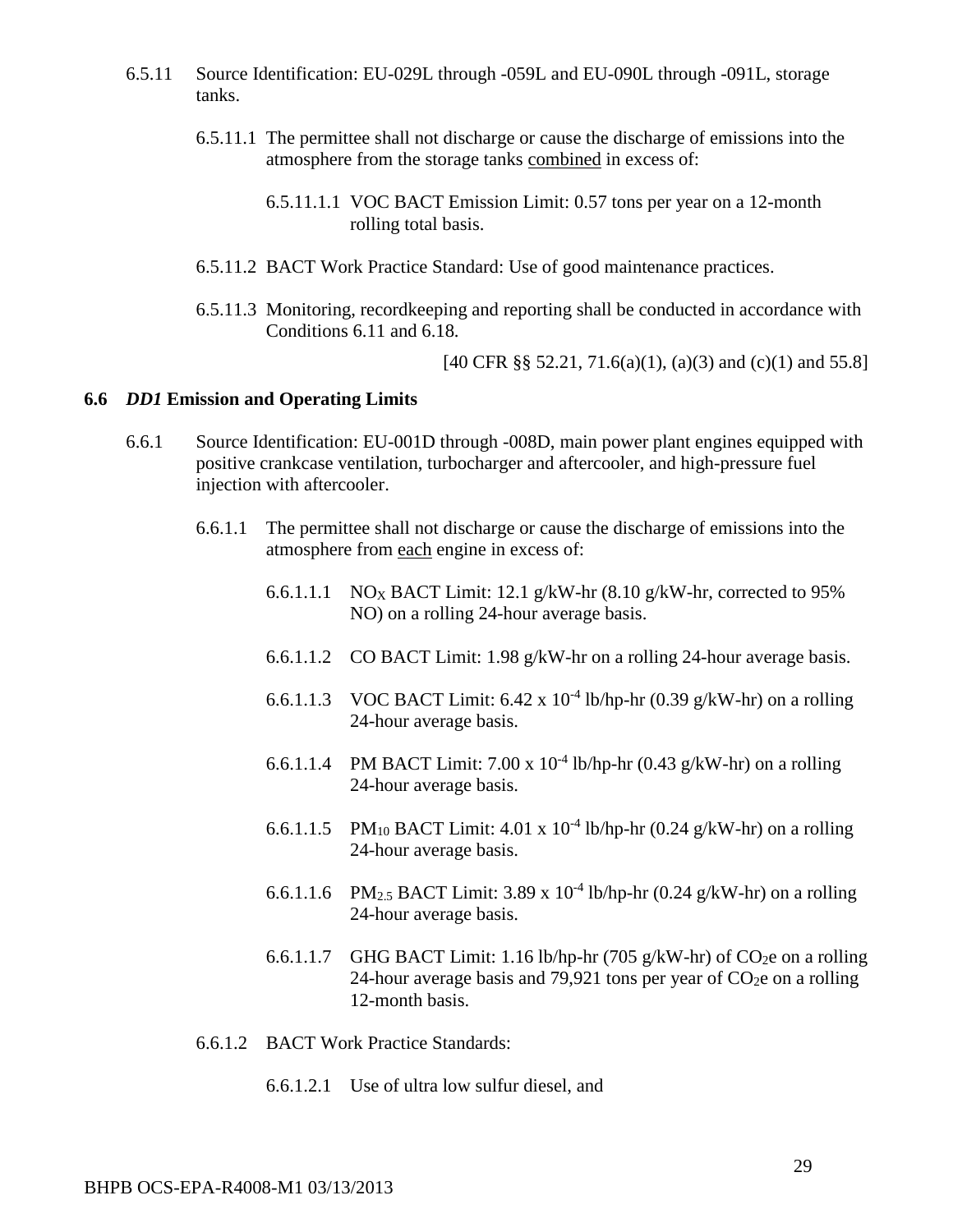- 6.6.1.2.2 Good combustion practices based on the current manufacturer's specifications for these engines, and additional enhanced work practice standards as detailed in the application received (by EPA) on October 20, 2010; and application addendums received on February 11, 2011; October 27, 2011; and December 22, 2011, respectively. The application is provided in the administrative record and defines a detailed engine performance management system and the Diesel Engines with Turbochargers (DEWT) monitoring system designed by Transocean. A parametric monitoring system equivalent to DEWT may be used with prior EPA approval.
- 6.6.1.3 Compliance Demonstration Method for units EU-01D through -08D: Pursuant to Condition 6.9, the permittee shall monitor emissions by the use of an EPAapproved continuous emissions monitoring system, an EPA-approved stack testing emissions monitoring system, or, with prior written approval by EPA, an alternative parametric monitoring method.
- 6.6.1.4 Monitoring, recordkeeping and reporting shall be conducted in accordance with Conditions 6.9 and 6.18.
- 6.6.2 Source Identification: EU-009D, mud and cement mixing, equipped with dust collectors.
	- 6.6.2.1 PM/PM<sub>10</sub>/PM<sub>2.5</sub> BACT Emission Limit: 1.08 tons per year on a 12-month rolling total basis.
	- 6.6.2.2 BACT Work Practice Standard: Proper maintenance and operation of the dust collectors to ensure a control efficiency of 99.95%.
	- 6.6.2.3 Monitoring, recordkeeping and reporting shall be conducted in accordance with Conditions 6.13 and 6.18.
- 6.6.3 Source Identification: EU-010D, mud degassing operations.
	- 6.6.3.1 VOC BACT Emission Limit: 19.39 tons per year on a 12-month rolling total basis.
	- 6.6.3.2 GHG BACT Emission Limit: 982.7 tons per year of  $CO<sub>2</sub>e$  on a 12-month rolling total basis.
	- 6.6.3.3 The permittee shall determine the water-based mud/oil-based mud ratio to ensure it does not exceed 2:5 based on a 12-month rolling average.
	- 6.6.3.4 Monitoring, recordkeeping and reporting shall be conducted in accordance with Conditions 6.14 and 6.18.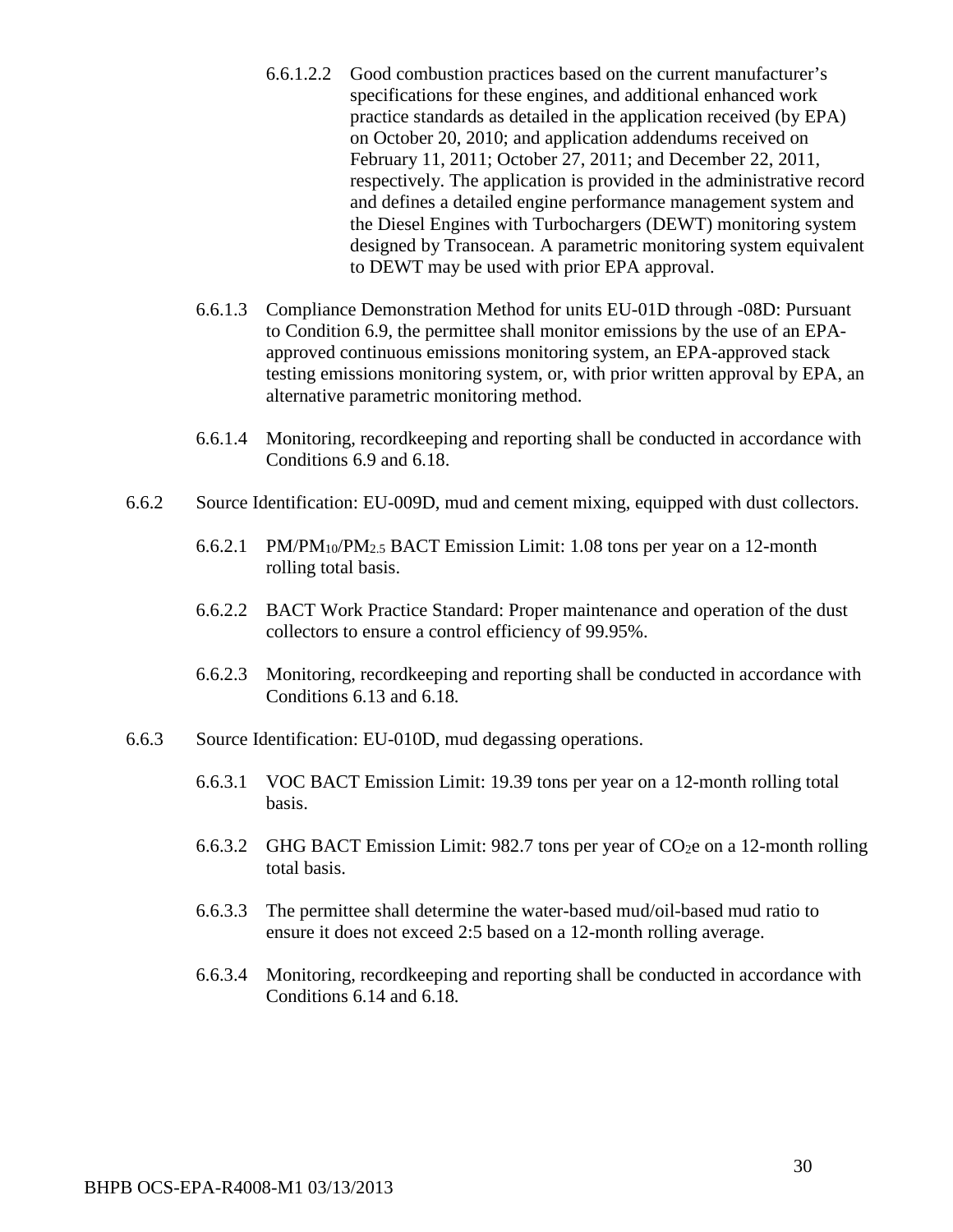- 6.6.4 Source Identification: EU-011D, emergency generator engine, equipped with positive crankcase ventilation, turbocharger and aftercooler, and high-pressure fuel injection with aftercooler.
	- 6.6.4.1 NOX BACT Emission Limit: 1.60 tons per year on a 12-month rolling total basis.
	- 6.6.4.2 CO BACT Emission Limit: 0.37 tons per year on a 12-month rolling total basis.
	- 6.6.4.3 VOC BACT Emission Limit: 0.04 tons per year on a 12-month rolling total basis.
	- 6.6.4.4 PM BACT Emission Limit: 0.05 tons per year on a 12-month rolling total basis.
	- 6.6.4.5 PM10/PM2.5 BACT Emission Limit: 0.03 tons per year on a 12-month rolling total basis.
	- 6.6.4.6 GHG BACT Emission Limit: 77.84 tons per year of  $CO<sub>2</sub>e$  on a 12-month rolling total basis.
	- 6.6.4.7 BACT Work Practice Standards:
		- 6.6.4.7.1 Use of ultra low sulfur diesel fuel, and
		- 6.6.4.7.2 Good combustion practices based on the current manufacturer's specifications for this engine.
	- 6.6.4.8 Operating Limit: This unit shall be operated no more than 60 hours per year on a 12-month rolling total basis.
	- 6.6.4.9 Compliance with this operating limit will be assured by maintaining a record of hours of operation and summing such hours on a rolling 12-month basis.
	- 6.6.4.10 Monitoring, recordkeeping and reporting shall be conducted in accordance with Conditions 6.10 and 6.18.
- 6.6.5 Source Identification: EU-012D through -015D, cementing engines, cementing nitrogen pump engine, and cement batch mixer engine, equipped with closed crankcase ventilation, turbocharger (without aftercooler), and high-pressure fuel injection with aftercooler.
	- 6.6.5.1 The permittee shall not discharge or cause the discharge of emissions into the atmosphere from the engines combined in excess of:
		- 6.6.5.1.1 NOX BACT Emission Limit: 9.50 tons per year on a 12-month rolling total basis.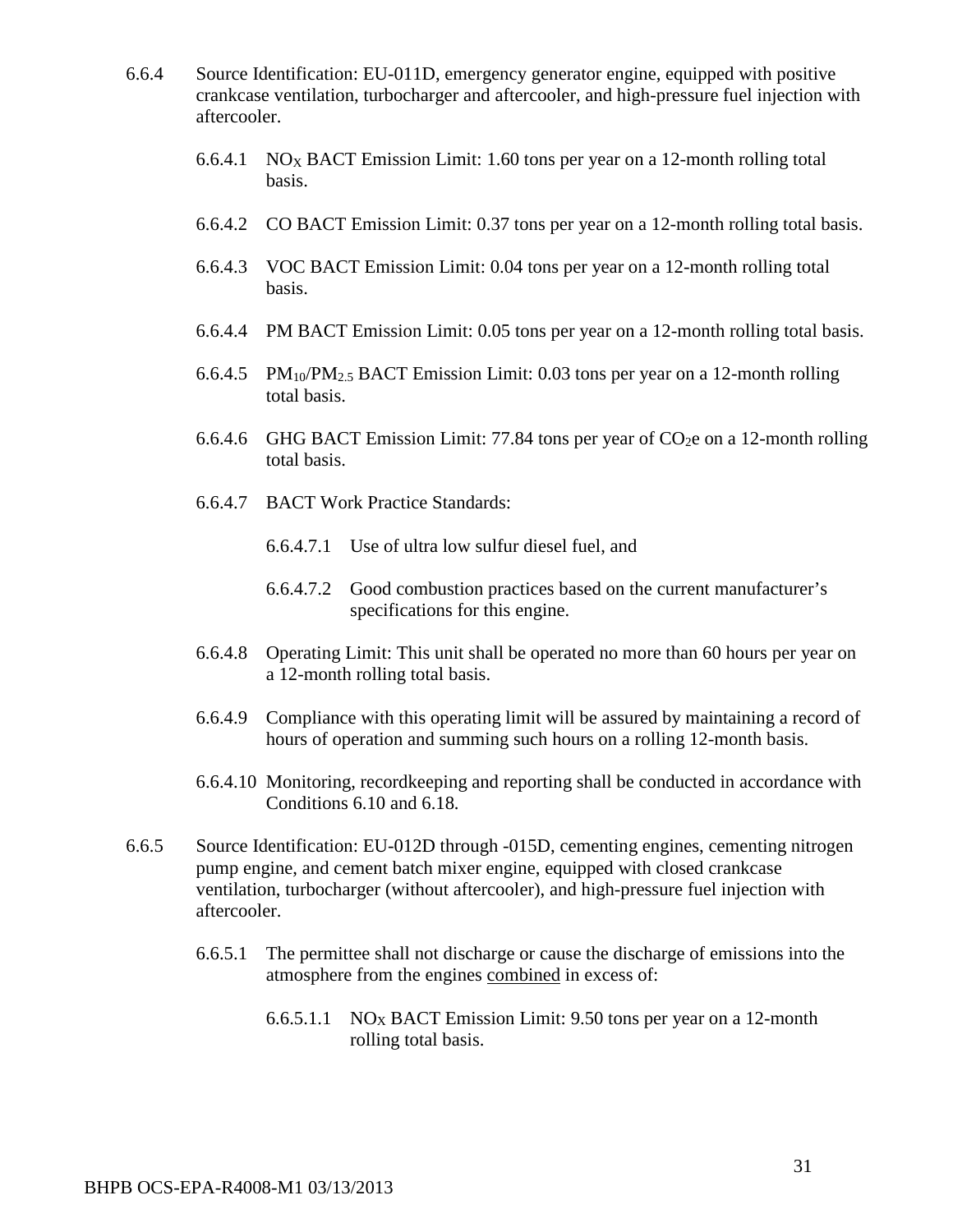- 6.6.5.1.2 CO BACT Emission Limit: 3.73 tons per year on a 12-month rolling total basis.
- 6.6.5.1.3 VOC BACT Emission Limit: 0.57 ton per year on a 12-month rolling total basis.
- 6.6.5.1.4 PM BACT Emission Limit: 0.41 ton per year on a 12-month rolling total basis.
- 6.6.5.1.5 PM10 BACT Emission Limit: 0.25 ton per year on a 12-month rolling total basis.
- 6.6.5.1.6 PM2.5 BACT Emission Limit: 0.25 ton per year on a 12-month rolling total basis.
- 6.6.5.1.7 GHG BACT Emission Limit: 715.5 tons per year of  $CO<sub>2</sub>e$  on a 12month rolling total basis.
- 6.6.5.2 BACT Work Practice Standards:
	- 6.6.5.2.1 Use of certified EPA Tier 1 Marine engines for EU-012D and 013D, Tier 1 Nonroad (or better) for EU-014D, and Tier 2 Nonroad engine for EU-015D;
	- 6.6.5.2.2 Use of ultra low sulfur diesel fuel; and
	- 6.6.5.2.3 Good combustion practices based on the current manufacturer's specifications for these engines.
- 6.6.5.3 Operating Limit: Units EU-012D and -013D shall be operated no more than 1,200 hours per year combined on a 12-month rolling total basis.
- 6.6.5.4 Operating Limit: Unit EU-014D shall be operated no more than 100 hours per year on a 12-month rolling total basis.
- 6.6.5.5 Operating Limit: Unit EU-015D shall be operated no more than 600 hours per year on a 12-month rolling total basis.
- 6.6.5.6 Compliance with these operating limits will be assured by maintaining a record of hours of operation and summing such hours on a rolling 12-month basis.
- 6.6.5.7 Monitoring, recordkeeping and reporting shall be conducted in accordance with Conditions 6.10 and 6.18.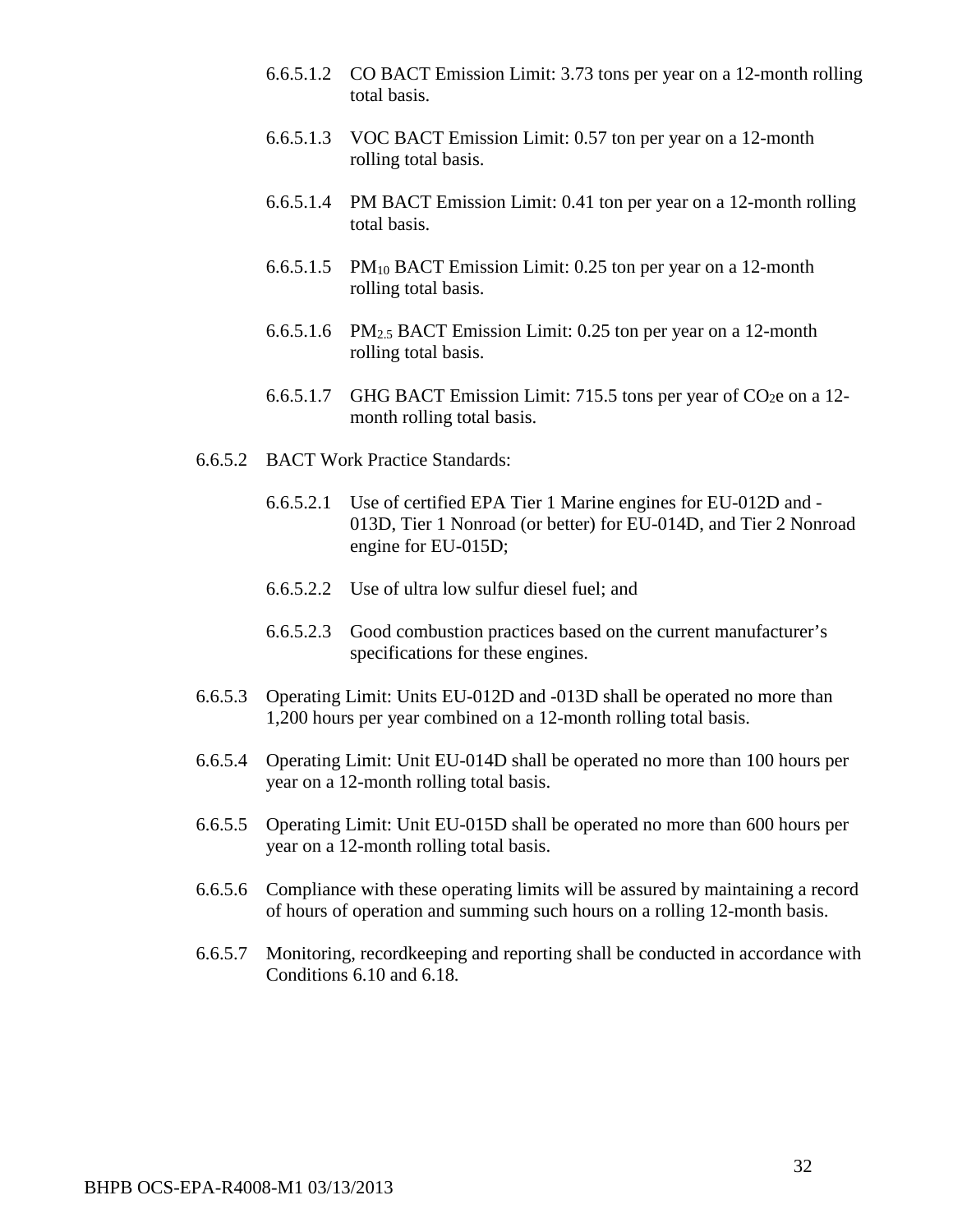- 6.6.6 Source Identification: EU-016D, -017D, -019D, and -020D; wireline unit engines (including primary, alternative #2, and power plant generator, and hydraulic generator), equipped with turbocharger and aftercooler (EU-016D and -017D only), and highpressure fuel injection with aftercooler.
	- 6.6.6.1 The permittee shall not discharge or cause the discharge of emissions into the atmosphere from the engines combined in excess of:
		- 6.6.6.1.1 NO<sub>X</sub> BACT Emission Limit: 8.92 tons per year on a 12-month rolling total basis.
		- 6.6.6.1.2 CO BACT Emission Limit: 2.90 tons per year on a 12-month rolling total basis.
		- 6.6.6.1.3 VOC BACT Emission Limit: 1.17 tons per year on a 12-month rolling total basis.
		- 6.6.6.1.4 PM/PM<sub>10</sub>/PM<sub>2.5</sub> BACT Emission Limit: 0.60 tons per year on a 12month rolling total basis.
		- 6.6.6.1.5 GHG BACT Emission Limit: 536.6 tons per year of  $CO<sub>2</sub>e$  on a 12month rolling total basis.
	- 6.6.6.2 BACT Work Practice Standards:
		- 6.6.6.2.1 Use of certified EPA Tier 2 Nonroad (or better) engines for EU-019D and -020D and Tier 3 Nonroad (or better) engines for EU-016D and -017D;
		- 6.6.6.2.2 Use of ultra low sulfur diesel fuel; and
		- 6.6.6.2.3 Good combustion practices based on the current manufacturer's specifications for these engines.
	- 6.6.6.3 Operating Limit: Units EU-016D and -017D shall be operated no more than 1,500 hours per year combined on a 12-month rolling total basis.
	- 6.6.6.4 Operating Limit: Unit EU-019D shall be operated no more than 1,700 hours per year on a 12-month rolling total basis.
	- 6.6.6.5 Operating Limit: Unit EU-020D shall be operated no more than 1,300 hours per year on a 12-month rolling total basis.
	- 6.6.6.6 Compliance with these operating limits will be assured by maintaining a record of hours of operation and summing such hours on a rolling 12-month basis.
	- 6.6.6.7 Monitoring, recordkeeping and reporting shall be conducted in accordance with Conditions 6.10 and 6.18.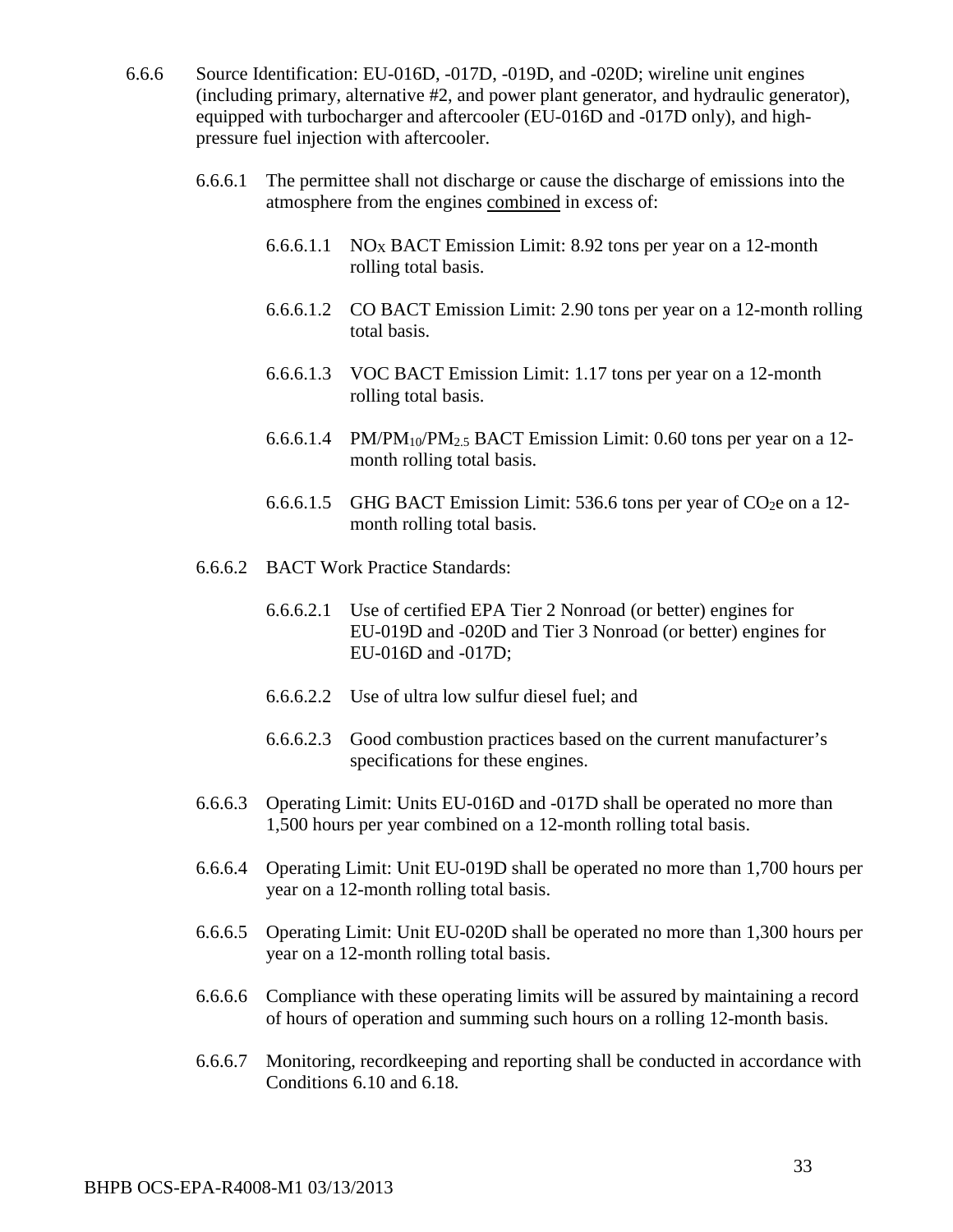- 6.6.7 Source Identification: EU-021D, fast rescue craft engine, equipped with turbocharger (without aftercooler).
	- 6.6.7.1 Work Practice Standards:
		- 6.6.7.1.1 Use of ultra low sulfur diesel fuel, and
		- 6.6.7.1.2 Good combustion practices based on the current manufacturer's specifications for this engine.
	- 6.6.7.2 Operating Limit: This unit shall be operated no more than 25 hours per year on a 12-month rolling total basis.
	- 6.6.7.3 Compliance with these operating limits will be assured by maintaining a record of hours of operation and summing such hours on a rolling 12-month basis.
	- 6.6.7.4 Monitoring, recordkeeping and reporting shall be conducted in accordance with Conditions 6.10 and 6.18.
- 6.6.8 Source Identification: EU-022D through -025D, life boat engines.
	- 6.6.8.1 Work Practice Standards:
		- 6.6.8.1.1 Use of ultra low sulfur diesel fuel, and
		- 6.6.8.1.2 Good combustion practices based on the current manufacturer's specifications for these engines.
	- 6.6.8.2 Operating Limit: These units shall be operated no more than 25 hours per year each on a 12-month rolling total basis.
	- 6.6.8.3 Compliance with these operating limits will be assured by maintaining a record of hours of operation and summing such hours on a rolling 12-month basis.
	- 6.6.8.4 Monitoring, recordkeeping and reporting shall be conducted in accordance with Conditions 6.10 and 6.18.
- 6.6.9 Source Identification: EU-026D through -047D and EU-078D through -081D, storage tanks.
	- 6.6.9.1 The permittee shall not discharge or cause the discharge of emissions into the atmosphere from the storage tanks combined in excess of:
		- 6.6.9.1.1 VOC BACT Emission Limit: 0.44 tons per year on a 12-month rolling total basis.
	- 6.6.9.2 BACT Work Practice Standard: Use of good maintenance practices.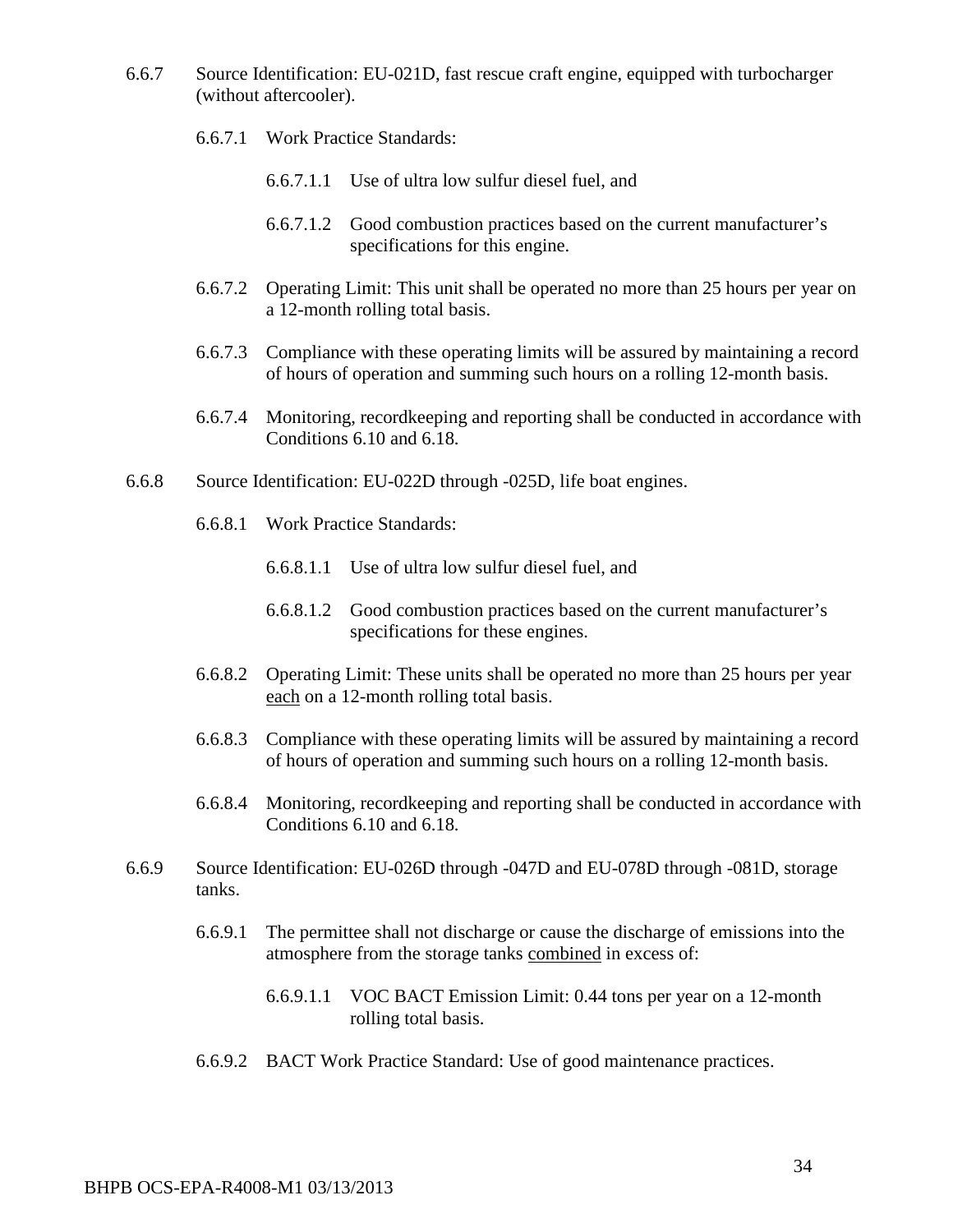6.6.9.3 Monitoring, recordkeeping and reporting shall be conducted in accordance with Conditions 6.11 and 6.18.

[40 CFR §§ 52.21, 71.6(a)(1), (a)(3) and (c)(1), and 55.8]

- 6.6.10 Source Identification: EU-082, flaring operations.
	- 6.6.10.1 NO<sub>X</sub> BACT Emission Limit: 0.03 tons per year on a 12-month rolling total basis.
	- 6.6.10.2 CO BACT Emission Limit: 0.18 tons per year on a 12-month rolling total basis.
	- 6.6.10.3 VOC BACT Emission Limit: 0.07 tons per year on a 12-month rolling total basis.
	- 6.6.10.4 GHG BACT Emission Limit:  $64.72$  tons per year of CO<sub>2</sub>e on a 12-month rolling total basis.
	- 6.6.10.5 BACT Work Practice Standards:
		- 6.6.10.5.1 Use of propane fuel for testing.
		- 6.6.10.5.2 Good combustion practices and proper flare maintenance.
	- 6.6.10.6 Operating Limits: Non-emergency flaring shall be limited to 5 minutes per day and 274 days on a 12-month rolling total basis.
	- 6.6.10.7 Monitoring, recordkeeping and reporting shall be conducted in accordance with Conditions 6.15 and 6.18.
- 6.6.11 Source Identification: EU-083, welding operations.
	- 6.6.11.1 PM/PM10/PM2.5 BACT Emission Limit: 0.02 tons per year on a 12-rolling total basis.
	- 6.6.11.2 BACT Work Practice Standard: Best management practices to include:
		- 6.6.11.2.1 Maintaining an accurate account of the quantity of welding rods used.
		- 6.6.11.2.2 Following manufacturer's recommendations for all equipment used in welding operations, including voltage levels.
	- 6.6.11.3 Operating Limits: Total welding rods used shall be limited to 700 pounds per year of Type E6010 (or equivalent) and 1100 pounds per year of Type E7018 (or equivalent) on a 12-month rolling total basis.
	- 6.6.11.4 Monitoring, recordkeeping and reporting shall be conducted in accordance with Conditions 6.16 and 6.18.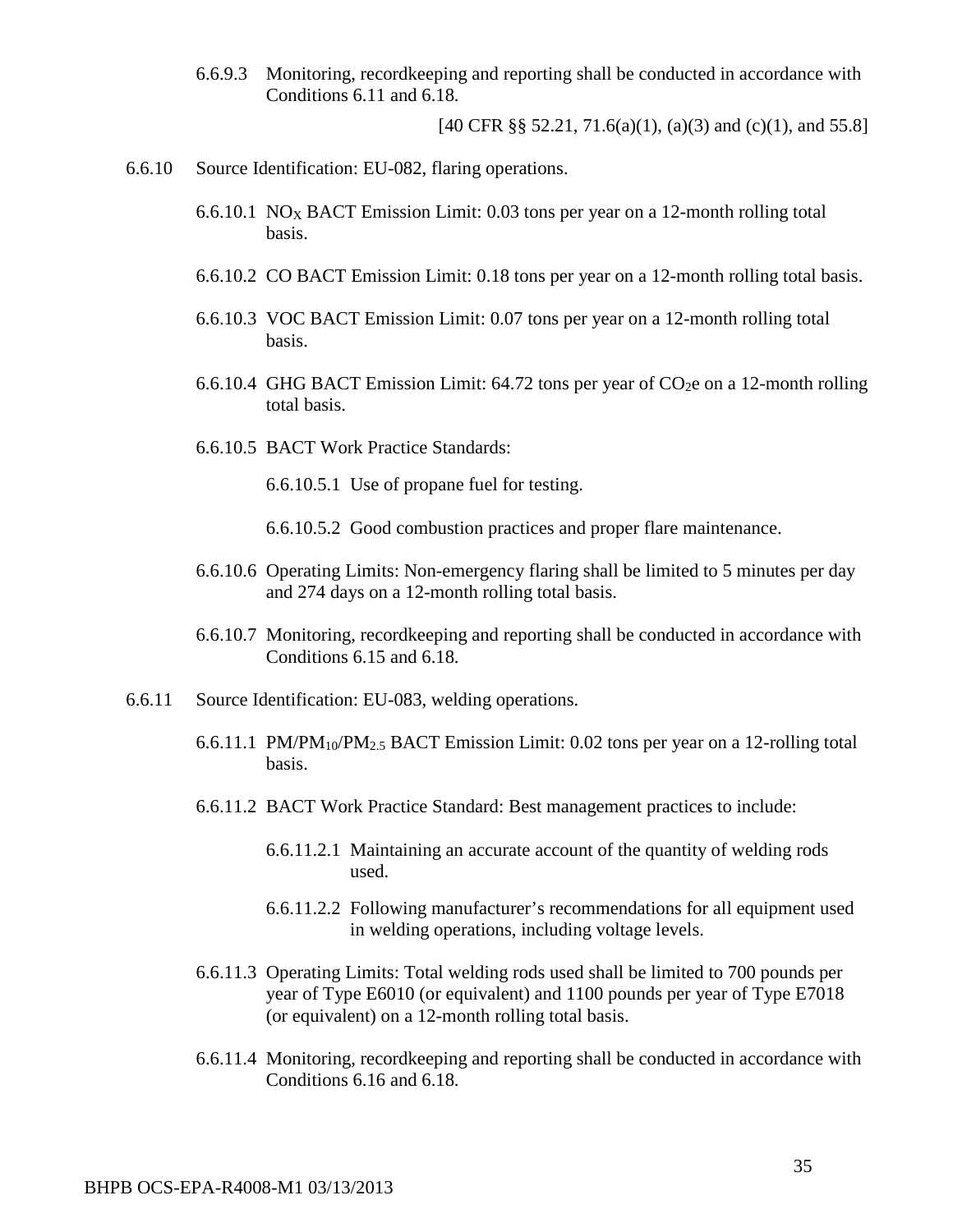- 6.6.12 Source Identification: EU-084, painting operations.
	- 6.6.12.1 VOC BACT Emission Limit: 4.79 tons per year on a 12-month rolling total basis
	- 6.6.12.2 PM/PM10/PM2.5 Emission Limit: 1.96 tons per year on a 12-month rolling total basis.
	- 6.6.12.3 BACT Work Practice Standards:
		- 6.6.12.3.1 Best management practices to include: use of low-VOC coatings, use of drip pan and drop cloth in mixing/painting areas, and proper storage of coatings (and thinners) in non-leaking containers.
		- 6.6.12.3.2 Use of only brushes and rollers for coating applications.
	- 6.6.12.4 Operating Limits: Total coating and thinner usage shall be limited to 1825 and 480 gallons per year, respectively, on a rolling 12-month total basis.
	- 6.6.12.5 Monitoring, recordkeeping and reporting shall be conducted in accordance with Conditions 6.17 and 6.18.
- 6.6.13 Source Identification: EU-085 through -087, seismic operations engines equipped with turbochargers and aftercoolers.
	- 6.6.13.1 The permittee shall not discharge or cause the discharge of emissions into the atmosphere from the engines combined in excess of:
		- 6.6.13.1.1 NO<sub>X</sub> BACT Emission Limit: 3.54 tons per year on a 12-month rolling total basis.
		- 6.6.13.1.2 CO BACT Emission Limit: 1.94 tons per year on a 12-month rolling total basis.
		- 6.6.13.1.3 VOC BACT Emission Limit: 6.67 tons per year on a 12-month rolling total basis.
		- 6.6.13.1.4 PM/PM<sub>10</sub>/PM<sub>2.5</sub> BACT Emission Limit: 0.11 tons per year on a 12month rolling total basis.
		- 6.6.13.1.5 GHG BACT Emission Limit: 384.97 tons per year on a 12-month rolling total basis.
	- 6.6.13.2 BACT Work Practice Standards:
		- 6.6.13.2.1 Use of certified EPA Tier 2 Nonroad (or better) engines.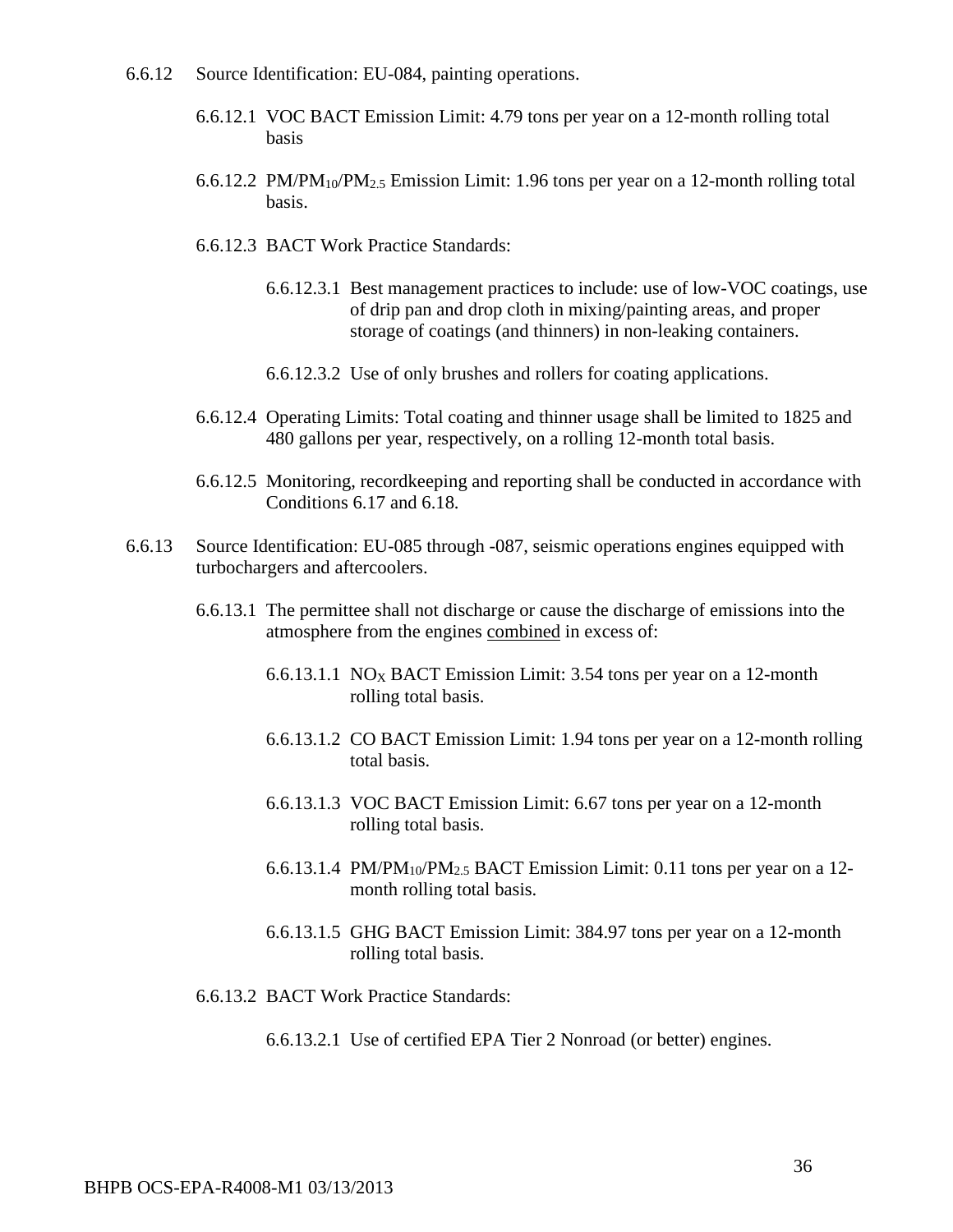- 6.6.13.2.2 Use of ultra low sulfur diesel fuel; and
- 6.6.13.2.3 Good combustion practices based on the current manufacturer's specifications for these engines.
- 6.6.13.3 Operating Limit: These engines shall be operated no more than 540 hours per year each on a 12-month rolling total basis.
- 6.6.13.4 Compliance with the operating limit will be assured by maintaining a record of hours of operation and summing such hours on a rolling 12-month basis.
- 6.6.13.5 Monitoring, recordkeeping and reporting shall be conducted in accordance with Conditions 6.10 and 6.18.

#### **6.7 Work Boat Operating Limits**

- 6.7.1 The vessel *Allie* or substitute work boats (with equivalent or lower potential emissions), used in any combination within 25 nautical miles of the *C.R. Luigs* or *DD1*, shall not exceed a combined total of 7,500 operating hours per year on a rolling 12-month total basis.
- 6.7.2 Utilized work boats shall not combust any diesel fuel with sulfur content greater than 15 ppm by weight.
- 6.7.3 Compliance with this operating limit will be demonstrated through the monitoring, recordkeeping and reporting conditions as set forth in Conditions 6.12 and 6.18.

[40 CFR §§ 52.21, 55.2, 55.6(a)(4), 55.8, and 71.6(a)(1), (a)(3) and (c)(1)]

#### **6.8 Crew Boat Operating Limits**

- 6.8.1 The vessel *Fast Skipper* or substitute crew boats (with equivalent or lower potential emissions), used in any combination within 25 nautical miles of the *C.R. Luigs* or *DD1*, shall not exceed a combined total of 800 operating hours per year on a rolling 12-month total basis.
- 6.8.2 Utilized crew boats shall not combust any diesel fuel with sulfur content greater than 15 ppm by weight.
- 6.8.3 Compliance with this operating limit will be demonstrated through the monitoring, recordkeeping and reporting conditions as set forth in Conditions 6.12 and 6.18.

[40 CFR §§ 52.21, 55.2, 55.6(a)(4), 55.8 and 71.6(a)(1), (a)(3) and (c)(1)]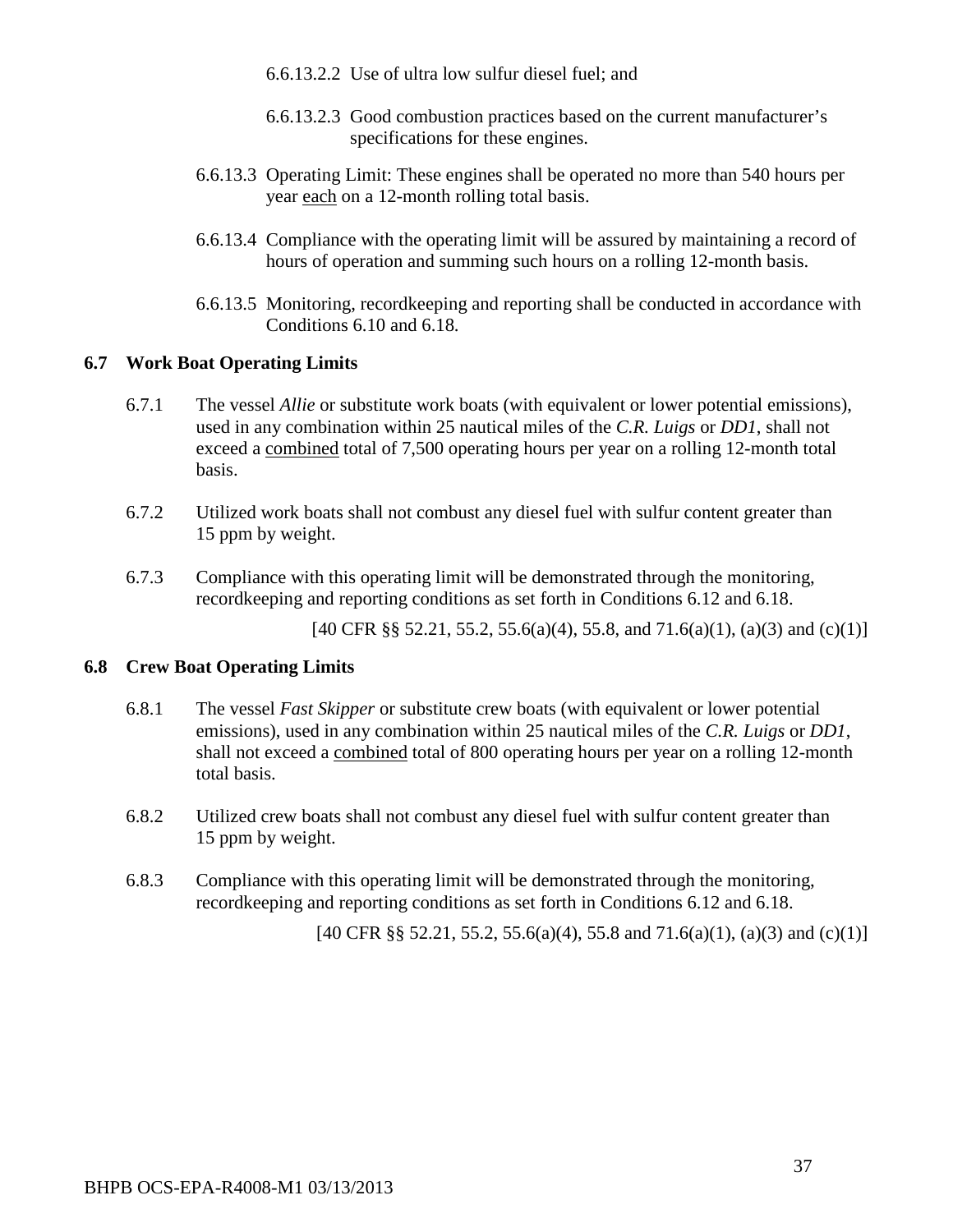#### **6.9 Monitoring and Recordkeeping Requirements for Main Generator Diesel Engines**

6.9.1 Compliance demonstration method for the main generator diesel units EU-001L through -008L on the *C.R. Luigs* and EU-001D through -008D on the *DD1*: In accordance with Conditions  $6.5.1.3$  and  $6.6.1.3$ , the permittee shall monitor NO<sub>X</sub>, CO, VOC,  $CO<sub>2</sub>$ , and  $PM/PM_{10}/PM_{2.5}$  emissions from the main engines by the use of an EPAapproved parametric monitoring method as described in Condition 6.9.1.1, or an EPAapproved continuous emissions monitoring system described in Condition 6.9.1.2, or, with prior written approval by EPA, a stack testing emissions monitoring system as described in Condition 6.9.1.3, or with prior written approval of EPA, a combination of these methods.

#### 6.9.1.1 Parametric Monitoring

- 6.9.1.1.1 The permittee shall properly monitor  $NO<sub>X</sub>$ , CO, VOC, CO<sub>2</sub>, and PM/PM<sub>10</sub>/PM<sub>2.5</sub> emissions from the main generator diesel units specified in Condition 6.9.1 by using a parametric monitoring system such as the Transocean Diesel Engines with Turbochargers (DEWT) monitoring system or an equivalent system upon prior written approval by EPA.
- 6.9.1.1.2 The permittee shall monitor and record the following parameters once every 30 seconds for 30 minutes twice a day:
	- Charge Air Pressure (bar) before and after air cooler;
	- Charge Air Temperature (Celsius) before and after air cooler;
	- Turbocharger RPM A&B (RPM);
	- Exhaust Air Temperature (Celsius);
	- Engine Air Inlet Pressure (mbar);
	- Engine Air Inlet Temperature (Celsius);
	- Engine Air Inlet Relative Humidity (%);
	- Generator Load (kW); and
	- $NO<sub>X</sub>, CO, SO<sub>2</sub>, CO<sub>2</sub>, PM/PM<sub>10</sub>/PM<sub>2.5</sub>, and O<sub>2</sub> Emission$ Concentration (ppm).

#### 6.9.1.2 Continuous Emissions Monitoring

- 6.9.1.2.1 The permittee shall properly install, maintain in good working order, and operate a continuous emissions monitoring system to monitor emissions from the main generator diesel units specified in Condition 6.9.1.
- 6.9.1.2.2 The permittee shall obtain stack gas volumetric flow rates using a calibrated flow monitor that records data on a continuous basis.
- 6.9.1.2.3 The permittee shall monitor and record engine electric power output in kW-hr.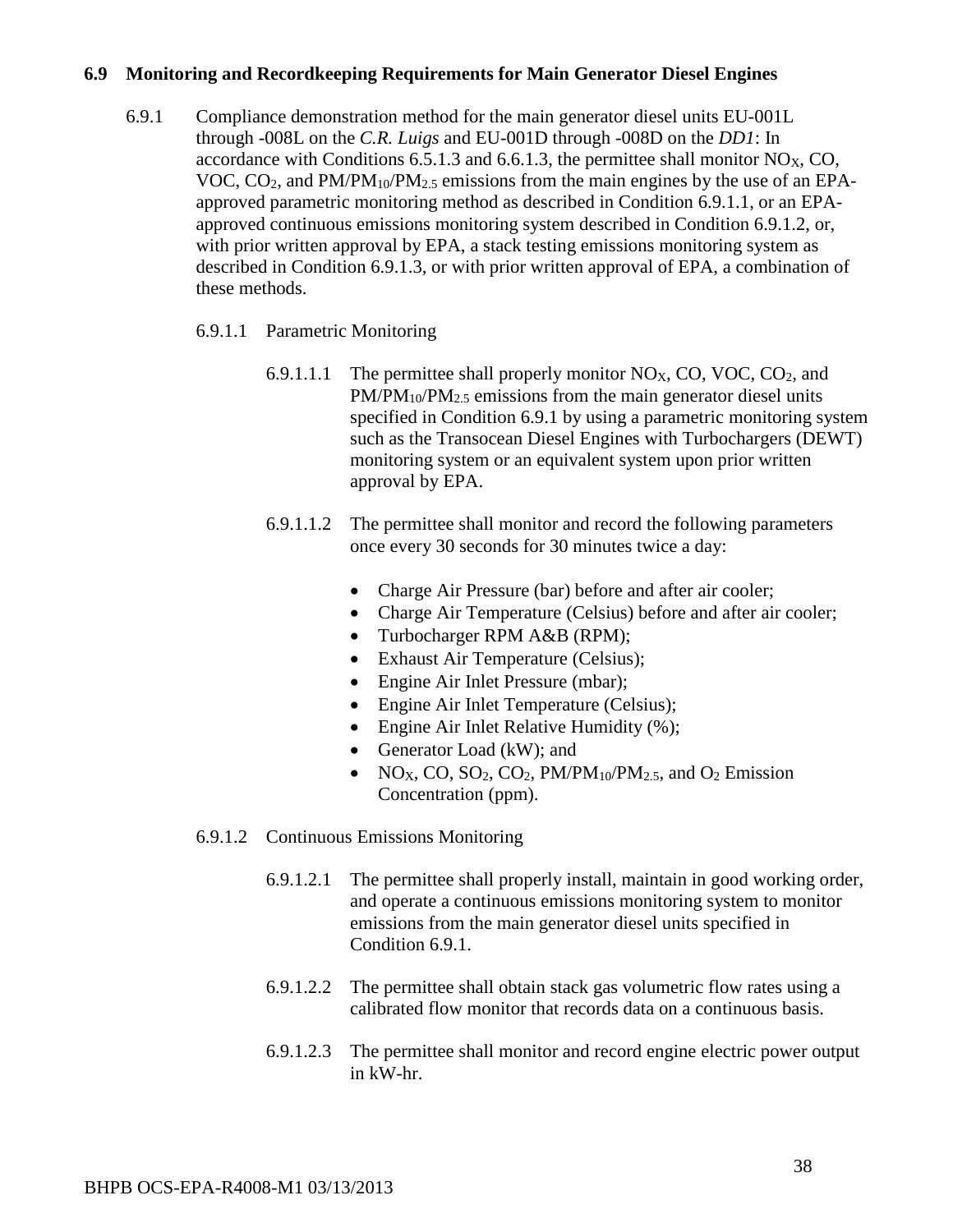- 6.9.1.2.4 The permittee shall install, calibrate and maintain the continuous emissions monitoring system with a plan approved by EPA.
- 6.9.1.2.5 The quality assurance plan used by the permittee for the certification and operation of the continuous emissions monitoring system shall be made available to EPA upon request.
- 6.9.1.2.6 The permittee shall demonstrate compliance based on a 24-hour period.
- 6.9.1.3 Stack Testing Emissions Monitoring
	- 6.9.1.3.1 The permittee shall properly monitor  $NO<sub>X</sub>$ , CO, VOC, CO<sub>2</sub>, and PM/PM<sub>10</sub>/PM<sub>2.5</sub> emissions from diesel units specified in Condition 6.9.1 by using stack testing data collected according to an EPA approved protocol and in accordance with Conditions 5.26 and 6.9.1.3.1.1 to 6.9.1.3.1.4, to prepare a graph of engine load versus emission rates expressed in grams per kilowatt-hour (g/kW-hr) for each engine. Plot the engine load as the independent (or x) variable and the pollutant emission rates as the dependent (or y) variable for each load point tested. Construct the graph by drawing straight-line segments between each load point. Draw a horizontal line to the yaxis from the minimum load point tested.
		- 6.9.1.3.1.1 Within 90 days of the start of the drilling campaign, the main generator diesel units of the MODU that will be in operation under this permit, EU-001L through -008L on the C.R. Luigs or EU-001D through -008D on the DD1, shall be stack tested under the requirements of this section. Data collected prior to issuance of this permit may be used with EPA approval*.*
		- 6.9.1.3.1.2 Each stack test shall be conducted at three different loads within the expected range of operations.
		- 6.9.1.3.1.3 At a minimum, each stack test run shall test for emissions of CO,  $NO<sub>X</sub>$ ,  $PM<sub>2.5</sub>$ ,  $PM<sub>10</sub>$ , VOC, CO<sub>2</sub>, and visible emissions.
		- 6.9.1.3.1.4 During each test run, the permittee shall monitor and record the following information:
			- Density of the fuel used (in lbs/gallon);
			- Heat content of the fuel used (in Btu/gallon); and
			- Electrical power produced (in kW-hr).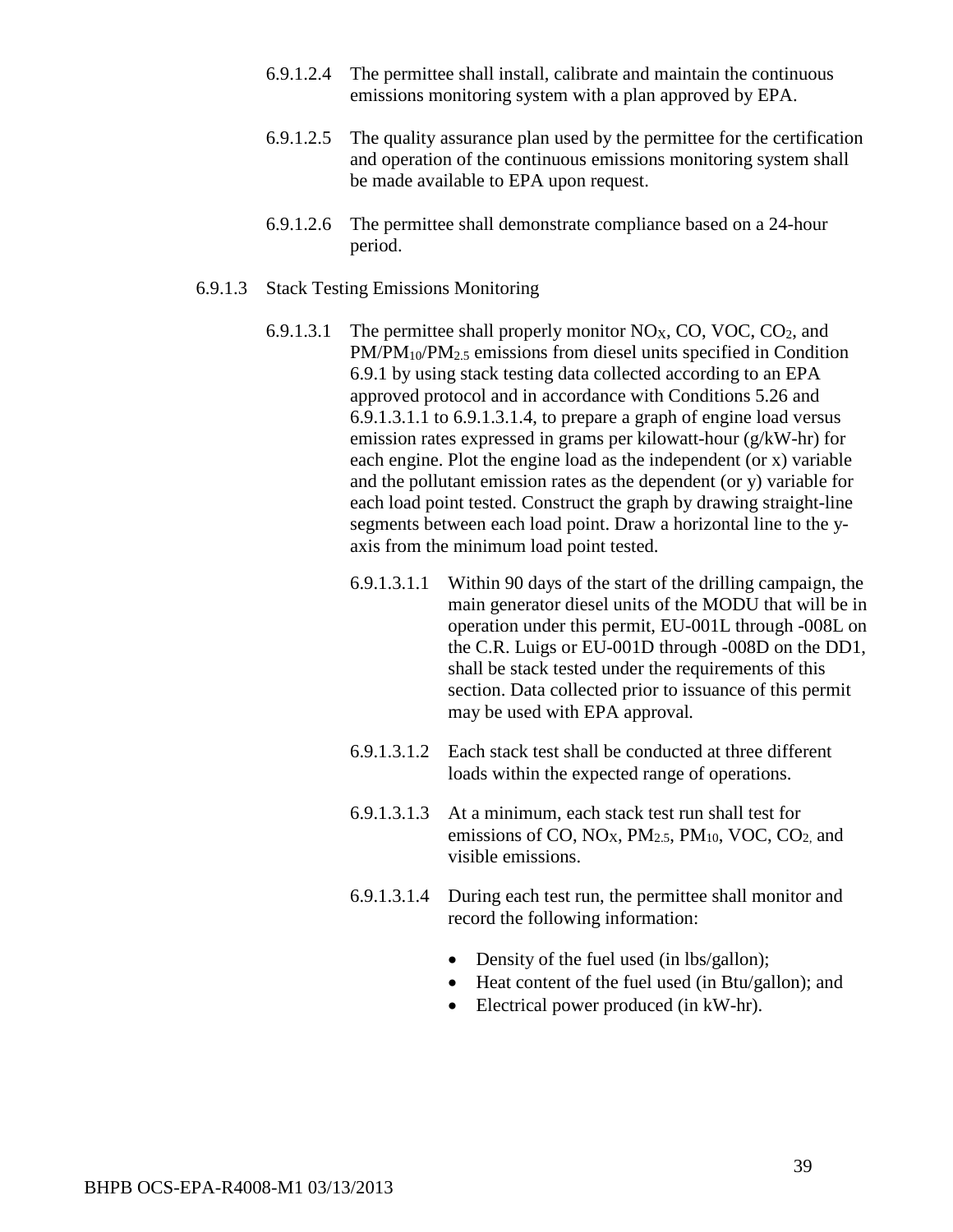- 6.9.1.3.2 Use the load information recorded per Condition 6.9.1.3.1., along with the graph of engine load versus emission rates to determine the emission rate in g/kW-hr for each engine load recorded. Linear interpolation shall be used to determine the emission rate when the actual load falls between two tested load points When the engine load exceeds the maximum load measured during the stack testing, report the g/kW-hr emission rate obtained for the highest load point tested during the most recent stack test. Calculate the average emission rate for each hour of operation from all the individual emission rate results recorded during the hour.
- 6.9.1.3.3 When records of engine load are not available, substitute the highest g/kW-hr emission rate calculated for all the load points tested during the most recent stack test.
- 6.9.1.3.4 Determine the average emission rate  $(g/kW-hr)$  for each unit from the hourly emission rate results in each rolling 24-hour period.

[40 CFR §§ 52.21, and 71.6(a)(1), (a)(3) and (c)(1)]

## **6.10 Monitoring and Recordkeeping Requirements for Emergency Generators and Small Onboard Engines**

Compliance demonstration method for the emergency generator diesel units (EU-015L on *C.R. Luigs* and EU-011D on *DD1*) and the small on-board diesel engines (EU-009L through - 012L, -016L, -017L, -019L through -028L, and -092L on *C.R. Luigs* and EU-012D through - 017D, -019D through -025D, and -085 through -087 on *DD1*): In accordance with Conditions 6.5.2, 6.5.5 through 6.5.10, and 6.6.4 through 6.6.8, and 6.6.13, the permittee shall monitor and maintain a contemporaneous record of the following information:

- Unit ID;
- Date/time engine started;
- Date/time engine shut down;
- Name of person operating equipment (printed); and
- Signature of person operating equipment.

[40 CFR §§ 52.21, 55.8, and 71.6(a)(1), (a)(3) and (c)(1)]

## **6.11 Monitoring and Recordkeeping Requirements for Storage Tanks**

- 6.11.1 Compliance with applicable operating limits in Conditions 6.5.11 and 6.6.9 will be assured by using EPA's TANKS 4.0.9d program.
- 6.11.2 The permittee shall monitor and maintain the following information:
	- Unit ID; and
	- The dimensions and capacities of units EU-029L through -059L and EU-090L through -091L on *C.R. Luigs* and EU-026D through -047D and EU-078D through -081D on *DD1*. These records shall be kept for the life of the unit.

[40 CFR §§ 52.21, 55.8, and 71.6(a)(1), (a)(3) and (c)(1)]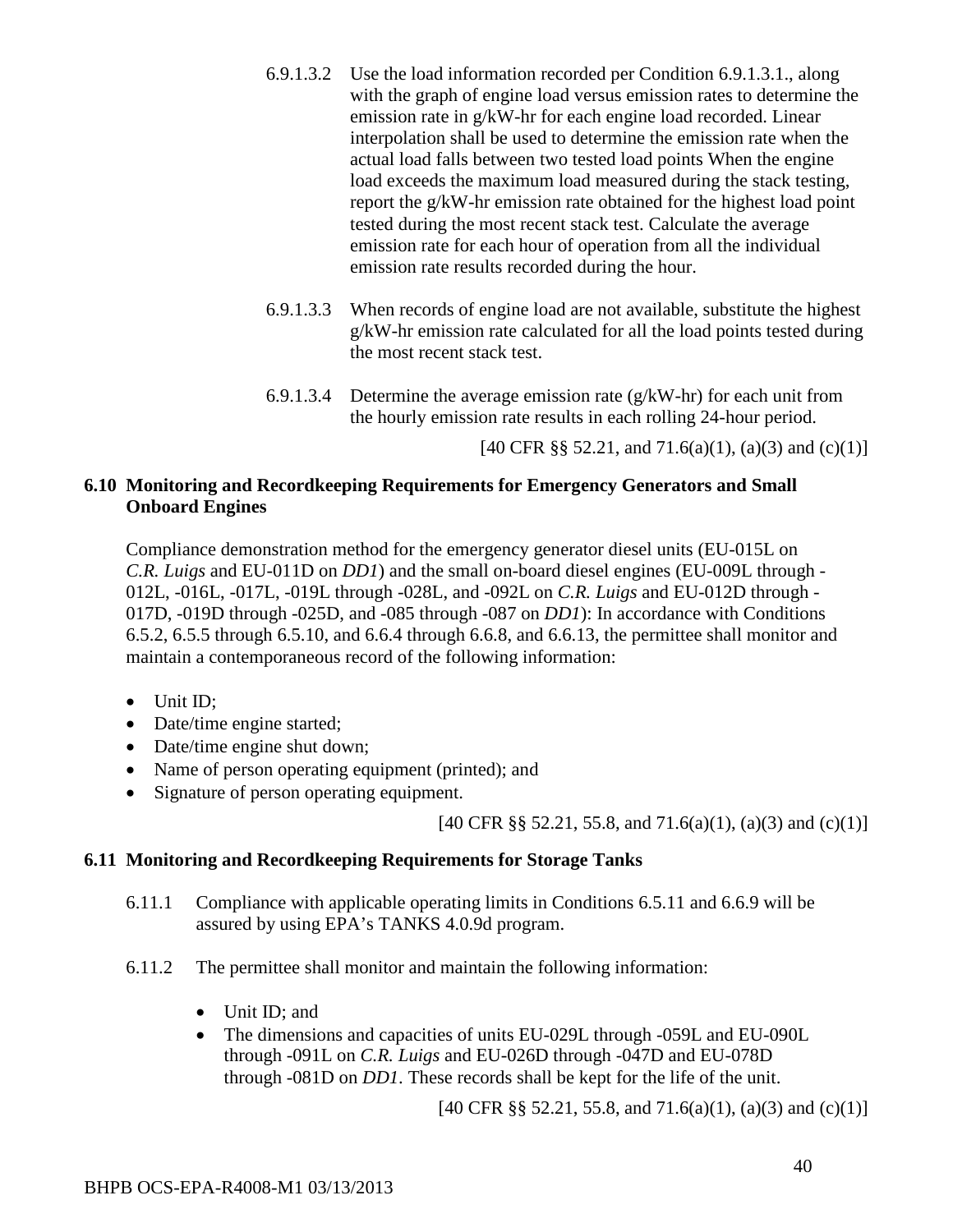### **6.12 Monitoring and Recordkeeping Requirements for Support Vessel Engines**

- 6.12.1 Compliance demonstration method for the support vessels for both *C.R. Luigs* and *DD1*, in accordance with Conditions 6.7 through 6.8, the permittee shall monitor and maintain a contemporaneous record of the following information:
	- 6.12.1.1 Compliance with this operating limit will be assured by maintaining a record of operating time and diesel fuel use within the 25-nautical mile radius of the *C.R. Luigs* or *DD1* and during standby time at the *C.R. Luigs* or *DD1*.
	- 6.12.1.2 The permittee shall show compliance by determining and recording the sulfur content upon receiving each fuel shipment as specified in Condition 6.4.
- 6.12.2 Monitoring and Recordkeeping Requirements: The permittee shall monitor and maintain a contemporaneous record with the following information:
	- Date/time entering the 25 nautical mile radius;
	- Date/time exiting the 25 nautical mile radius;
	- Sulfur content of all fuel used in any engine as specified in Condition 6.4;
	- Gallons of diesel fuel on the support vessel entering the 25 nautical mile radius; and
	- Gallons of diesel fuel on the support vessel exiting the 25 nautical mile radius.
	- Gallons of diesel fuel loaded on to the support vessel within the 25 nautical mile radius.

[40 CFR §§ 52.21, 55.2, 55.6(a)(4), 55.8, and 71.6(a)(1), (a)(3) and (c)(1)]

#### **6.13 Monitoring and Recordkeeping Requirements for Mud and Cement Mixing Operations**

- 6.13.1 Compliance with Conditions 6.5.3.1 and 6.5.3.2 (for EU-013L) will be assured by maintaining a constant minimum air supply pressure reading (at the cyclone-filter pressure regulator gauge) of 65 psig. The permittee shall monitor and record this reading at least daily to ensure a pressure drop of no more than 4 psig when the system pulses.
- 6.13.2 Compliance with Conditions 6.6.2.1 and 6.6.2.2 (for EU-009D) will be assured by complying with manufacturer specifications including maintaining the minimum air supply pressure reading specified by the manufacturer (not to exceed 78 psia). The permittee shall monitor and record this reading at least daily.

[40 CFR §§ 52.21, 55.8 and 71.6(a)(1), (a)(3) and (c)(1)]

#### **6.14 Monitoring and Recordkeeping Requirements for Mud Degassing Operations**

Compliance with Conditions 6.5.4.1, 6.5.4.2, 6.5.4.3, 6.6.3.1, 6.6.3.2, and 6.6.3.3 (for EU-014L and EU-010D, respectively) will be assured by monitoring and recording the daily throughput of both water-based and oil-based mud.

[40 CFR §§ 52.21, 55.8 and 71.6(a)(1), (a)(3) and (c)(1)]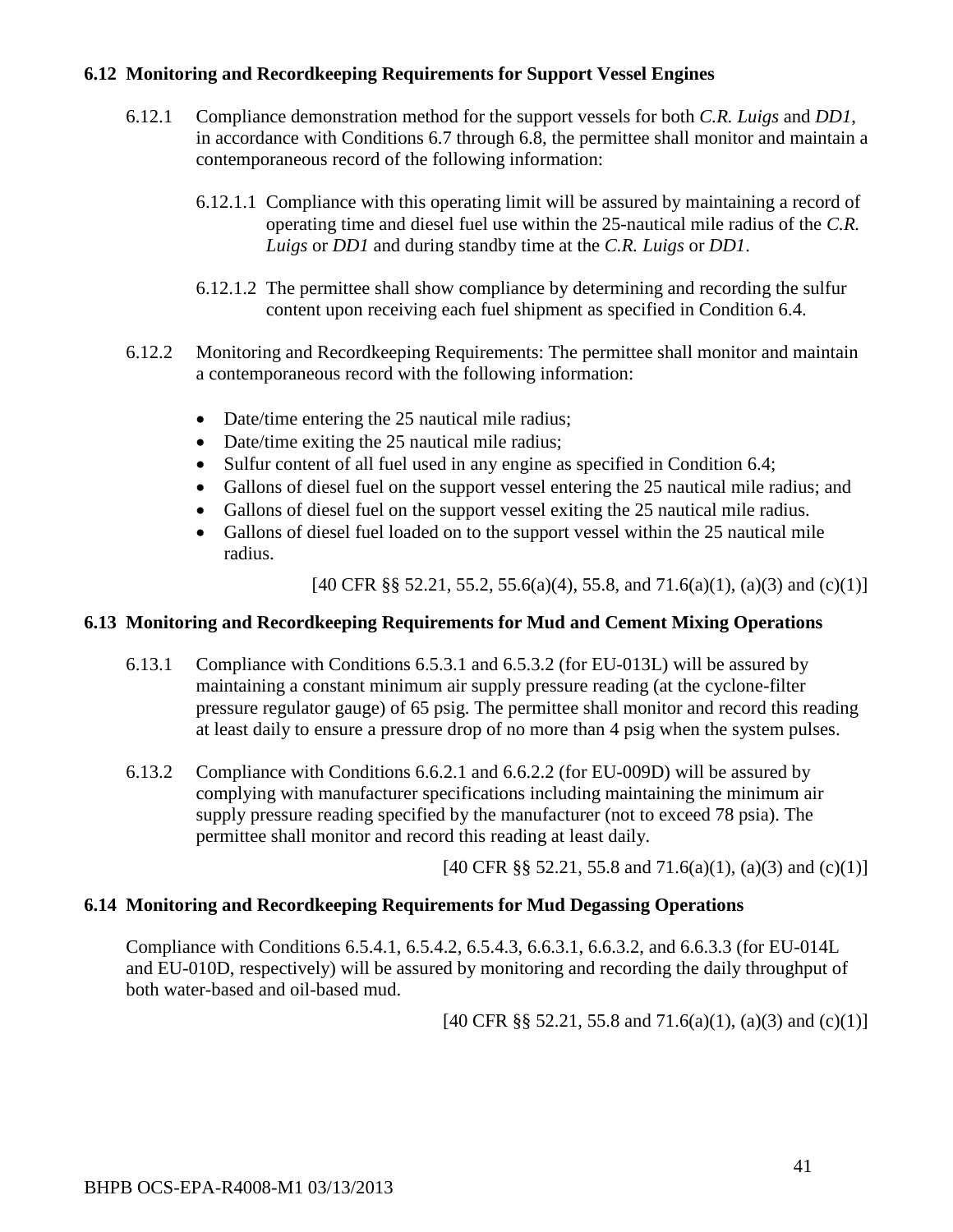#### **6.15 Monitoring and Recordkeeping Requirements for Flaring Operations**

Compliance with Conditions 6.6.10.1 through 6.6.10.6 will be assured by monitoring and recording the date/duration of each flaring episode as well as the type of fuel burned.

[40 CFR §§ 52.21, 55.8 and 71.6(a)(1), (a)(3) and (c)(1)]

#### **6.16 Monitoring and Recordkeeping Requirements for Welding Operations**

Compliance with Conditions 6.6.11.1 through 6.6.11.3 will be assured by monitoring and recording the types and amounts (in pounds) of welding rods used on a daily basis.

[40 CFR §§ 52.21, 55.8 and 71.6(a)(1), (a)(3) and (c)(1)]

#### **6.17 Monitoring and Recordkeeping Requirements for Painting Operations**

Compliance with Conditions 6.6.12.1 through 6.6.12.4 will be assured by monitoring and recording the types and amounts (in gallons) of coatings and thinners used on a daily basis. Also, MSDS information for all coatings and thinners used must be kept on file.

[40 CFR §§ 52.21, 55.8 and 71.6(a)(1), (a)(3) and (c)(1)]

#### **6.18 Reporting Requirements**

The permittee shall submit the information required in Conditions 6.2, 6.4, and 6.9 through 6.17 in accordance with reporting specifications detailed in Condition 5.17.

[40 CFR § 71.6(a)(3)(iii) and 55.8]

### **6.19 New Source Performance Standards and National Emission Standard for Hazardous Air Pollutants (HAP) Requirements**

- 6.19.1 Cementing engines EU-016L through -018L and wireline engines EU-019L and -020L on *C.R. Luigs* and cementing engines EU-012D through -015D and wireline engines EU-016D and -017D and seismic operations engines EU-085 through -087 on *DD1* are subject to 40 CFR part 60, subpart IIII based on their per cylinder displacement and model year. The permittee shall demonstrate compliance with the applicable requirements through the following:
	- 6.19.1.1 The permittee shall maintain documentation in accordance with Condition 5.16 that engines specified in Condition 6.19.1 were installed and configured according to manufacturer's specifications.
	- 6.19.1.2 The permittee shall maintain records in accordance with Condition 5.16 of manufacturer data indicating compliance with EPA Tier 2 or Tier 3 standards.